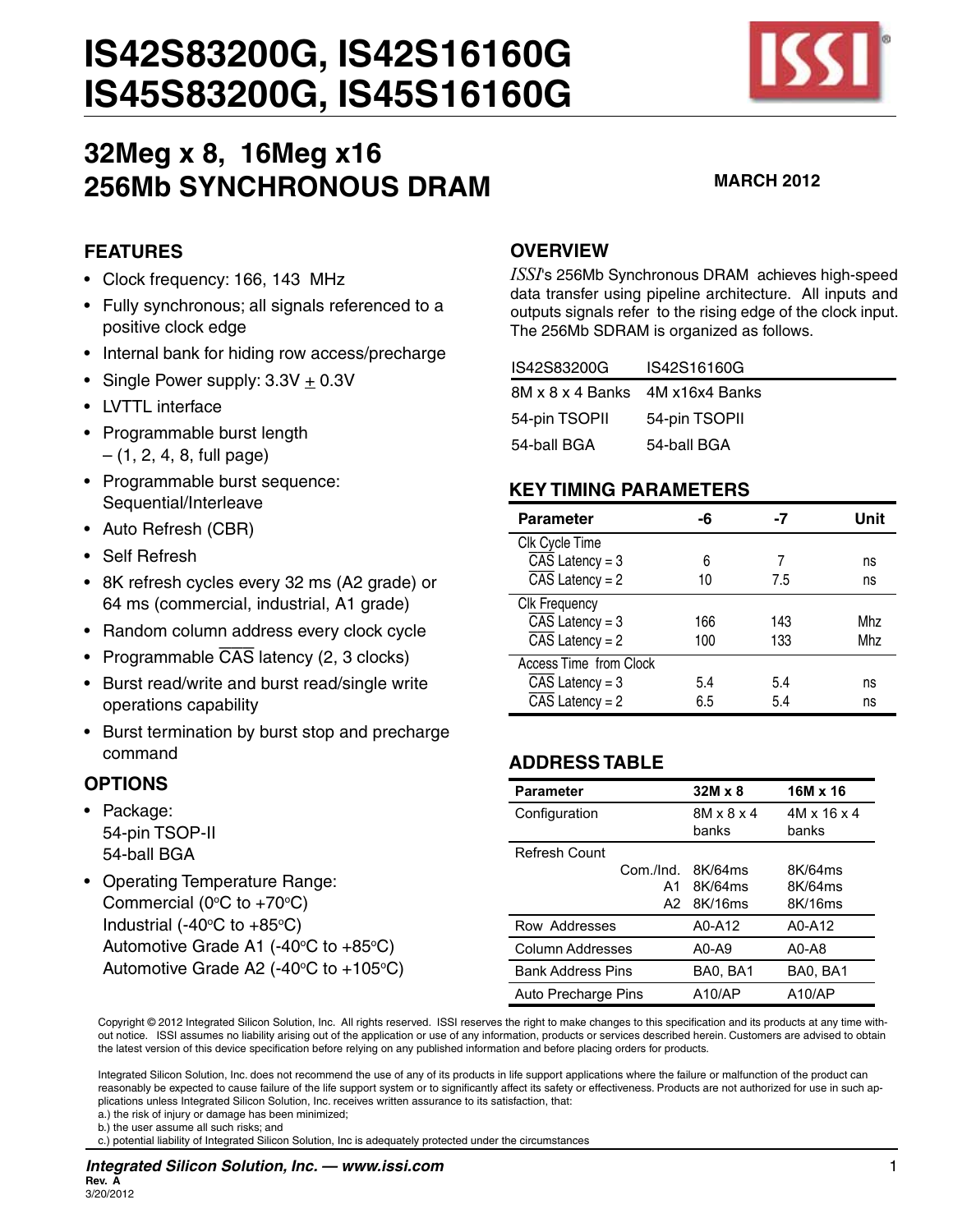

## **DEVICE OVERVIEW**

The 256Mb SDRAM is a high speed CMOS, dynamic random-access memory designed to operate in 3.3V VDD and 3.3V VDDQ memory systems containing 268,435,456 bits. Internally configured as a quad-bank DRAM with a synchronous interface. Each 67,108,864-bit bank is organized as 8,192 rows by 512 columns by 16 bits or 8,192 rows by 1,024 columns by 8 bits.

The 256Mb SDRAM includes an AUTO REFRESH MODE, and a power-saving, power-down mode. All signals are registered on the positive edge of the clock signal, CLK. All inputs and outputs are LVTTL compatible.

The 256Mb SDRAM has the ability to synchronously burst data at a high data rate with automatic column-address generation, the ability to interleave between internal banks to hide precharge time and the capability to randomly change column addresses on each clock cycle during burst access.

A self-timed row precharge initiated at the end of the burst sequence is available with the AUTO PRECHARGE function enabled. Precharge one bank while accessing one of the otherthree banks will hide the precharge cycles andprovide seamless, high-speed, random-access operation.

SDRAM read and write accesses are burst oriented starting at a selected location and continuing for a programmed number of locations in a programmed sequence. The registration of an ACTIVE command begins accesses, followed by a READ or WRITE command. The ACTIVE command in conjunction with address bits registered are used to select the bank and row to be accessed (BA0, BA1 select the bank; A0-A12 select the row). The READ or WRITE commands in conjunction with address bits registered are used to select the starting column location for the burst access.

Programmable READ or WRITE burst lengths consist of 1, 2, 4 and 8 locations or full page, with a burst terminate option.



# **FUNCTIONAL BLOCK DIAGRAM (For 4Mx16x4 Banks SHOWN)**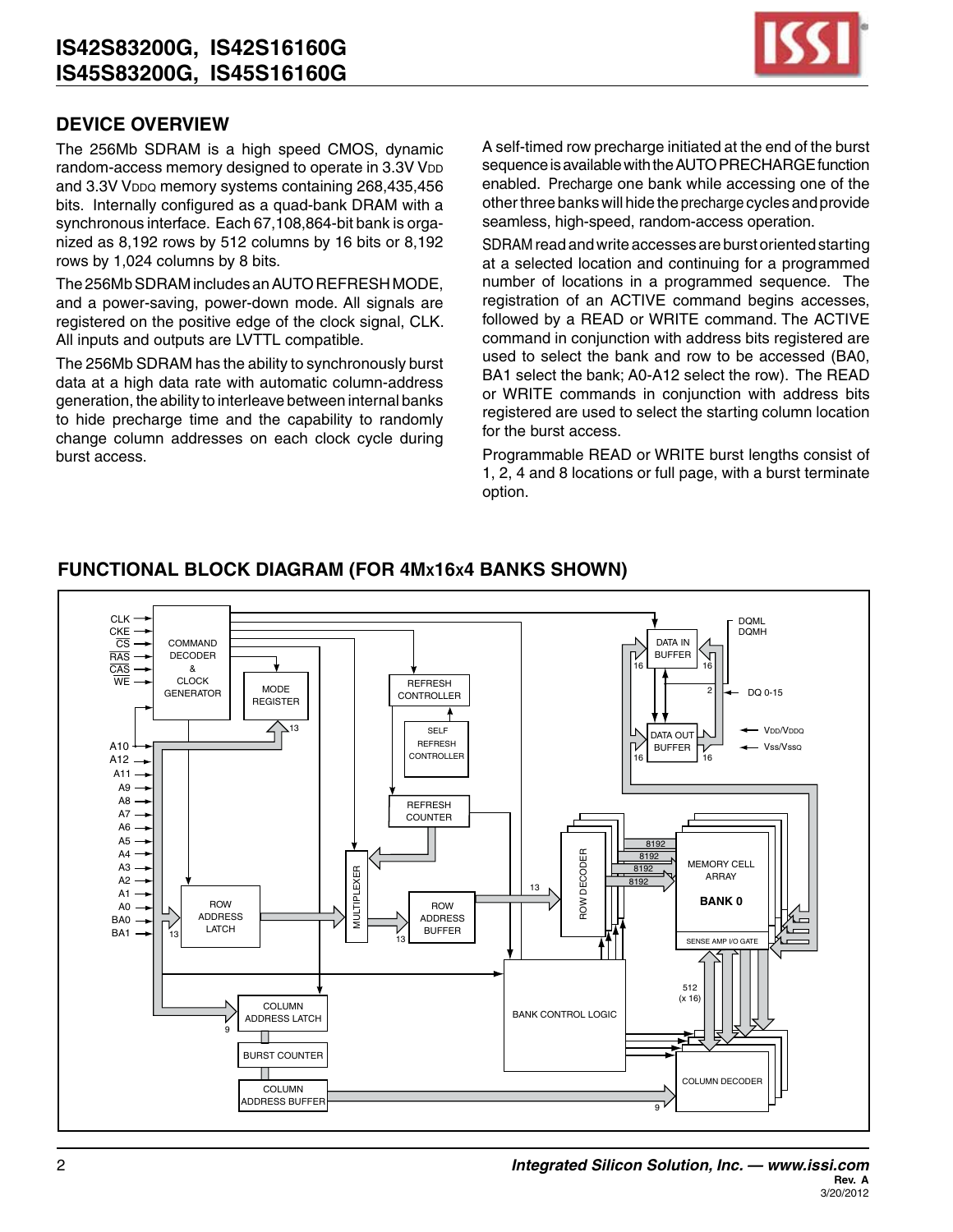

#### **PIN CONFIGURATIONS 54 pin TSOP - Type II for x8**

| $VDD$ $\Box$                              | $54$ $\Box$ Vss                 |  |
|-------------------------------------------|---------------------------------|--|
| DQ0 $\Box$ 2                              | $\mathbf I$ dq7<br>53           |  |
| $VDDQ \quad \boxed{\phantom{1}}$ 3        | $\mathbb I$ VssQ<br>52          |  |
| $NC \Box$ 4                               | $51$ NC                         |  |
| DQ1 $\Box$ 5                              | $\Box$ DQ6<br>50                |  |
| VssQ $\Box$ 6                             | 49 VDDQ                         |  |
| $NC \Box$ 7                               | $\blacksquare$ NC<br>48         |  |
| DQ2 $\Box$ 8                              | $\mathbb I$ DQ5<br>$47\sqrt{ }$ |  |
| $VDDQ$ $\Box$ 9                           | 46 VssQ                         |  |
| $NC$ $\Box$ 10                            | 45 <b>I</b> NC                  |  |
| $DQ3$ $\Box$ 11                           | 44 <b>DQ4</b>                   |  |
| $VSSQ$ 12                                 | 43 VDDQ                         |  |
| $NC$ $\Box$ 13                            | $\blacksquare$ NC<br>42         |  |
| $VDD$ 14                                  | $41$ $\blacksquare$ Vss         |  |
| $NC$ 15                                   | 40 T NC                         |  |
| $\overline{\text{WE}}$ $\prod$ 16         | 39 DQM                          |  |
| $\overline{CAS}$ $\Box$ 17                | $38$ OLK                        |  |
| $\overline{RAS}$ $\boxed{\phantom{1}}$ 18 | $\mathbb I$ CKE<br>37           |  |
| $\overline{CS}$ $\prod$ 19                | 36 A12                          |  |
| BA0 <b>□</b> 20                           | 35 1 A11                        |  |
| BA1 1 21                                  | $34$ $\Box$ A9                  |  |
| A10 122                                   | 33 <b>B</b> A8                  |  |
| A0 1 23                                   | 32<br>$\mathbb{I}$ A7           |  |
| A1 1 24                                   | $31$ $\Box$ A6                  |  |
| A2 $\Box$ 25                              | 30 B A5                         |  |
| A3 1 26                                   | 29 A4                           |  |
| $VDD$ $\Box$ 27                           | $28$ $\blacksquare$ Vss         |  |
|                                           |                                 |  |
|                                           |                                 |  |

| A0-A12                 | Row Address Input                 |
|------------------------|-----------------------------------|
| A0-A9                  | Column Address Input              |
| BA0, BA1               | <b>Bank Select Address</b>        |
| DQ0 to DQ7             | Data I/O                          |
| CLK                    | <b>System Clock Input</b>         |
| <b>CKE</b>             | Clock Enable                      |
| $\overline{\text{CS}}$ | <b>Chip Select</b>                |
| <b>RAS</b>             | <b>Row Address Strobe Command</b> |
| CAS                    | Column Address Strobe Command     |

| WE.              | Write Enable             |
|------------------|--------------------------|
| DQM              | Data Input/Output Mask   |
| V <sub>DD</sub>  | Power                    |
| Vss              | Ground                   |
| V <sub>DDQ</sub> | Power Supply for I/O Pin |
| Vsso             | Ground for I/O Pin       |
| NС               | No Connection            |
|                  |                          |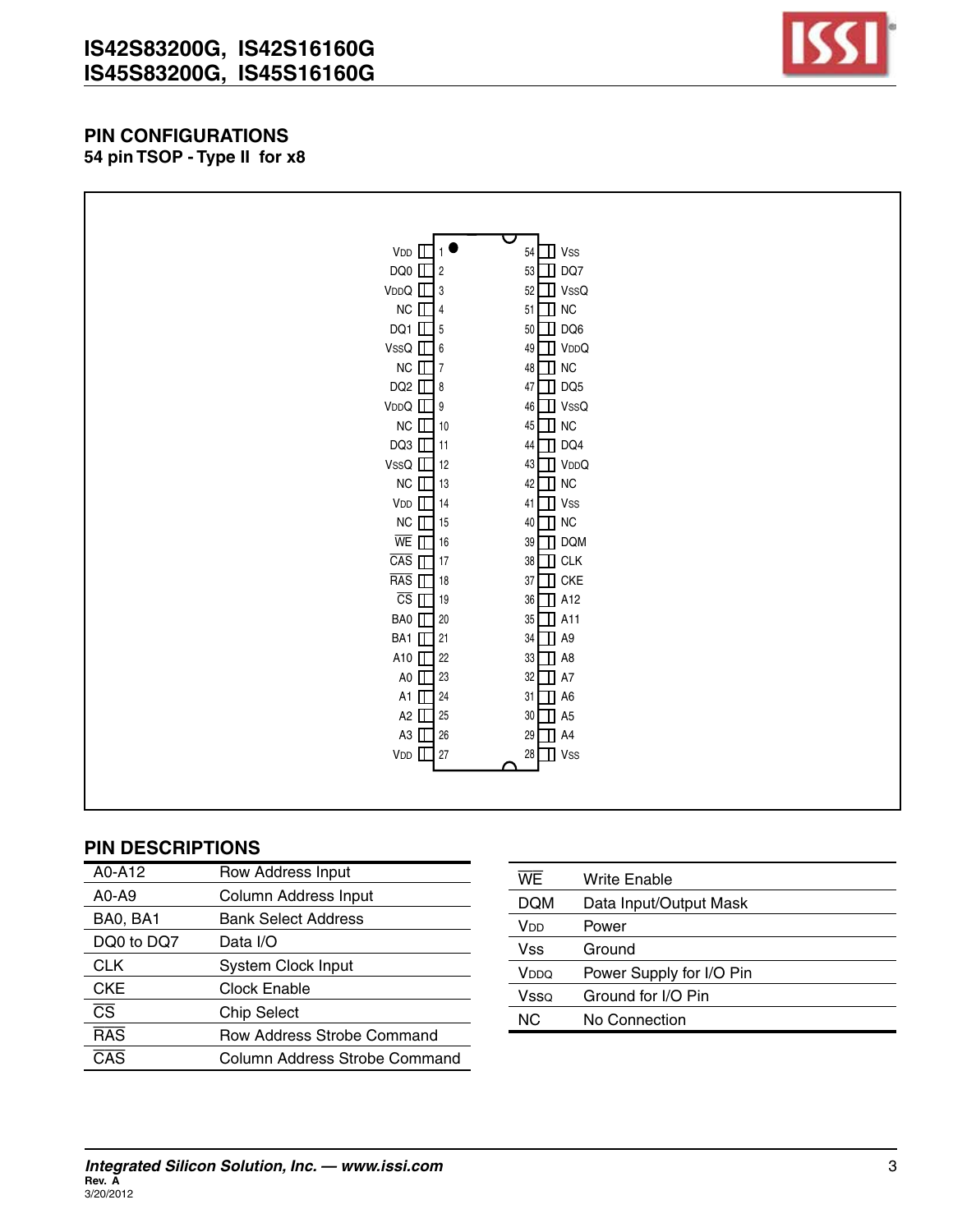

#### **PIN CONFIGURATIONS 54 pin TSOP - Type II for x16**

| $VDD$ $\Box$                      |                       | $54$ $\Box$ Vss         |
|-----------------------------------|-----------------------|-------------------------|
| DQ0 $\Box$ 2                      |                       | 53 DQ15                 |
| $VDDQ$ $\Box$ 3                   |                       | $52$ VssQ               |
| DQ1 $\Box$ 4                      | 51                    | $\Box$ DQ14             |
| DQ2 $\Box$ 5                      |                       | 50 DQ13                 |
| VssQ $\Box$ 6                     |                       | 49 VDDQ                 |
| DQ3 $\Box$ 7                      |                       | 48 DQ12                 |
| DQ4 $\Box$ 8                      |                       | 47 DQ11                 |
| $VDDQ$ $\Box$ 9                   |                       | 46 VssQ                 |
| DQ5 $\Box$ 10                     | 45                    | $\mathbb{I}$ DQ10       |
| DQ6 11                            |                       | 44 DQ9                  |
| VssQ $\boxed{\phantom{1}}$ 12     |                       | 43 TVDDQ                |
| DQ7 13                            | 42                    | DQ8                     |
| $VDD$ 14                          |                       | $41$ $\blacksquare$ Vss |
| DQML $\boxed{15}$ 15              |                       | 40 1 NC                 |
| $\overline{\text{WE}}$ $\prod$ 16 | 39                    | <b>DQMH</b>             |
| $\overline{CAS}$ $\prod$ 17       |                       | 38 <b>T</b> CLK         |
| $\overline{RAS}$ $\boxed{18}$     | 37                    | $\prod$ CKE             |
| $\overline{\text{cs}}$ $\Box$     | 19<br>36              | $\Box$ A12              |
| $BA0$ $\Box$ 20                   |                       | 35 1 A11                |
| BA1 1 21                          |                       | $34$ $\Box$ A9          |
| A10 $\Gamma$                      | 22<br>33              | $\Box$ A8               |
| A0 1 23                           | 32                    | A7<br>╖                 |
| A1 1 24                           |                       | $31$ $\Box$ A6          |
| A2 $\Box$                         | 25<br>30 <sup>°</sup> | $\Box$ A5               |
| A3 26                             |                       | 29 1 A4                 |
| $VDD$ $\Box$                      | 27                    | $28$ $\blacksquare$ Vss |
|                                   |                       |                         |
|                                   |                       |                         |
|                                   |                       |                         |

| A0-A12                 | Row Address Input             |
|------------------------|-------------------------------|
| A0-A8                  | Column Address Input          |
| BA0, BA1               | <b>Bank Select Address</b>    |
| DQ0 to DQ15            | Data I/O                      |
| CLK                    | <b>System Clock Input</b>     |
| <b>CKE</b>             | Clock Enable                  |
| $\overline{\text{CS}}$ | <b>Chip Select</b>            |
| <b>RAS</b>             | Row Address Strobe Command    |
| CAS                    | Column Address Strobe Command |
|                        |                               |

| WE.  | Write Enable                      |
|------|-----------------------------------|
| DQML | x16 Lower Byte, Input/Output Mask |
| DQMH | x16 Upper Byte, Input/Output Mask |
| Vnn  | Power                             |
| Vss  | Ground                            |
| VDDQ | Power Supply for I/O Pin          |
| Vsso | Ground for I/O Pin                |
| ΝC   | No Connection                     |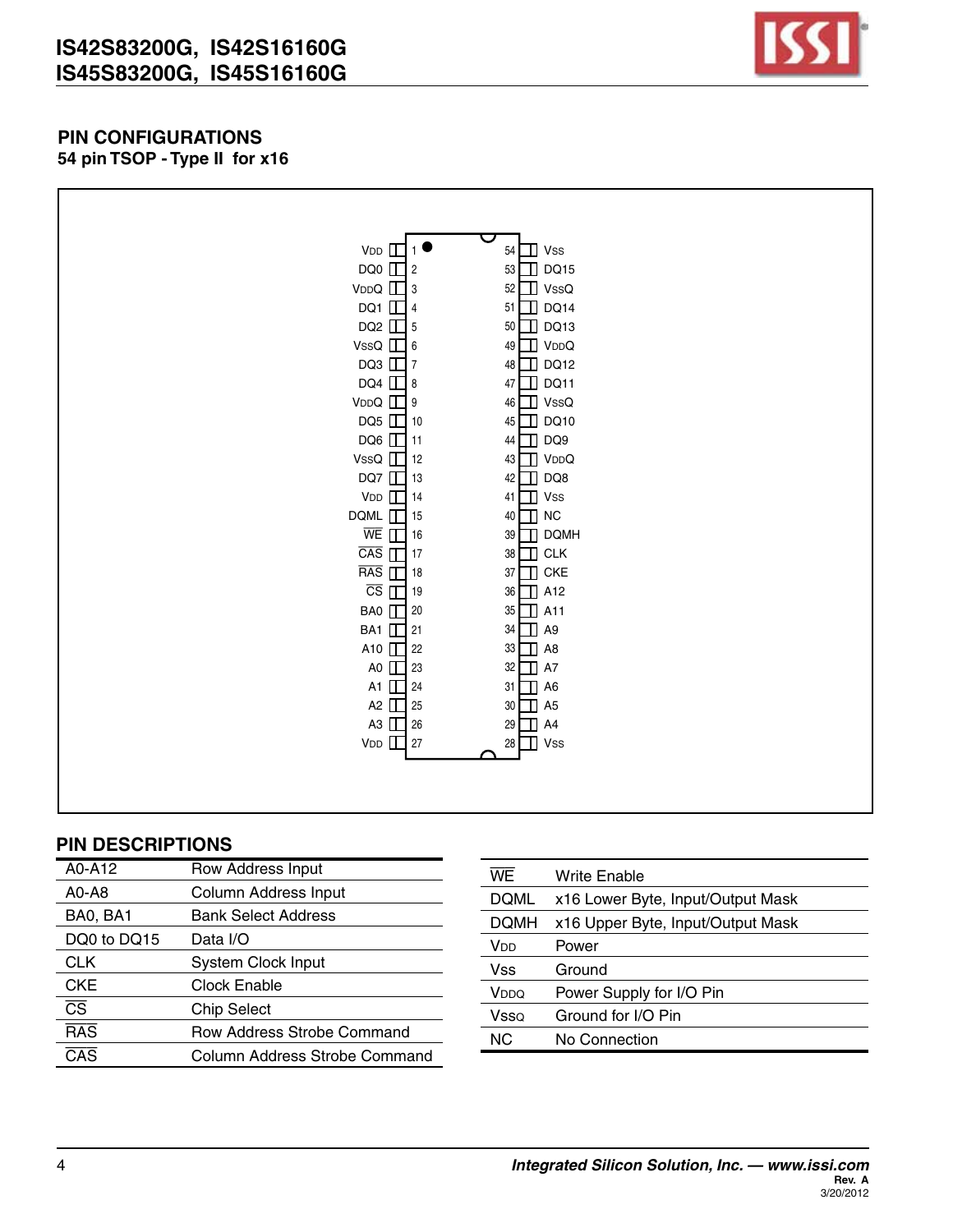

# **PIN CONFIGURATION**

**54-ball TF-BGA for x8** (Top View) (8.00 mm x 8.00 mm Body, 0.8 mm Ball Pitch) package code: B



| A0-A12                 | Row Address Input                 |
|------------------------|-----------------------------------|
| A0-A9                  | Column Address Input              |
| BA0, BA1               | <b>Bank Select Address</b>        |
| DQ0 to DQ7             | Data I/O                          |
| <b>CLK</b>             | <b>System Clock Input</b>         |
| <b>CKE</b>             | Clock Enable                      |
| $\overline{\text{CS}}$ | <b>Chip Select</b>                |
| <b>RAS</b>             | <b>Row Address Strobe Command</b> |
| CAS                    | Column Address Strobe Command     |

| <b>WE</b>        | Write Enable             |
|------------------|--------------------------|
| <b>DQM</b>       | Data Input/Output Mask   |
| Vdd              | Power                    |
| Vss              | Ground                   |
| V <sub>DDQ</sub> | Power Supply for I/O Pin |
| Vsso             | Ground for I/O Pin       |
| NC.              | No Connection            |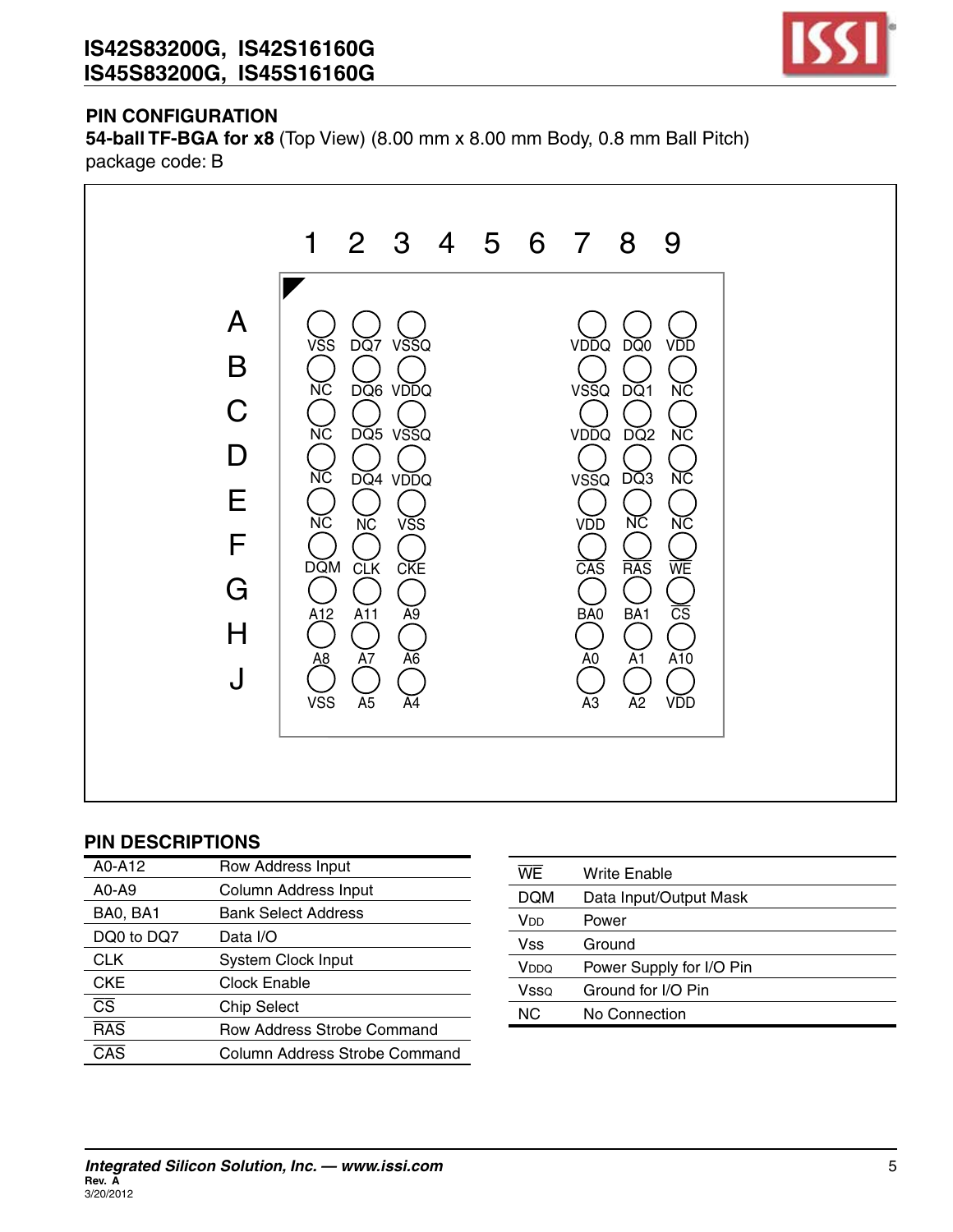

# **PIN CONFIGURATION**

**54-ball TF-BGA for x16** (Top View) (8.00 mm x 8.00 mm Body, 0.8 mm Ball Pitch) package code: B



| A0-A12                            | <b>Row Address Input</b>             |
|-----------------------------------|--------------------------------------|
| A0-A8                             | <b>Column Address Input</b>          |
| BA0, BA1                          | <b>Bank Select Address</b>           |
| DQ0 to DQ15                       | Data I/O                             |
| <b>CLK</b>                        | <b>System Clock Input</b>            |
| <b>CKE</b>                        | <b>Clock Enable</b>                  |
| $\overline{\overline{\text{CS}}}$ | <b>Chip Select</b>                   |
| $\overline{RAS}$                  | Row Address Strobe Command           |
| $\overline{\text{CAS}}$           | <b>Column Address Strobe Command</b> |

| <b>WE</b>             | Write Enable                     |
|-----------------------|----------------------------------|
| <b>DQML</b>           | x16 Lower Byte Input/Output Mask |
| <b>DQMH</b>           | x16 Upper Byte Input/Output Mask |
| <b>V<sub>DD</sub></b> | Power                            |
| <b>Vss</b>            | Ground                           |
| V <sub>DDQ</sub>      | Power Supply for I/O Pin         |
| Vsso                  | Ground for I/O Pin               |
| N <sub>C</sub>        | No Connection                    |
|                       |                                  |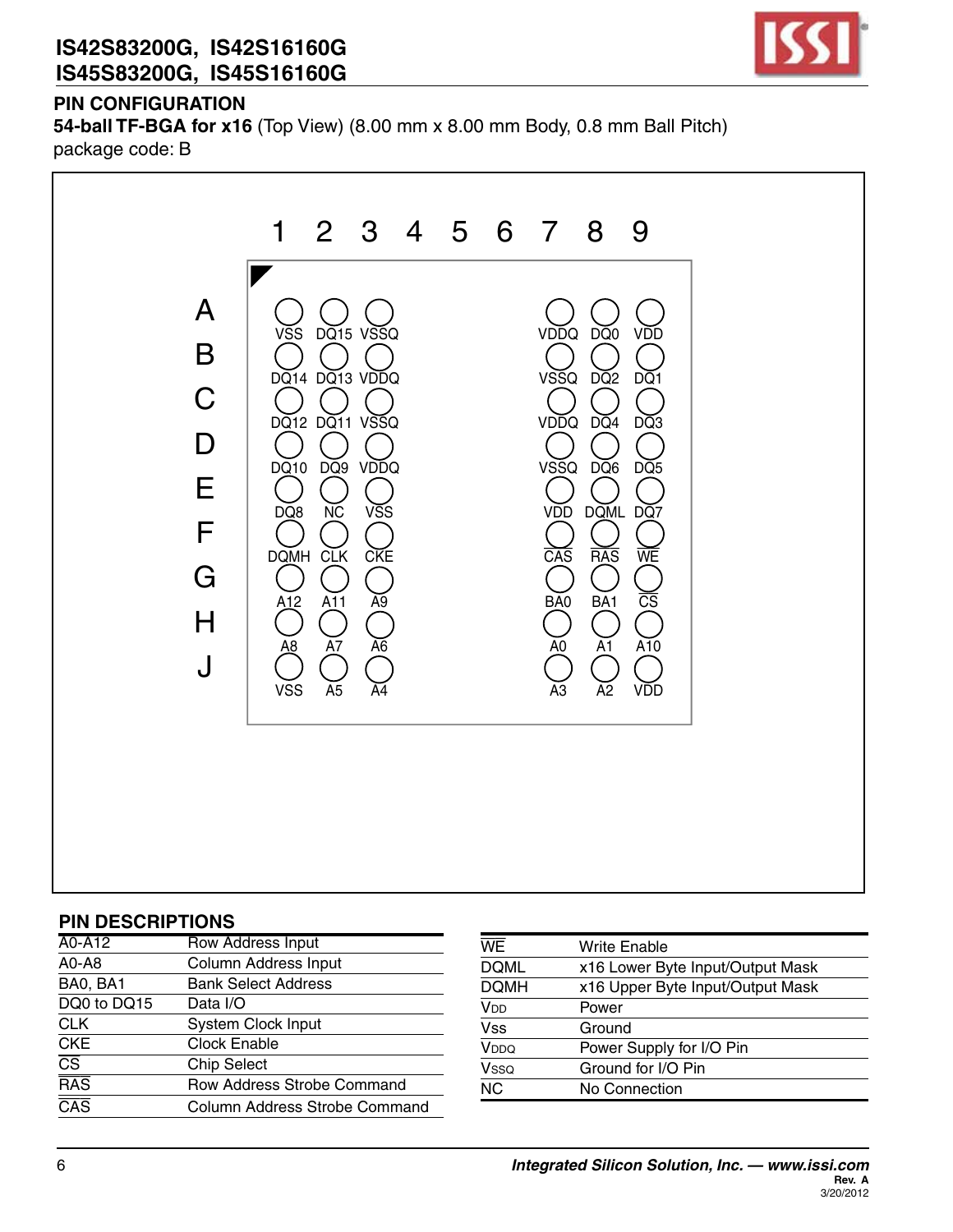

# **PIN FUNCTIONS**

| Symbol                                                                   | <b>Type</b>      | <b>Function (In Detail)</b>                                                                                                                                                                                                                                                                                                                                                                                                                                                                                                                                      |
|--------------------------------------------------------------------------|------------------|------------------------------------------------------------------------------------------------------------------------------------------------------------------------------------------------------------------------------------------------------------------------------------------------------------------------------------------------------------------------------------------------------------------------------------------------------------------------------------------------------------------------------------------------------------------|
| A0-A12                                                                   | Input Pin        | Address Inputs: A0-A12 are sampled during the ACTIVE command (row-address<br>A0-A12) and READ/WRITE command (column address A0-A9 (x8), or A0-A8 (x16);<br>with A10 defining auto precharge) to select one location out of the memory array in<br>the respective bank. A10 is sampled during a PRECHARGE command to determine<br>if all banks are to be precharged (A10 HIGH) or bank selected by BA0, BA1 (LOW).<br>The address inputs also provide the op-code during a LOAD MODE REGISTER<br>command.                                                         |
| BA0, BA1                                                                 | Input Pin        | Bank Select Address: BA0 and BA1 defines which bank the ACTIVE, READ, WRITE<br>or PRECHARGE command is being applied.                                                                                                                                                                                                                                                                                                                                                                                                                                            |
| $\overline{CAS}$                                                         | Input Pin        | $\overline{CAS}$ , in conjunction with the $\overline{RAS}$ and $\overline{WE}$ , forms the device command. See the<br>"Command Truth Table" for details on device commands.                                                                                                                                                                                                                                                                                                                                                                                     |
| <b>CKE</b>                                                               | Input Pin        | The CKE input determines whether the CLK input is enabled. The next rising edge<br>of the CLK signal will be valid when is CKE HIGH and invalid when LOW. When CKE<br>is LOW, the device will be in either power-down mode, clock suspend mode, or self<br>refresh mode. CKE is an asynchronous input.                                                                                                                                                                                                                                                           |
| <b>CLK</b>                                                               | Input Pin        | CLK is the master clock input for this device. Except for CKE, all inputs to this device<br>are acquired in synchronization with the rising edge of this pin.                                                                                                                                                                                                                                                                                                                                                                                                    |
| $\overline{\text{CS}}$                                                   | Input Pin        | The CS input determines whether command input is enabled within the device.<br>Command input is enabled when $\overline{CS}$ is LOW, and disabled with $\overline{CS}$ is HIGH. The<br>device remains in the previous state when $\overline{\text{CS}}$ is HIGH.                                                                                                                                                                                                                                                                                                 |
| DQML,                                                                    | Input Pin        | DQML and DQMH control the lower and upper bytes of the I/O buffers. In read                                                                                                                                                                                                                                                                                                                                                                                                                                                                                      |
| <b>DQMH</b>                                                              |                  | mode, DQML and DQMH control the output buffer. WhenDQML orDQMH is LOW, the<br>corresponding buffer byte is enabled, and when HIGH, disabled. The outputs go to<br>the HIGH impedance state whenDQML/DQMH is HIGH. This function corresponds to<br>OE in conventional DRAMs. In write mode, DQML and DQMH control the input buffer.<br>When DQML or DQMH is LOW, the corresponding buffer byte is enabled, and data<br>can be written to the device. WhenDQML or DQMH is HIGH, input data is masked<br>and cannot be written to the device. For IS42S16160G only. |
| <b>DQM</b>                                                               | Input Pin        | For IS42S83200G only.                                                                                                                                                                                                                                                                                                                                                                                                                                                                                                                                            |
| DQ <sub>0</sub> -DQ <sub>7</sub> or<br>DQ <sub>0</sub> -DQ <sub>15</sub> | Input/Output     | Data on the Data Bus is latched on DQ pins during Write commands, and buffered for<br>output after Read commands.                                                                                                                                                                                                                                                                                                                                                                                                                                                |
| <b>RAS</b>                                                               | Input Pin        | RAS, in conjunction with CAS and WE, forms the device command. See the "Com-<br>mand Truth Table" item for details on device commands.                                                                                                                                                                                                                                                                                                                                                                                                                           |
| WE                                                                       | Input Pin        | $\overline{\text{WE}}$ , in conjunction with $\overline{\text{RAS}}$ and $\overline{\text{CAS}}$ , forms the device command. See the "Com-<br>mand Truth Table" item for details on device commands.                                                                                                                                                                                                                                                                                                                                                             |
| VDDQ                                                                     | Power Supply Pin | VDDQ is the output buffer power supply.                                                                                                                                                                                                                                                                                                                                                                                                                                                                                                                          |
| V <sub>DD</sub>                                                          | Power Supply Pin | VDD is the device internal power supply.                                                                                                                                                                                                                                                                                                                                                                                                                                                                                                                         |
| Vsso                                                                     | Power Supply Pin | Vsso is the output buffer ground.                                                                                                                                                                                                                                                                                                                                                                                                                                                                                                                                |
| <b>Vss</b>                                                               | Power Supply Pin | Vss is the device internal ground.                                                                                                                                                                                                                                                                                                                                                                                                                                                                                                                               |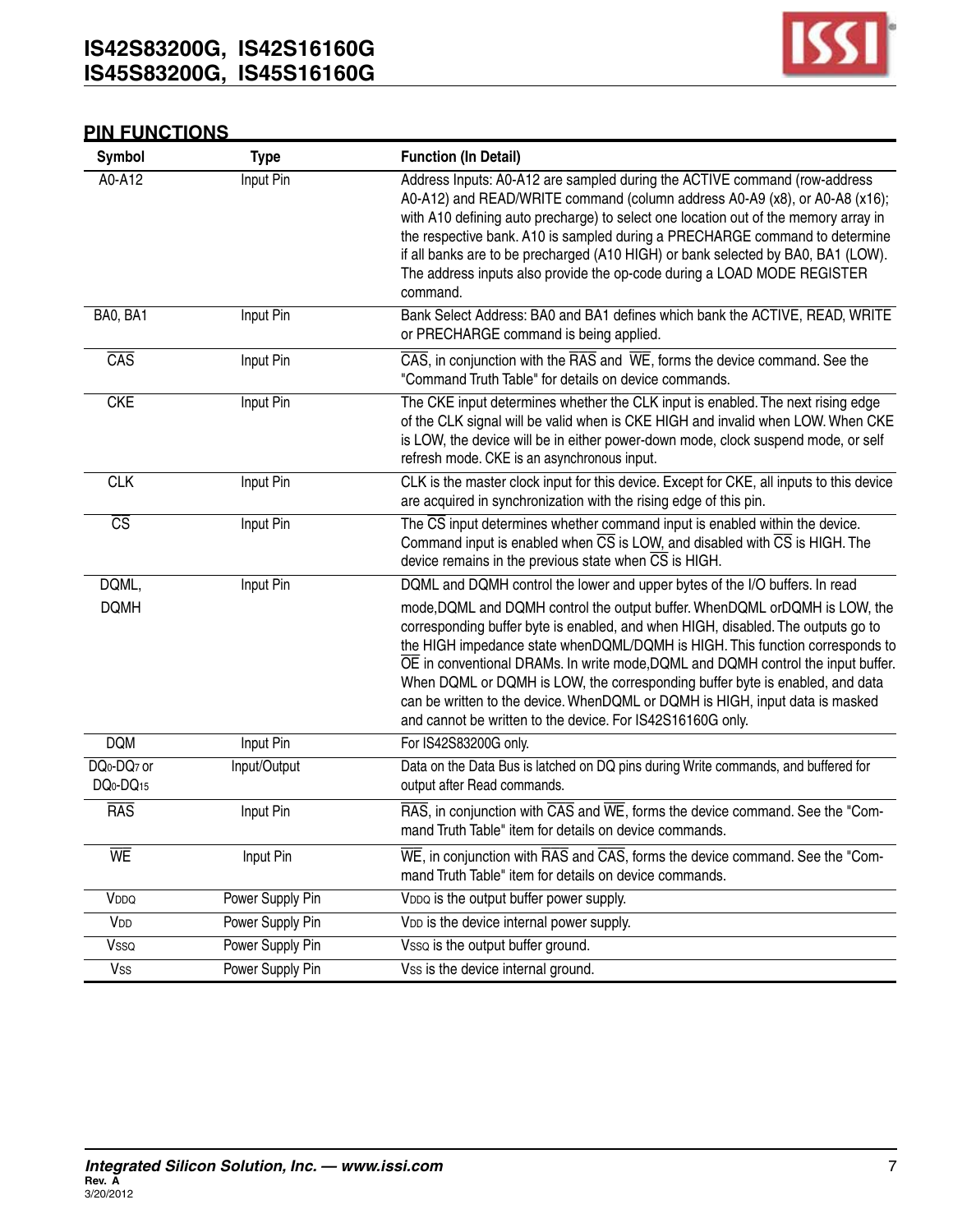

# **GENERAL DESCRIPTION**

# **READ**

The READ command selects the bank from BA0, BA1 inputs and starts a burst read access to an active row. Inputs A0-A9 (x8);A0-A8 (x16) provides the starting column location. When A10 is HIGH, this command functions as an AUTO PRECHARGE command. When the auto precharge is selected, the row being accessed will be precharged at the end of the READ burst. The row will remain open for subsequent accesses when AUTO PRECHARGE is not selected. DQ's read data is subject to the logic level on the DQM inputs two clocks earlier. When a given DQM signal was registered HIGH, the corresponding DQ's will be High-Z two clocks later. DQ's will provide valid data when the DQM signal was registered LOW.

## **WRITE**

A burst write access to an active row is initiated with the WRITE command. BA0, BA1 inputs selects the bank, and the starting column location is provided by inputs A0-A9 (x8); A0-A8 (x16).Whether or not AUTO-PRECHARGE is used is determined by A10.

The row being accessed will be precharged at the end of the WRITE burst, if AUTO PRECHARGE is selected. If AUTO PRECHARGE is not selected, the row will remain open for subsequent accesses.

A memory array is written with corresponding input data on DQ's and DQM input logic level appearing at the same time. Data will be written to memory when DQM signal is LOW. When DQM is HIGH, the corresponding data inputs will be ignored, and a WRITE will not be executed to that byte/column location.

# **PRECHARGE**

The PRECHARGE command is used to deactivate the open row in a particular bank or the open row in all banks. BA0, BA1 can be used to select which bank is precharged or they are treated as "Don't Care". A10 determined whether one or all banks are precharged. After executing this command, the next command for the selected bank(s) is executed after passage of the period  $\mathfrak{t}_{_{\mathsf{RP}}}$ , which is the period required for bank precharging. Once a bank has been precharged, it is in the idle state and must be activated prior to any READ or WRITE commands being issued to that bank.

# **AUTO PRECHARGE**

The AUTO PRECHARGE function ensures that the precharge is initiated at the earliest valid stage within a burst. This function allows for individual-bank precharge without requiring an explicit command. A10 to enable the AUTO

PRECHARGE function in conjunction with a specific READ orWRITE command. For each individual READ orWRITE command, auto precharge is either enabled or disabled. AUTO PRECHARGE does not apply except in full-page burst mode. Upon completion of the READ or WRITE burst, a precharge of the bank/row that is addressed is automatically performed.

# **AUTO REFRESH COMMAND**

This command executes the AUTO REFRESH operation. The row address and bank to be refreshed are automatically generated during this operation. The stipulated period (t<sub>RC</sub>) is required for a single refresh operation, and no other commands can be executed during this period. This command is executed at least 8192 times for every TREF. During an AUTO REFRESH command, address bits are "Don't Care". This command corresponds to CBR Auto-refresh.

# **BURST TERMINATE**

The BURST TERMINATE command forcibly terminates the burst read and write operations by truncating either fixed-length or full-page bursts and the most recently registered READ or WRITE command prior to the BURST TERMINATE.

# **COMMAND INHIBIT**

COMMAND INHIBIT prevents new commands from being executed. Operations in progress are not affected, apart from whether the CLK signal is enabled

# **NO OPERATION**

When  $\overline{CS}$  is low, the NOP command prevents unwanted commands from being registered during idle or wait states.

# **LOAD MODE REGISTER**

During the LOAD MODE REGISTER command the mode register is loaded from A0-A12. This command can only be issued when all banks are idle.

# **ACTIVE COMMAND**

When the ACTIVE COMMAND is activated, BA0, BA1 inputs selects a bank to be accessed, and the address inputs on A0-A12 selects the row. Until a PRECHARGE command is issued to the bank, the row remains open for accesses.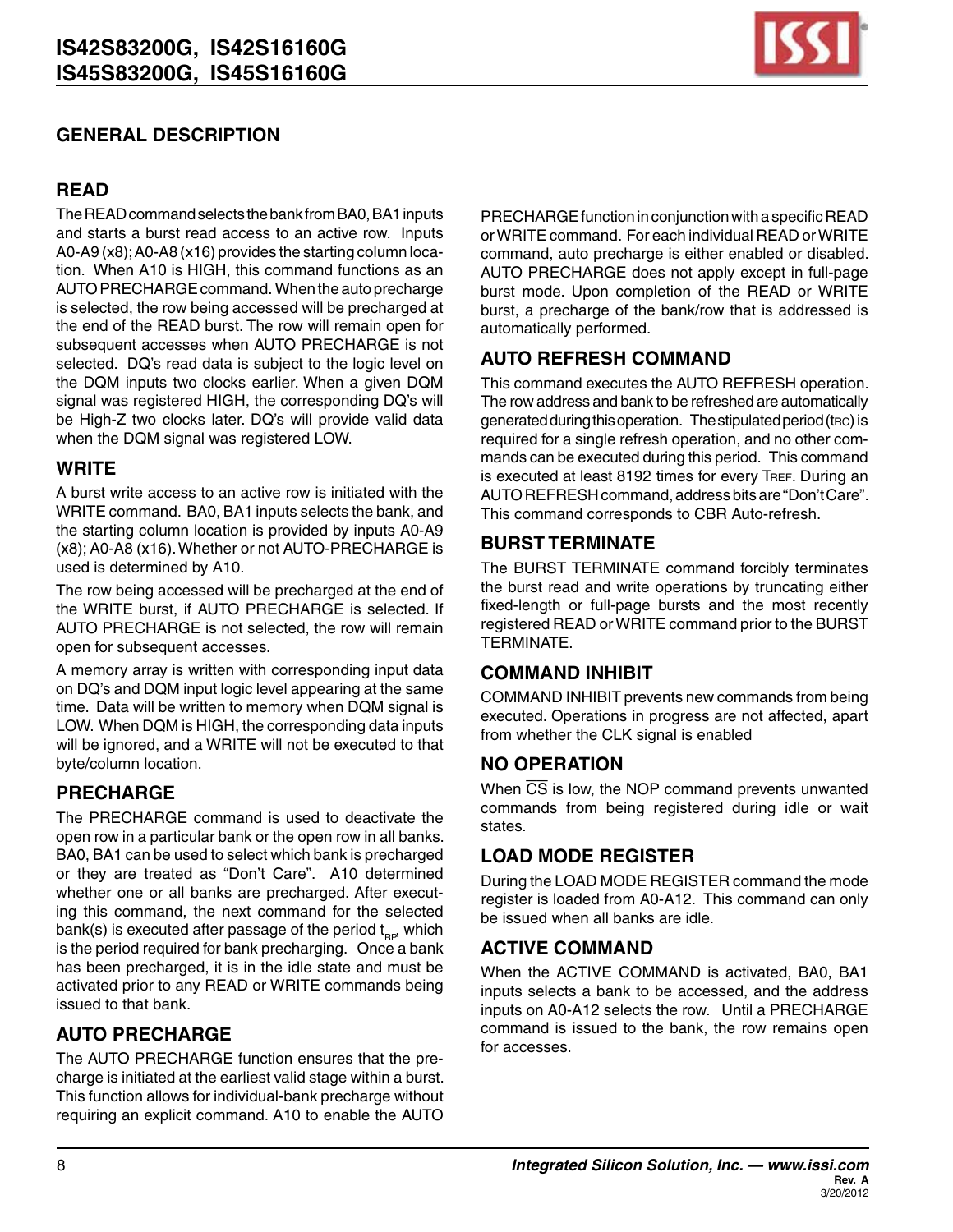

# **COMMAND TRUTH TABLE**

|                               | <b>CKE</b> |          |                        |            |                  |          |            |                 |          | A12, A11 |
|-------------------------------|------------|----------|------------------------|------------|------------------|----------|------------|-----------------|----------|----------|
| <b>Function</b>               | $n - 1$    | n        | $\overline{\text{CS}}$ | <b>RAS</b> | $\overline{CAS}$ | WE       | <b>BA1</b> | BA <sub>0</sub> | A10      | A9 - A0  |
| Device deselect (DESL)        | H          | $\times$ | н                      | $\times$   | $\times$         | $\times$ | $\times$   | $\times$        | $\times$ | $\times$ |
| No operation (NOP)            | H          | $\times$ |                        | н          | H                | н        | $\times$   | $\times$        | $\times$ | $\times$ |
| Burst stop (BST)              | H          | $\times$ |                        | н          | Н                |          | $\times$   | $\times$        | $\times$ | $\times$ |
| Read                          | н          | $\times$ |                        | н          |                  | н        | v          | v               |          |          |
| Read with auto precharge      | H          | $\times$ |                        | н          |                  | н        | v          | v               | н        | v        |
| Write                         | H          | $\times$ |                        | н          |                  |          | v          | v               |          | v        |
| Write with auto precharge     | H          | $\times$ |                        | н          |                  |          | v          | v               | н        | V        |
| Bank activate (ACT)           | H          | $\times$ |                        |            | H                | н        | v          | v               | v        | V        |
| Precharge select bank (PRE) H |            | $\times$ |                        |            | H                |          | v          | v               |          | $\times$ |
| Precharge all banks (PALL)    | H          | $\times$ |                        |            | H                |          | $\times$   | $\times$        | Н        | $\times$ |
| CBR Auto-Refresh (REF)        | H          | н        |                        |            |                  | н        | $\times$   | $\times$        | $\times$ | $\times$ |
| Self-Refresh (SELF)           | H          |          |                        |            |                  | Н        | $\times$   | $\times$        | $\times$ | $\times$ |
| Mode register set (MRS)       | H          | $\times$ |                        |            |                  |          |            |                 |          | v        |

Note: H=Vih, L=Vil x= Vih or Vil, V = Valid Data.

### **DQM TRUTH TABLE**

|                                           | <b>CKE</b> |          |             |             |  |
|-------------------------------------------|------------|----------|-------------|-------------|--|
| <b>Function</b>                           | n-1        |          | <b>DOMH</b> | <b>DOML</b> |  |
| Data write / output enable                | н          | ×        |             |             |  |
| Data mask / output disable                |            | $\times$ |             |             |  |
| Upper byte write enable / output enable   |            | ×        |             |             |  |
| Lower byte write enable / output enable   |            |          |             |             |  |
| Upper byte write inhibit / output disable |            |          |             |             |  |
| Lower byte write inhibit / output disable |            | ×        |             |             |  |
|                                           |            |          |             |             |  |

Note:  $H=V_{iH}$ , L=V<sub>IL</sub>  $x=V_{iH}$  or V<sub>IL</sub>, V = Valid Data.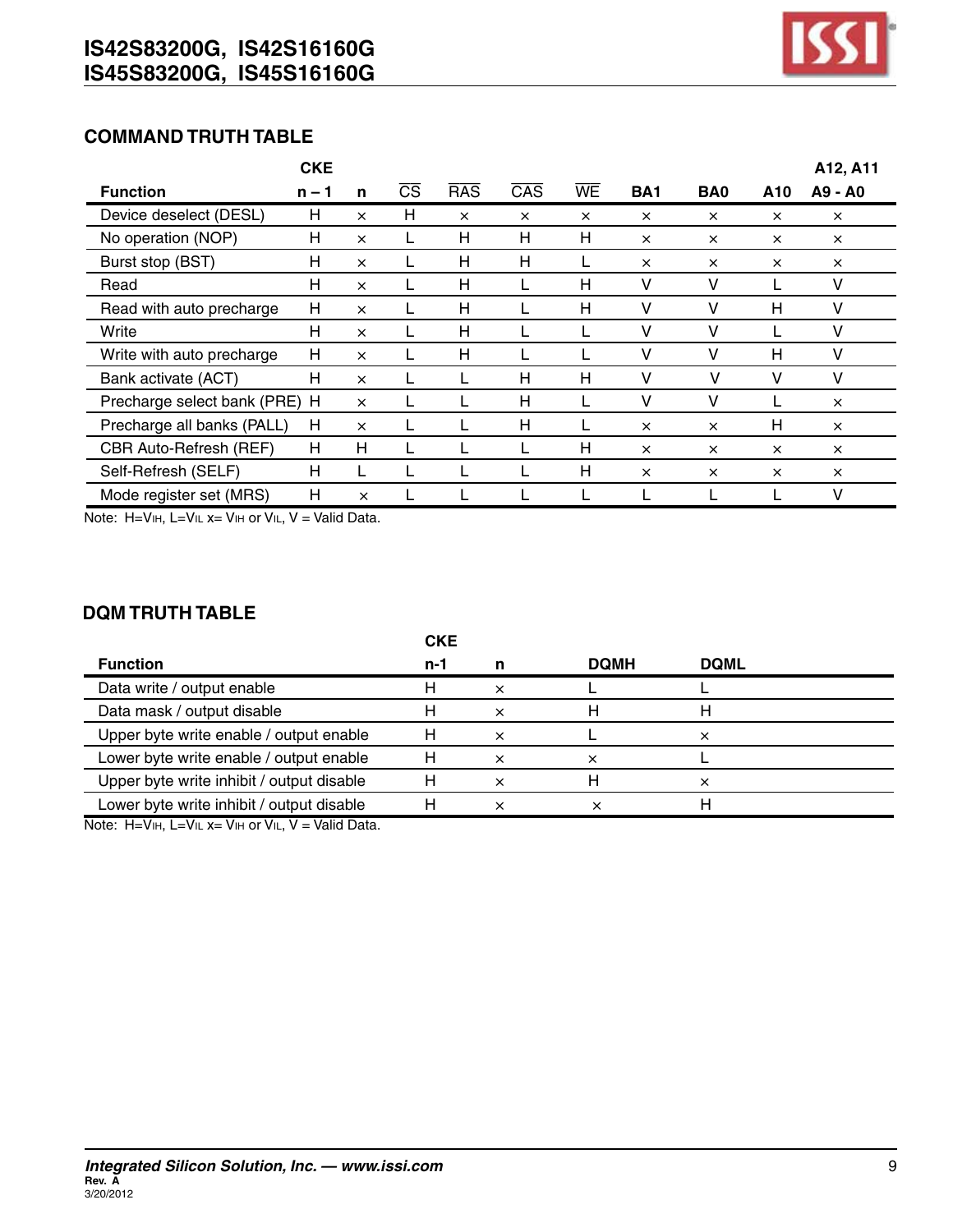

# **CKE TRUTH TABLE**

|                                     | <b>CKE</b> |    |          |            |          |           |          |
|-------------------------------------|------------|----|----------|------------|----------|-----------|----------|
| <b>Current State /Function</b>      | $n - 1$    | n, | CS       | <b>RAS</b> | CAS.     | <b>WE</b> | Address  |
| Activating Clock suspend mode entry | н          |    | $\times$ | $\times$   | $\times$ | $\times$  | $\times$ |
| Any Clock suspend mode              |            |    | $\times$ | $\times$   | $\times$ | $\times$  | $\times$ |
| Clock suspend mode exit             |            | H  | $\times$ | $\times$   | $\times$ | $\times$  | $\times$ |
| Auto refresh command Idle (REF)     | н          | H  |          |            |          | H         | $\times$ |
| Self refresh entry Idle (SELF)      | н          |    |          |            |          | H         | $\times$ |
| Power down entry Idle               | Н          |    | $\times$ | $\times$   | $\times$ | $\times$  | $\times$ |
| Self refresh exit                   |            | н  |          | Н          | н        | Н         | ×        |
|                                     |            | H  | Н        | $\times$   | $\times$ | $\times$  | ×        |
| Power down exit                     |            | н  | $\times$ | x          | $\times$ | x         | x        |

Note: H=VIH, L=VIL x= VIH or VIL, V = Valid Data.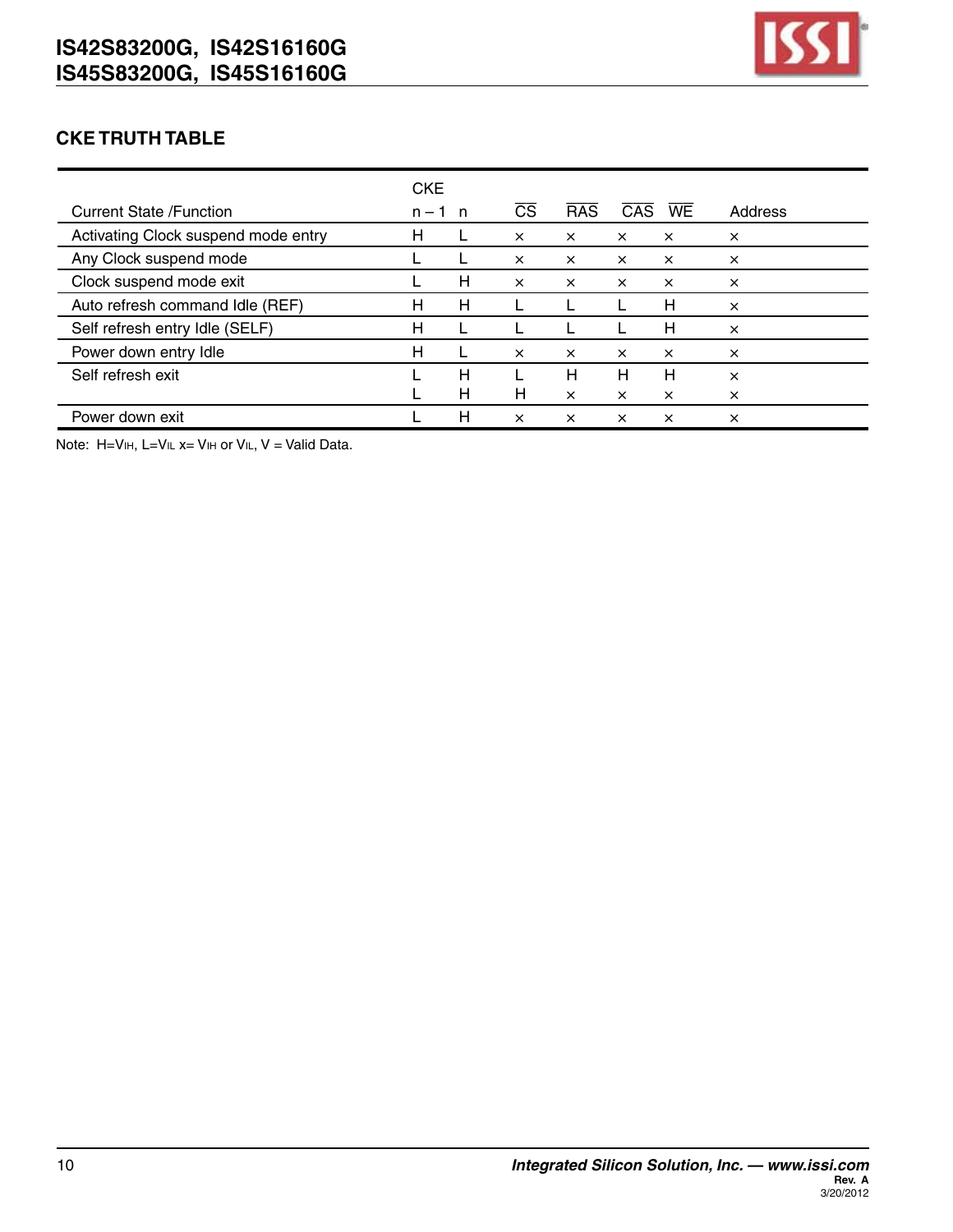

#### **FUNCTIONAL TRUTH TABLE**

| <b>Current State</b> | $\overline{\text{CS}}$ | <b>RAS</b>                | $\overline{CAS}$ | WE | <b>Address</b>     | Command           | <b>Action</b>                                                  |
|----------------------|------------------------|---------------------------|------------------|----|--------------------|-------------------|----------------------------------------------------------------|
| Idle                 | Н                      | X                         | X                | X  | X                  | <b>DESL</b>       | Nop or Power Down <sup>(2)</sup>                               |
|                      | L                      | H                         | H                | H  | $\mathsf{X}$       | <b>NOP</b>        | Nop or Power Down <sup>(2)</sup>                               |
|                      | L                      | $\mathsf{H}$              | Н                | L  | $\pmb{\times}$     | <b>BST</b>        | Nop or Power Down                                              |
|                      | L                      | Н                         | L                | н  | <b>BA, CA, A10</b> | READ/READA        | ILLEGAL <sup>(3)</sup>                                         |
|                      | L                      | H                         | L                | L  | A, CA, A10         | <b>WRIT/WRITA</b> | ILLEGAL <sup>(3)</sup>                                         |
|                      | L                      | L                         | Н                | H  | BA, RA             | <b>ACT</b>        | Row activating                                                 |
|                      | L                      | L                         | н                | L  | <b>BA, A10</b>     | PRE/PALL          | Nop                                                            |
|                      | L                      | L                         | L                | H  | X                  | REF/SELF          | Auto refresh or Self-refresh <sup>(4)</sup>                    |
|                      | L                      | L                         | L                | L  | OC, BA1=L          | <b>MRS</b>        | Mode register set                                              |
| <b>Row Active</b>    | н                      | X                         | X                | Χ  | X                  | <b>DESL</b>       | Nop                                                            |
|                      | L                      | H                         | Н                | H  | X                  | <b>NOP</b>        | Nop                                                            |
|                      | L                      | H                         | H                | L  | $\mathsf{X}$       | <b>BST</b>        | Nop                                                            |
|                      | L                      | H                         | L                | H  | <b>BA, CA, A10</b> | READ/READA        | Begin read (5)                                                 |
|                      | L                      | н                         | L                | L  | <b>BA, CA, A10</b> | <b>WRIT/WRITA</b> | Begin write (5)                                                |
|                      | L                      | Г                         | Н                | H  | BA, RA             | <b>ACT</b>        | ILLEGAL <sup>(3)</sup>                                         |
|                      | L                      | L                         | Н                | L  | <b>BA, A10</b>     | PRE/PALL          | Precharge<br>Precharge all banks <sup>(6)</sup>                |
|                      | L                      | L                         | L.               | H  | $\mathsf{X}$       | <b>REF/SELF</b>   | <b>ILLEGAL</b>                                                 |
|                      | L                      | L                         | L                | L  | OC, BA             | <b>MRS</b>        | <b>ILLEGAL</b>                                                 |
| Read                 | H                      | $\mathsf{X}$              | $\mathsf{x}$     | X  | $\mathsf{X}$       | <b>DESL</b>       | Continue burst to end to<br>Row active                         |
|                      | $\mathsf{L}$           | H                         | H                | H  | $\mathsf{X}$       | <b>NOP</b>        | Continue burst to end Row<br>Row active                        |
|                      | L                      | H                         | H                | L  | $\mathsf{X}$       | <b>BST</b>        | Burst stop, Row active                                         |
|                      | L                      | H                         | Г                | H  | <b>BA, CA, A10</b> | READ/READA        | Terminate burst,<br>begin new read (7)                         |
|                      | L                      | H                         | L                | L  | <b>BA, CA, A10</b> | WRIT/WRITA        | Terminate burst,<br>begin write (7,8)                          |
|                      | L                      | L                         | Н                | Н  | BA, RA             | <b>ACT</b>        | ILLEGAL <sup>(3)</sup>                                         |
|                      |                        | L                         | Н                | L  | <b>BA, A10</b>     | PRE/PALL          | Terminate burst<br>Precharging                                 |
|                      |                        | L                         | L                | H  | $\pmb{\times}$     | REF/SELF          | <b>ILLEGAL</b>                                                 |
|                      | L                      | L                         | L                | L  | OC, BA             | <b>MRS</b>        | <b>ILLEGAL</b>                                                 |
| Write                | H.                     | X                         | X                | X  | X                  | <b>DESL</b>       | Continue burst to end<br>Write recovering                      |
|                      | L                      | н                         | H                | H  | $\pmb{\times}$     | <b>NOP</b>        | Continue burst to end<br>Write recovering                      |
|                      | L                      | н                         | н                | L  | X                  | <b>BST</b>        | Burst stop, Row active                                         |
|                      | $\mathsf{L}$           | H                         | L                | H  | <b>BA, CA, A10</b> | READ/READA        | Terminate burst, start read :<br>Determine AP <sup>(7,8)</sup> |
|                      | $\mathsf{L}$           | $\boldsymbol{\mathsf{H}}$ | L                | L  | <b>BA, CA, A10</b> | WRIT/WRITA        | Terminate burst, new write :<br>Determine AP <sup>(7)</sup>    |
|                      | L                      | L                         | Н                | н  | BA, RA             | RA ACT            | ILLEGAL <sup>(3)</sup>                                         |
|                      | L                      | L                         | н                | L  | <b>BA, A10</b>     | PRE/PALL          | Terminate burst Precharging <sup>(9)</sup>                     |
|                      |                        | L                         | L                | H  | $\mathsf{X}$       | REF/SELF          | <b>ILLEGAL</b>                                                 |
|                      | L                      | L                         | L                | L  | OC, BA             | <b>MRS</b>        | <b>ILLEGAL</b>                                                 |
|                      |                        |                           |                  |    |                    |                   |                                                                |

Note: H=Vih, L=Vil x= Vih or Vil, V = Valid Data, BA= Bank Address, CA+Column Address, RA=Row Address, OC= Op-Code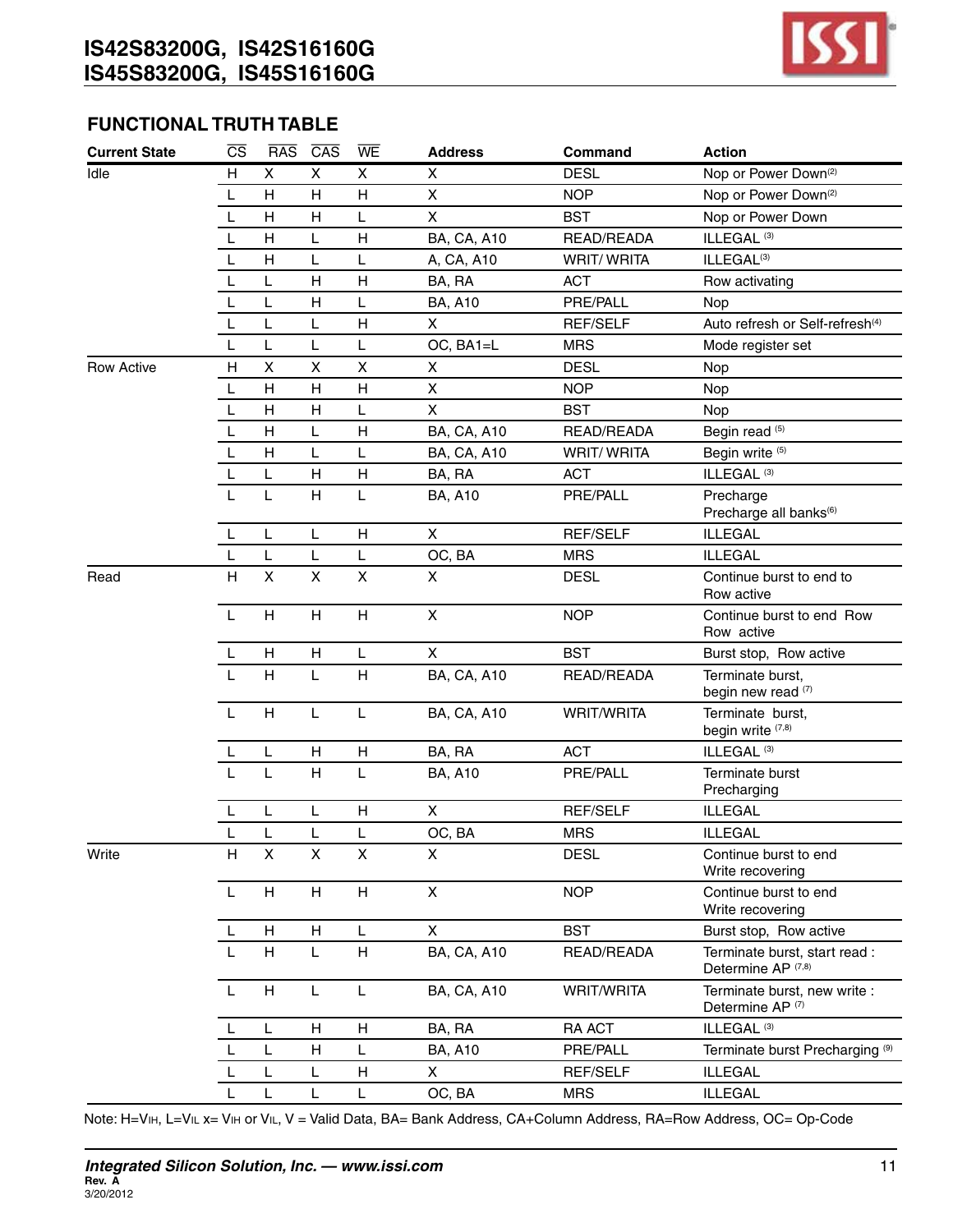

## **FUNCTIONAL TRUTH TABLE Continued:**

| <b>Current State</b>          | $\overline{\text{CS}}$ | <b>RAS</b>                | $\overline{CAS}$ | WE           | <b>Address</b>     | Command           | <b>Action</b>                                                  |
|-------------------------------|------------------------|---------------------------|------------------|--------------|--------------------|-------------------|----------------------------------------------------------------|
| Read with auto<br>Precharging | H                      | $\times$                  | ×                | ×            | $\times$           | <b>DESL</b>       | Continue burst to end, Precharge                               |
|                               | L                      | H                         | н                | H            | $\pmb{\mathsf{x}}$ | <b>NOP</b>        | Continue burst to end, Precharge                               |
|                               | L                      | $\mathsf H$               | Н                | L            | $\times$           | <b>BST</b>        | <b>ILLEGAL</b>                                                 |
|                               | L                      | H                         | L                | H            | <b>BA, CA, A10</b> | READ/READA        | ILLEGAL <sup>(11)</sup>                                        |
|                               | L                      | H                         | L                | L            | <b>BA, CA, A10</b> | <b>WRIT/WRITA</b> | ILLEGAL <sup>(11)</sup>                                        |
|                               | L                      | L                         | Н                | $\mathsf{H}$ | BA, RA             | <b>ACT</b>        | ILLEGAL <sup>(3)</sup>                                         |
|                               | L                      | L                         | Н                | L            | <b>BA, A10</b>     | PRE/PALL          | ILLEGAL <sup>(11)</sup>                                        |
|                               | L                      | L                         | Г                | Н            | $\times$           | <b>REF/SELF</b>   | <b>ILLEGAL</b>                                                 |
|                               | L                      | L                         | L                | L            | OC, BA             | <b>MRS</b>        | <b>ILLEGAL</b>                                                 |
| Write with Auto<br>Precharge  | H                      | $\times$                  | ×                | $\times$     | ×                  | <b>DESL</b>       | Continue burst to end, Write<br>recovering with auto precharge |
|                               | L                      | H                         | H                | H            | ×                  | <b>NOP</b>        | Continue burst to end, Write<br>recovering with auto precharge |
|                               | L                      | H                         | н                | L            | $\times$           | <b>BST</b>        | <b>ILLEGAL</b>                                                 |
|                               | L                      | $\mathsf H$               | L                | Н            | <b>BA, CA, A10</b> | READ/READA        | ILLEGAL <sup>(11)</sup>                                        |
|                               | L                      | H                         | L                | L            | <b>BA, CA, A10</b> | <b>WRIT/WRITA</b> | ILLEGAL <sup>(11)</sup>                                        |
|                               | L                      | L                         | Н                | H            | BA, RA             | <b>ACT</b>        | ILLEGAL (3,11)                                                 |
|                               | L                      | L                         | н                | L            | <b>BA, A10</b>     | PRE/PALL          | ILLEGAL (3,11)                                                 |
|                               | L                      | L                         | L                | Н            | $\times$           | <b>REF/SELF</b>   | <b>ILLEGAL</b>                                                 |
|                               | $\mathbf{L}$           | L                         | L                | L            | OC, BA             | <b>MRS</b>        | <b>ILLEGAL</b>                                                 |
| Precharging                   | Н                      | $\times$                  | ×                | $\times$     | $\times$           | <b>DESL</b>       | Nop, Enter idle after tRP                                      |
|                               | L                      | H                         | H                | Н            | ×                  | <b>NOP</b>        | Nop, Enter idle after tRP                                      |
|                               | L                      | $\mathsf H$               | Н                | L            | $\times$           | <b>BST</b>        | Nop, Enter idle after tRP                                      |
|                               | L                      | н                         | L                | н            | <b>BA, CA, A10</b> | READ/READA        | ILLEGAL <sup>(3)</sup>                                         |
|                               | L                      | H                         | L                | L            | <b>BA, CA, A10</b> | WRIT/WRITA        | ILLEGAL <sup>(3)</sup>                                         |
|                               | L                      | L                         | H                | $\mathsf{H}$ | BA, RA             | <b>ACT</b>        | ILLEGAL <sup>(3)</sup>                                         |
|                               | L                      | L                         | Н                | Г            | <b>BA, A10</b>     | PRE/PALL          | Nop Enter idle after tRP                                       |
|                               | L                      | L                         | Г                | H            | $\times$           | <b>REF/SELF</b>   | <b>ILLEGAL</b>                                                 |
|                               | L                      | L                         | L                | L            | OC, BA             | <b>MRS</b>        | <b>ILLEGAL</b>                                                 |
| <b>Row Activating</b>         | H                      | $\times$                  | ×                | ×            | ×                  | <b>DESL</b>       | Nop, Enter bank active after tRCD                              |
|                               | L                      | н                         | Н                | н            | ×                  | <b>NOP</b>        | Nop, Enter bank active after tRCD                              |
|                               | L                      | H                         | Н                | L            | $\times$           | <b>BST</b>        | Nop, Enter bank active after tRCD                              |
|                               |                        | $\boldsymbol{\mathsf{H}}$ | Г                | Н            | <b>BA, CA, A10</b> | READ/READA        | ILLEGAL <sup>(3)</sup>                                         |
|                               | L                      | Н                         | L                | L            | <b>BA, CA, A10</b> | WRIT/WRITA        | ILLEGAL <sup>(3)</sup>                                         |
|                               | L                      | Г                         | н                | н            | BA, RA             | <b>ACT</b>        | ILLEGAL (3,9)                                                  |
|                               |                        | L                         | н                | L            | <b>BA, A10</b>     | PRE/PALL          | ILLEGAL <sup>(3)</sup>                                         |
|                               | L                      | L                         | L                | H            | $\times$           | REF/SELF          | <b>ILLEGAL</b>                                                 |
|                               | L                      | L                         | L                | L            | OC, BA             | <b>MRS</b>        | <b>ILLEGAL</b>                                                 |

Note: H=Vih, L=Vil x= Vih or Vil, V = Valid Data, BA= Bank Address, CA+Column Address, RA=Row Address, OC= Op-Code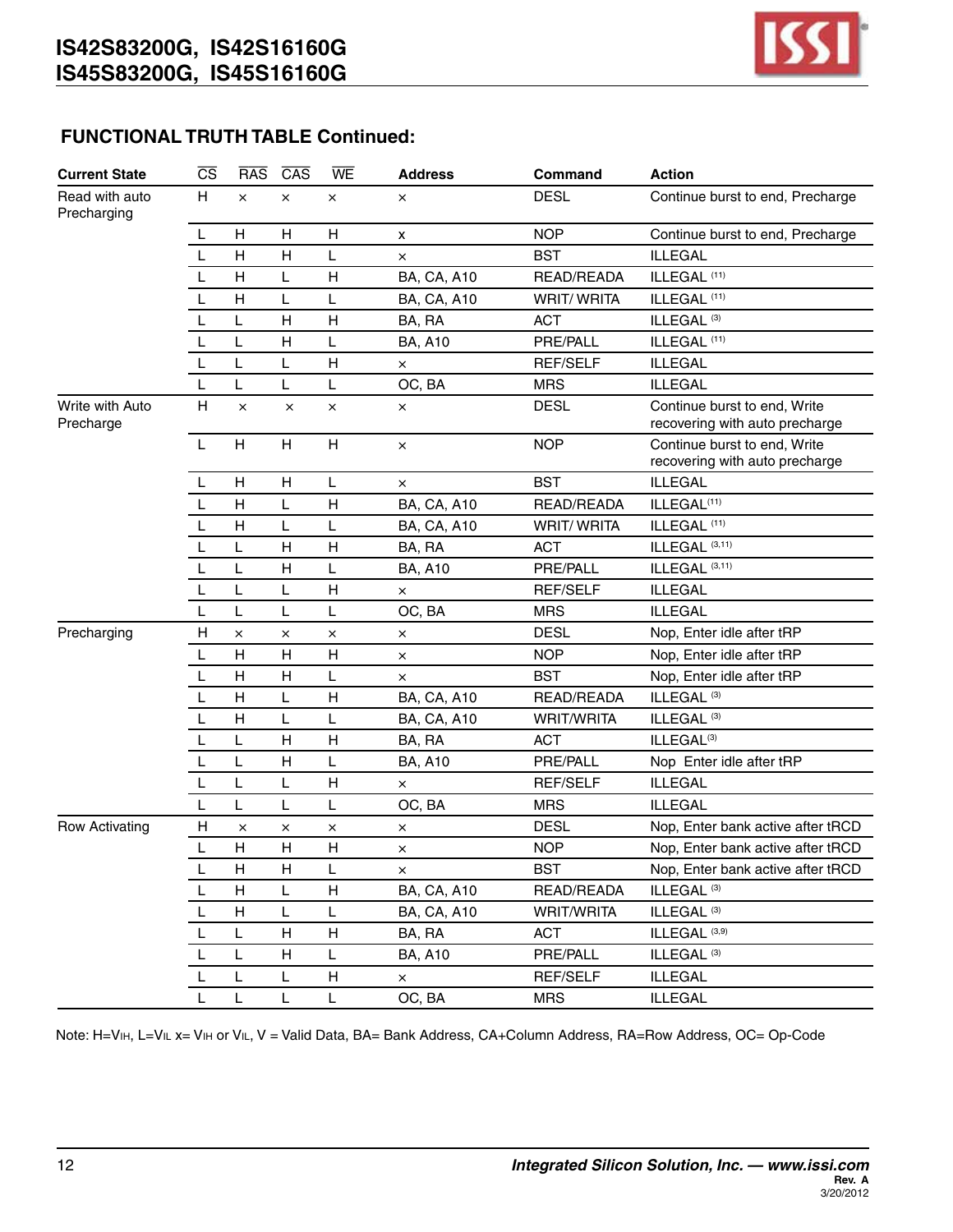

#### **FUNCTIONAL TRUTH TABLE Continued:**

| <b>Current State</b>    | $\overline{\text{CS}}$ | <b>RAS</b>   | $\overline{CAS}$ | WE           | <b>Address</b>     | Command                               | <b>Action</b>                    |
|-------------------------|------------------------|--------------|------------------|--------------|--------------------|---------------------------------------|----------------------------------|
| <b>Write Recovering</b> | H                      | $\times$     | $\times$         | ×            | ×                  | <b>DESL</b>                           | Nop, Enter row active after tDPL |
|                         | L                      | H            | H                | H            | $\times$           | <b>NOP</b>                            | Nop, Enter row active after tDPL |
|                         | L                      | H            | H                | L            | $\times$           | <b>BST</b>                            | Nop, Enter row active after tDPL |
|                         | L                      | Н            | L                | H            | <b>BA, CA, A10</b> | READ/READA                            | Begin read <sup>(8)</sup>        |
|                         | L                      | H            | L                | L            | <b>BA, CA, A10</b> | <b>WRIT/WRITA</b>                     | Begin new write                  |
|                         | L                      | L            | H                | H            | BA, RA             | <b>ACT</b>                            | ILLEGAL <sup>(3)</sup>           |
|                         | L                      | L            | Н                | L            | <b>BA, A10</b>     | PRE/PALL                              | ILLEGAL <sup>(3)</sup>           |
|                         | L                      | L            | L                | н            | ×                  | <b>REF/SELF</b>                       | <b>ILLEGAL</b>                   |
|                         | L                      | L            | L                | L            | OC, BA             | <b>MRS</b>                            | <b>ILLEGAL</b>                   |
| Write Recovering        | H                      | ×            | ×                | ×            | $\times$           | <b>DESL</b>                           | Nop, Enter precharge after tDPL  |
| with Auto               | L                      | H            | H                | H            | $\times$           | <b>NOP</b>                            | Nop, Enter precharge after tDPL  |
| Precharge               | L                      | $\mathsf{H}$ | H                | L            | ×                  | <b>BST</b>                            | Nop, Enter row active after tDPL |
|                         | L                      | H            | L                | H            | <b>BA, CA, A10</b> | READ/READA                            | ILLEGAL(3,8,11)                  |
|                         | L                      | $\mathsf{H}$ | L                | L            | <b>BA, CA, A10</b> | <b>WRIT/WRITA</b>                     | ILLEGAL (3,11)                   |
|                         | L                      | L            | н                | н            | BA, RA             | <b>ACT</b>                            | ILLEGAL (3,11)                   |
|                         | L                      | L            | H                | L            | <b>BA, A10</b>     | PRE/PALL                              | ILLEGAL <sup>(3,11)</sup>        |
|                         | L                      | L            | L                | H            | ×                  | <b>REF/SELF</b>                       | <b>ILLEGAL</b>                   |
|                         | L                      | L            | L                | L            | OC, BA             | <b>MRS</b>                            | <b>ILLEGAL</b>                   |
| Refresh                 | H                      | $\times$     | ×                | $\times$     | $\times$           | <b>DESL</b>                           | Nop, Enter idle after tRC        |
|                         | L                      | H            | H                | $\times$     | $\times$           | NOP/BST                               | Nop, Enter idle after tRC        |
|                         | L                      | H            | L                | H            | <b>BA, CA, A10</b> | READ/READA                            | <b>ILLEGAL</b>                   |
|                         | L                      | $\mathsf{H}$ | L                | L            | <b>BA, CA, A10</b> | <b>WRIT/WRITA</b>                     | <b>ILLEGAL</b>                   |
|                         | L                      | L            | Н                | H            | BA, RA             | <b>ACT</b>                            | <b>ILLEGAL</b>                   |
|                         | L                      | L            | H                | Г            | <b>BA, A10</b>     | PRE/PALL                              | <b>ILLEGAL</b>                   |
|                         | L                      | L            | L                | $\mathsf{H}$ | $\times$           | <b>REF/SELF</b>                       | <b>ILLEGAL</b>                   |
|                         | L                      | L            | L                | L            | OC, BA             | <b>MRS</b>                            | <b>ILLEGAL</b>                   |
| Mode Register           | Н                      | ×            | $\times$         | $\times$     | ×                  | <b>DESL</b>                           | Nop, Enter idle after 2 clocks   |
| Accessing               | L                      | н            | н                | н            | $\times$           | <b>NOP</b>                            | Nop, Enter idle after 2 clocks   |
|                         | L                      | H            | H                | L            | $\times$           | <b>BST</b>                            | <b>ILLEGAL</b>                   |
|                         | L                      | $\mathsf{H}$ | L                | $\times$     | <b>BA, CA, A10</b> | <b>READ/WRITE</b>                     | <b>ILLEGAL</b>                   |
|                         | L                      | L            | ×                | ×            | BA, RA             | <b>ACT/PRE/PALL</b><br><b>REF/MRS</b> | <b>ILLEGAL</b>                   |

Note: H=ViH, L=ViL x= ViH or ViL, V = Valid Data, BA= Bank Address, CA+Column Address, RA=Row Address, OC= Op-Code

- 1. All entries assume that CKE is active (CKEn-1=CKEn=H).
- 2. If both banks are idle, and CKE is inactive (Low), the device will enter Power Down mode. All input buffers except CKE will be disabled.
- 3. Illegal to bank in specified states; Function may be legal in the bank indicated by Bank Address (BA), depending on the state of that bank.
- 4. If both banks are idle, and CKE is inactive (Low), the device will enter Self-Refresh mode. All input buffers except CKE will be disabled.
- 5. Illegal if tRCD is not satisfied.
- 6. Illegal if tRAS is not satisfied.
- 7. Must satisfy burst interrupt condition.
- 8. Must satisfy bus contention, bus turn around, and/or write recovery requirements.
- 9. Must mask preceding data which don't satisfy tDPL.
- 10. Illegal if tRRD is not satisfied.
- 11. Illegal for single bank, but legal for other banks.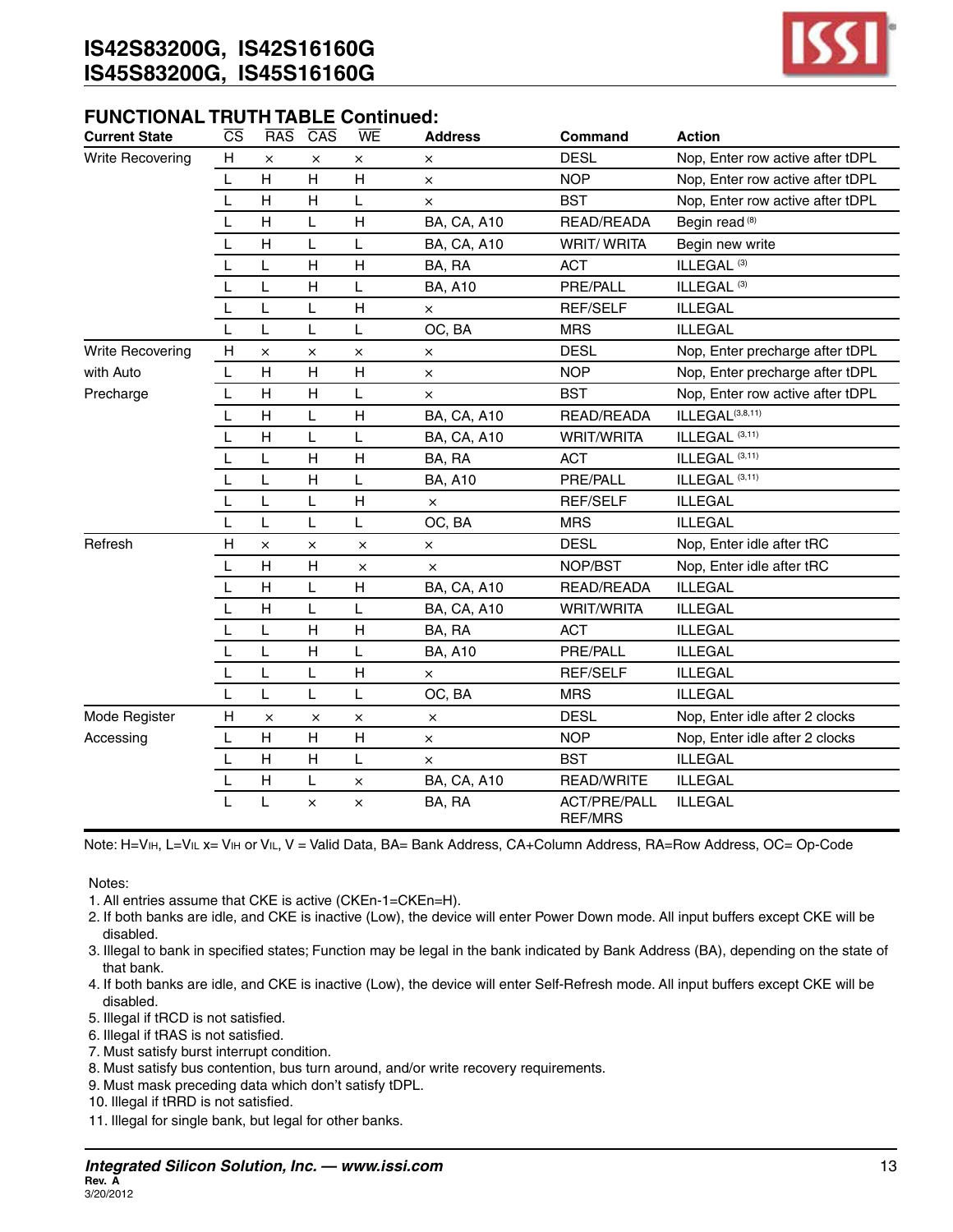

#### **CKE RELATED COMMAND TRUTH TABLE(1)**

|                                      |                                                | <b>CKE</b>   |                         |                         |                         |                    |                         |                         |
|--------------------------------------|------------------------------------------------|--------------|-------------------------|-------------------------|-------------------------|--------------------|-------------------------|-------------------------|
| <b>Current State</b>                 | <b>Operation</b>                               | $n-1$        | n                       | $\overline{\text{CS}}$  | <b>RAS</b>              | $\overline{CAS}$   | WE                      | <b>Address</b>          |
| Self-Refresh (S.R.)                  | INVALID, CLK (n - 1) would exit S.R.           | H            | $\overline{\mathsf{x}}$ | $\overline{X}$          | X                       | X                  | $\overline{\mathsf{x}}$ | Χ                       |
|                                      | Self-Refresh Recovery <sup>(2)</sup>           | L            | H                       | Н                       | X                       | Χ                  | X                       | X                       |
|                                      | Self-Refresh Recovery <sup>(2)</sup>           | L            | Н                       | L                       | Н                       | Н                  | X                       | X                       |
|                                      | Illegal                                        |              | н                       | L                       | Н                       | L                  | X                       | X                       |
|                                      | Illegal                                        | L            | Н                       | L                       | L                       | Χ                  | Χ                       | Χ                       |
|                                      | Maintain S.R.                                  | L            | L                       | Χ                       | Χ                       | Χ                  | $\pmb{\mathsf{X}}$      | Χ                       |
| Self-Refresh Recovery Idle After tnc |                                                | H            | H                       | H                       | X                       | $\mathsf{X}$       | $\overline{\mathsf{x}}$ | $\mathsf{X}$            |
|                                      | <b>Idle After the</b>                          | Н            | Η                       | L                       | Н                       | н                  | Χ                       | X                       |
|                                      | Illegal                                        | н            | Н                       | L                       | Н                       | L                  | Χ                       | X                       |
|                                      | Illegal                                        | н            | н                       | L                       | L                       | X                  | х                       | X                       |
|                                      | Begin clock suspend next cycle(5)              | Н            | L                       | Н                       | Χ                       | Χ                  | Χ                       | X                       |
|                                      | Begin clock suspend next cycle(5)              | н            | L                       | L                       | Н                       | Н                  | X                       | X                       |
|                                      | Illegal                                        | н            | L                       | L                       | Н                       | L                  | X                       | X                       |
|                                      | Illegal                                        | н            | L                       | L                       | L                       | X                  | Χ                       | X                       |
|                                      | Exit clock suspend next cycle <sup>(2)</sup>   | L            | Н                       | Χ                       | χ                       | Χ                  | Χ                       | Χ                       |
|                                      | Maintain clock suspend                         | L            | L                       | Χ                       | Χ                       | Χ                  | Χ                       | $\pmb{\mathsf{X}}$      |
| Power-Down (P.D.)                    | INVALID, CLK (n - 1) would exit P.D.           | $\mathsf{H}$ | $\pmb{\mathsf{X}}$      | $\overline{\mathsf{x}}$ | X                       | $\pmb{\mathsf{X}}$ | $\overline{\mathsf{x}}$ |                         |
|                                      | EXIT P.D. $\rightarrow$ Idle(2)                | L            | H                       | X                       | Χ                       | Χ                  | X                       | X                       |
|                                      | Maintain power down mode                       | L            | L                       | Χ                       | Χ                       | Χ                  | Χ                       | Χ                       |
| All Banks Idle                       | Refer to operations in Operative Command Table | H            | $\overline{H}$          | $\overline{H}$          | $\pmb{\mathsf{X}}$      | $\pmb{\mathsf{X}}$ | $\overline{\mathsf{x}}$ | —                       |
|                                      | Refer to operations in Operative Command Table | H            | Н                       | L                       | Η                       | Χ                  | Χ                       |                         |
|                                      | Refer to operations in Operative Command Table | H            | Н                       | L                       | L                       | Н                  | X                       |                         |
|                                      | Auto-Refresh                                   | H            | н                       | L                       | L                       | L                  | Η                       | X                       |
|                                      | Refer to operations in Operative Command Table | H            | н                       | L                       | L                       | L                  | L                       | Op - Code               |
|                                      | Refer to operations in Operative Command Table | H            | L                       | н                       | Χ                       | Χ                  | $\pmb{\mathsf{X}}$      |                         |
|                                      | Refer to operations in Operative Command Table | H            | L                       | L                       | Н                       | Χ                  | Χ                       |                         |
|                                      | Refer to operations in Operative Command Table | H            | L                       | L                       | L                       | Н                  | Χ                       |                         |
|                                      | Self-Refresh <sup>(3)</sup>                    | H            | L                       | L                       | L                       | L                  | H                       | X                       |
|                                      | Refer to operations in Operative Command Table | H            | L                       | L                       | L                       | L                  | L                       | Op - Code               |
|                                      | Power-Down(3)                                  | L            | Χ                       | Χ                       | Χ                       | Χ                  | Χ                       | х                       |
| Any state                            | Refer to operations in Operative Command Table | H            | $\overline{H}$          | $\overline{\mathsf{x}}$ | $\overline{\mathsf{x}}$ | $\pmb{\chi}$       | $\overline{\mathsf{x}}$ | $\overline{\mathsf{x}}$ |
| other than                           | Begin clock suspend next cycle <sup>(4)</sup>  | H            | L                       | Χ                       | X                       | Χ                  | Χ                       | X                       |
| listed above                         | Exit clock suspend next cycle                  | L            | Н                       | X                       | Χ                       | Χ                  | X                       | Χ                       |
|                                      | Maintain clock suspend                         | L            | L                       | X                       | X                       | X                  | X                       | X                       |

Notes:

1. H : High level, L : low level, X : High or low level (Don't care).

2. CKE Low to High transition will re-enable CLK and other inputs asynchronously. A minimum setup

time must be satisfied before any command other than EXIT.

3. Power down and Self refresh can be entered only from the both banks idle state. 4. Must be legal command as defined in Operative Command Table.

5. Illegal if txsn is not satisfied.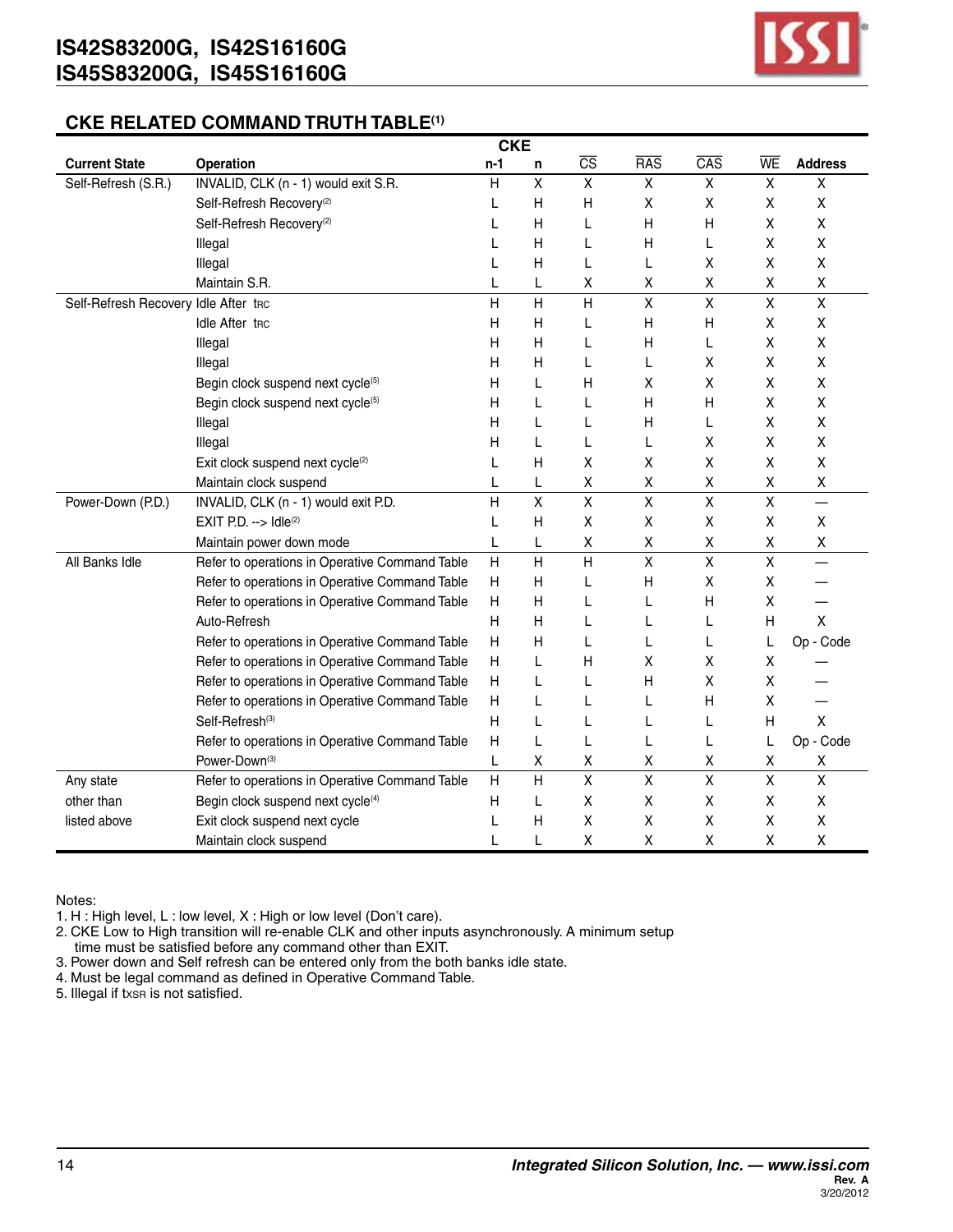

## **STATE DIAGRAM**

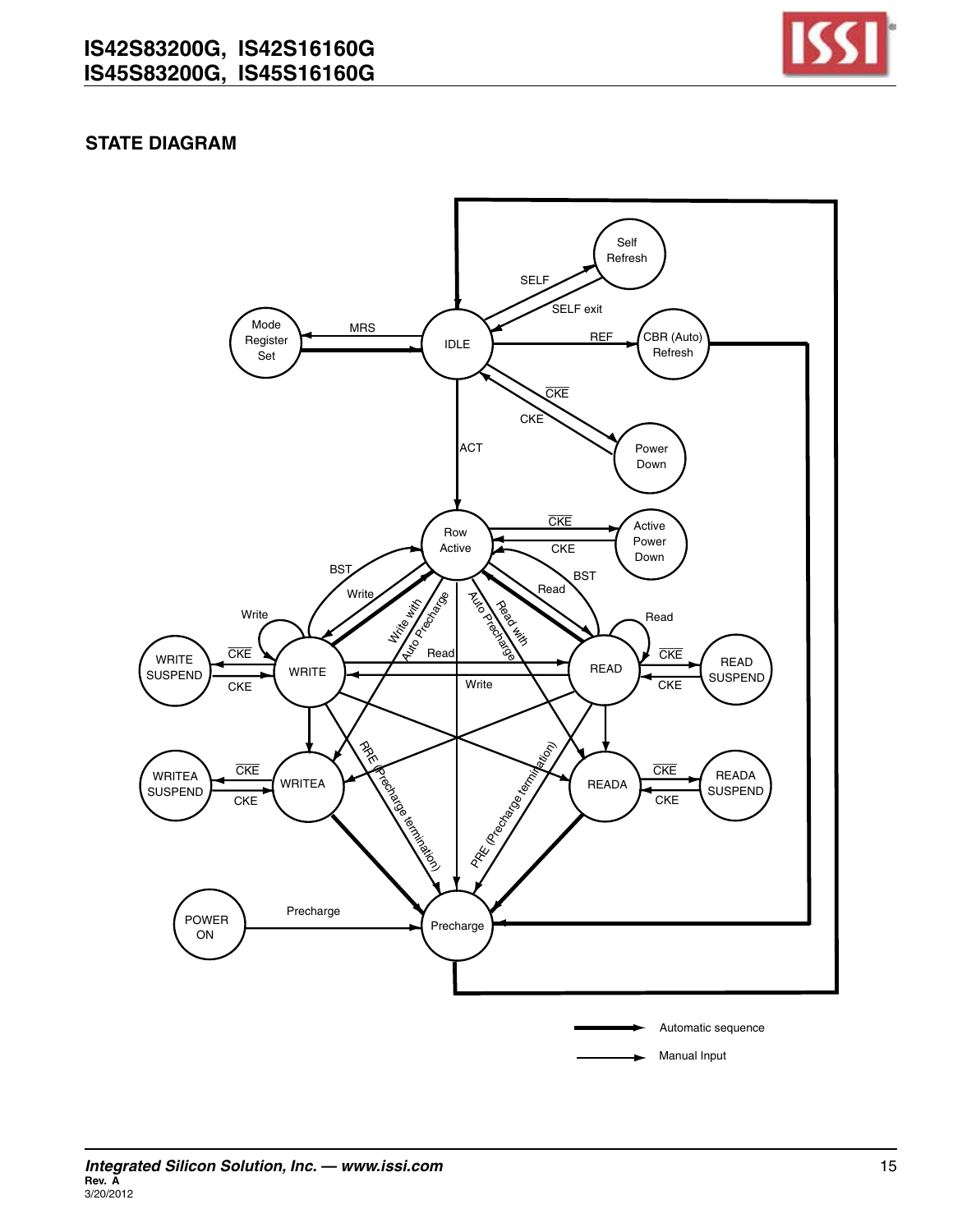

#### **ABSOLUTE MAXIMUM RATINGS(1)**

| Symbol                      | <b>Parameters</b>                        |      | Rating                    | Unit        |  |
|-----------------------------|------------------------------------------|------|---------------------------|-------------|--|
| <b>VDD MAX</b>              | Maximum Supply Voltage                   |      | $-0.5$ to $+4.6$          | v           |  |
| <b>V</b> <sub>DDQ</sub> MAX | Maximum Supply Voltage for Output Buffer |      | $-0.5$ to $+4.6$          | v           |  |
| VIN                         | Input Voltage                            |      | $-0.5$ to $V_{DD} + 0.5$  | v           |  |
| <b>VOUT</b>                 | Output Voltage                           |      | $-1.0$ to $V_{DDO} + 0.5$ | v           |  |
| P <sub>D</sub> MAX          | Allowable Power Dissipation              |      |                           | w           |  |
| Ics                         | <b>Output Shorted Current</b>            |      | 50                        | mA          |  |
| <b>TOPR</b>                 | <b>Operating Temperature</b>             | Com. | 0 to $+70$                | $^{\circ}C$ |  |
|                             | Ind.                                     |      | $-40$ to $+85$            |             |  |
|                             | A1                                       |      | $-40$ to $+85$            |             |  |
|                             | A2                                       |      | $-40$ to $+105$           |             |  |
| Tstg                        | Storage Temperature                      |      | $-65$ to $+150$           | °C          |  |

Notes:

1. Stress greater than those listed under ABSOLUTE MAXIMUM RATINGS may cause permanent damage to the device. This is a stress rating only and functional operation of the device at these or any other conditions above those indicated in the operational sections of this specification is not implied. Exposure to absolute maximum rating conditions for extended periods may affect reliability.

2. All voltages are referenced to Vss.

# **DC RECOMMENDED OPERATING CONDITIONS**

(Tʌ = 0℃ to +70℃ for Commercial grade. Tʌ = -40℃ to +85℃ for Industrial and A1 grade. Tʌ = -40℃ to +105℃ for A2 grade.)

| Symbol                         | <b>Parameter</b>      | Min.   | Typ. | Max.            | Unit |  |
|--------------------------------|-----------------------|--------|------|-----------------|------|--|
| V <sub>DD</sub>                | <b>Supply Voltage</b> | 3.0    | 3.3  | 3.6             |      |  |
| VDDQ                           | I/O Supply Voltage    | 3.0    | 3.3  | 3.6             |      |  |
| V <sub>IH</sub> <sup>(1)</sup> | Input High Voltage    | 2.0    |      | $V_{DDQ} + 0.3$ |      |  |
| VIL <sup>(2)</sup>             | Input Low Voltage     | $-0.3$ |      | $+0.8$          |      |  |

#### **Note:**

1. VIH (overshoot): VIH (max) = VDDQ +1.2V (PULSE WIDTH  $\leq$  3ns).

2. V<sub>IL</sub> (undershoot): V<sub>IH</sub> (min) = -1.2V (PULSE WIDTH  $\leq$  3ns).

3. All voltages are referenced to Vss.

#### **CAPACITANCE CHARACTERISTICS** (At  $TA = 0$  to  $+25^{\circ}$ C,  $V_{DD} = V_{DDQ} = 3.3 \pm 0.3V$ )

| Symbol           | <b>Parameter</b>                        | Min. | Max. | Unit |  |
|------------------|-----------------------------------------|------|------|------|--|
| CIN <sub>1</sub> | Input Capacitance: CLK                  | 2.5  | 3.5  | рF   |  |
| C <sub>IN2</sub> | Input Capacitance: All other input pins | 2.5  | 3.8  | рF   |  |
| CI/O             | Data Input/Output Capacitance: DQS      | 4.0  | 6.0  | рF   |  |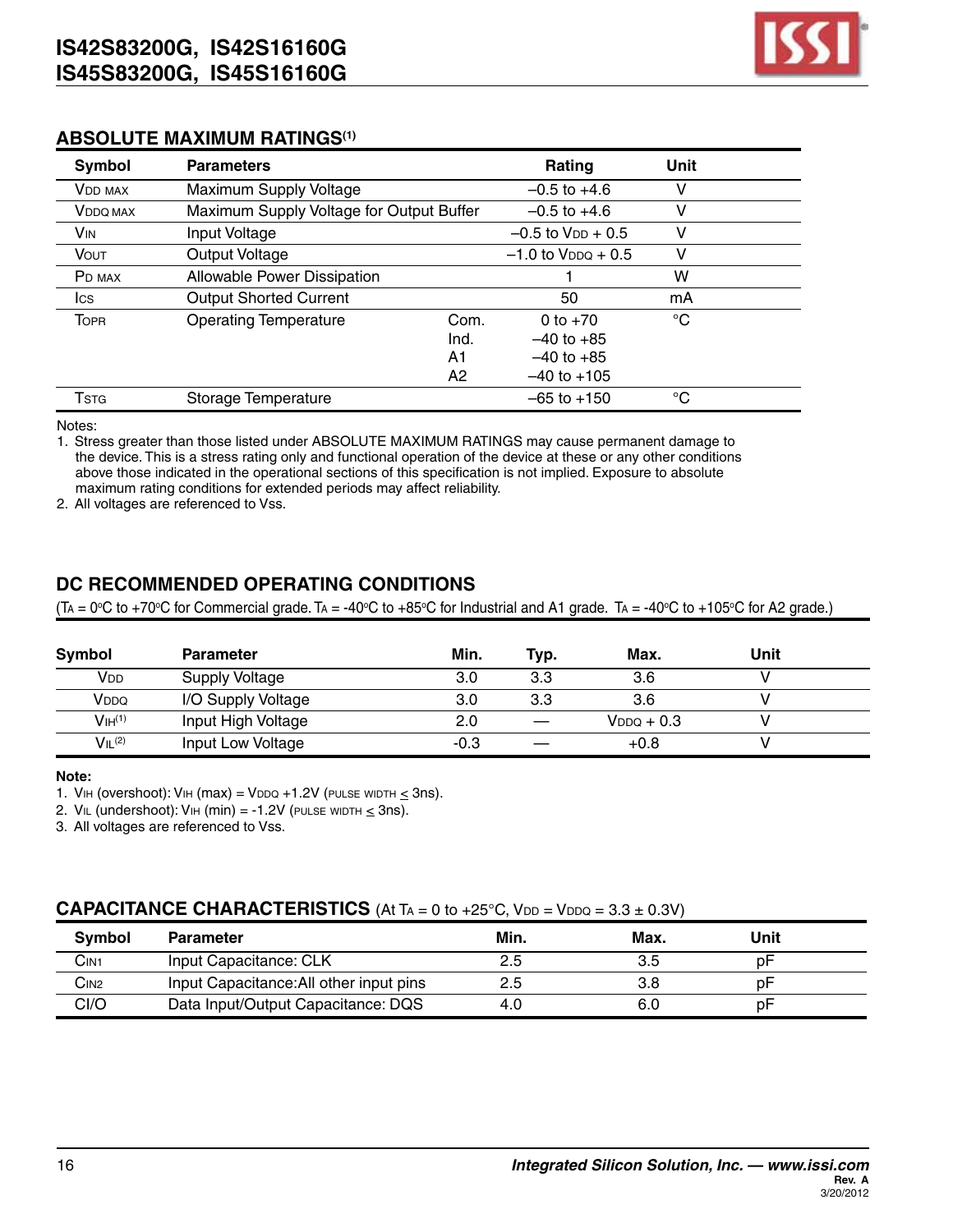

#### **DC ELECTRICAL CHARACTERISTICS 1(1,3)** (Recommended Operation Conditions unless otherwise noted.)

| <b>Symbol</b>        | <b>Parameter</b>                                  | <b>Test Condition</b>                                               | -6  | $-7$ | Unit |
|----------------------|---------------------------------------------------|---------------------------------------------------------------------|-----|------|------|
| LD1 <sup>(1)</sup>   | <b>Operating Current</b>                          | One bank active, $CL = 3$ , $BL = 1$ ,                              | 130 | 110  | mA   |
|                      |                                                   | $t_{CLK} = t_{CLK}$ (min), $t_{RC} = t_{RC}$ (min)                  |     |      |      |
| IDD <sub>2P</sub>    | Precharge Standby Current<br>(In Power-Down Mode) | CKE $\leq$ V <sub>IL</sub> (MAX), tck = 15ns                        | 4   | 4    | mA   |
| <b>IDD2PS</b>        | Precharge Standby Current<br>(In Power-Down Mode) | $CKE \leq VIL$ (MAX), $CLK \leq VIL$ (MAX)                          | 4   | 4    | mA   |
| IDD2N <sup>(2)</sup> | Precharge Standby Current                         | $\overline{CS}$ $\geq$ Vcc - 0.2V, CKE $\geq$ V <sub>IH</sub> (MIN) | 25  | 25   | mA   |
|                      | (In Non Power-Down Mode)                          | $tcK = 15ns$                                                        |     |      |      |
| DD <sub>2NS</sub>    | Precharge Standby Current                         | $\overline{CS}$ $\geq$ Vcc - 0.2V, CKE $\geq$ V <sub>IH</sub> (MIN) | 20  | 20   | mA   |
|                      | (In Non Power-Down Mode)                          | or $CKE \leq V_{IL}$ (MAX), All inputs stable                       |     |      |      |
| <b>IDD3P</b>         | <b>Active Standby Current</b>                     | CKE $\leq$ V <sub>IL</sub> (MAX), tck = 15ns                        | 9   | 9    | mA   |
|                      | (Power-Down Mode)                                 |                                                                     |     |      |      |
| <b>IDD3PS</b>        | <b>Active Standby Current</b>                     | $CKE \leq VIL$ (MAX), $CLK \leq VIL$ (MAX)                          | 9   | 9    | mA   |
|                      | (Power-Down Mode)                                 |                                                                     |     |      |      |
| IDD3N <sup>(2)</sup> | <b>Active Standby Current</b>                     | $\overline{CS}$ $\geq$ Vcc - 0.2V, CKE $\geq$ V <sub>IH</sub> (MIN) | 30  | 30   | mA   |
|                      | (In Non Power-Down Mode)                          | $tck = 15ns$                                                        |     |      |      |
| <b>IDD3NS</b>        | <b>Active Standby Current</b>                     | $CS \geq Vcc - 0.2V$ , $CKE \geq VHH$ (MIN)                         | 15  | 15   | mA   |
|                      | (In Non Power-Down Mode)                          | or $CKE \leq V_{IL}$ (MAX), All inputs stable                       |     |      |      |
| IDD4                 | <b>Operating Current</b>                          | All banks active, $BL = 4$ , $CL = 3$ ,                             | 160 | 130  | mA   |
|                      |                                                   | $tcK = tcK$ (min)                                                   |     |      |      |
| $\mathsf{IDD5}$      | Auto-Refresh Current                              | $\text{trc} = \text{trc}$ (min), $\text{tcLK} = \text{tcLK}$ (min)  | 160 | 130  | mA   |
| IDD6                 | Self-Refresh Current                              | $CKE \leq 0.2V$                                                     | 5   | 5    | mA   |

**Notes:**

1. IDD (MAX) is specified at the output open condition.

2. Input signals are changed one time during 30ns.

3. For A2 temperature grade with Ta > 85°C: IbD1, IbD3P, IbD3PS, and IbD4 are derated to 10% above these values; IbD2P, IbD2PS, and IDD6 are derated to 25% above these values.

#### **DC ELECTRICAL CHARACTERISTICS 2** (Recommended Operation Conditions unless otherwise noted.)

| <b>Symbol</b> | <b>Parameter</b>          | <b>Test Condition</b>                            | Min | <b>Max</b> | Unit |
|---------------|---------------------------|--------------------------------------------------|-----|------------|------|
| ÌЩ            | Input Leakage Current     | $0V \leq V$ in $\leq V$ cc, with pins other than | -5  |            | μA   |
|               |                           | the tested pin at OV                             |     |            |      |
| lol           | Output Leakage Current    | Output is disabled, $0V \leq$ Vout $\leq$ Vcc,   | -5  |            | μA   |
| VOH           | Output High Voltage Level | $I$ <sub>OH</sub> = $-2mA$                       | 2.4 |            | v    |
| VOL           | Output Low Voltage Level  | $IOL = 2mA$                                      |     | 0.4        |      |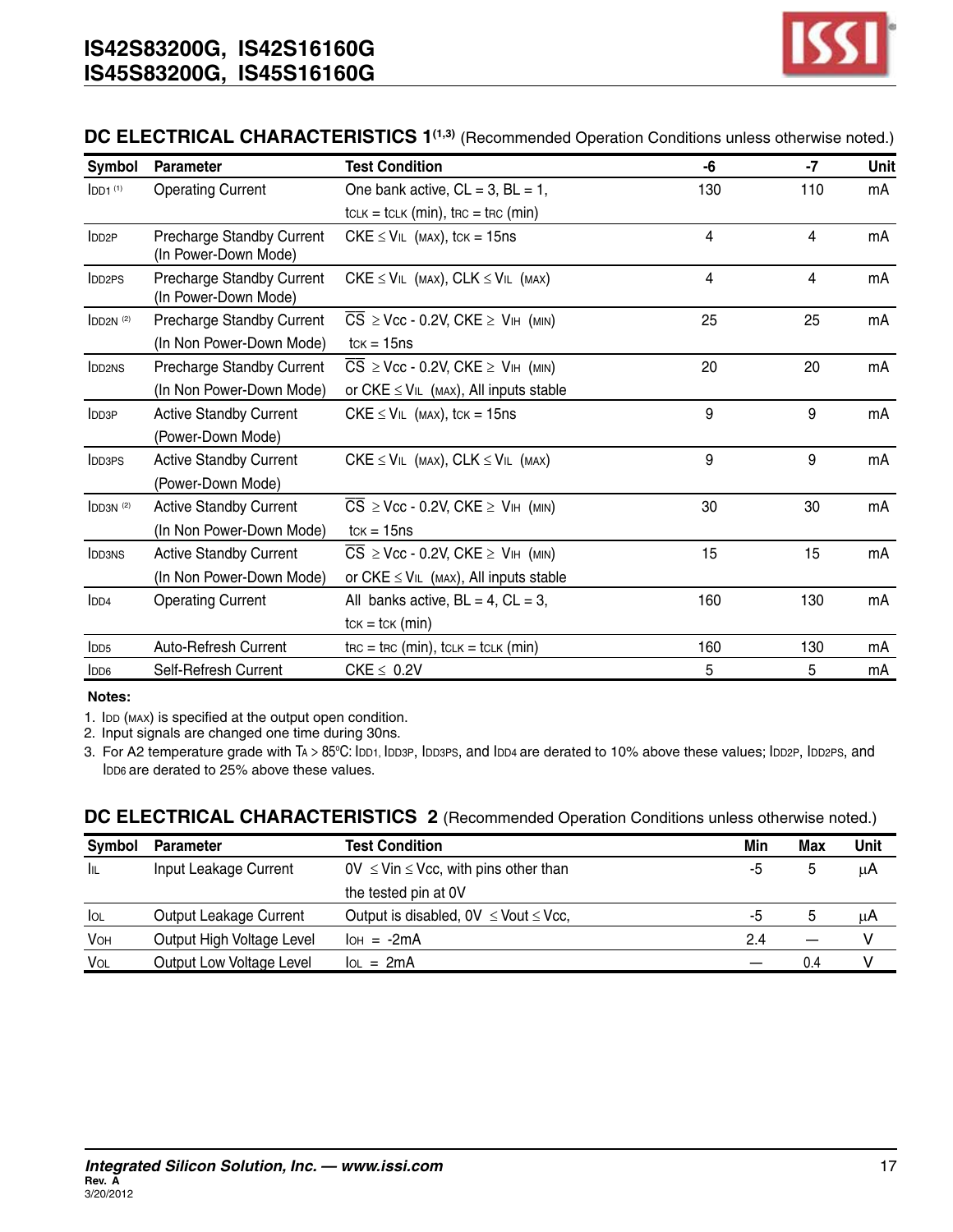

## **AC ELECTRICAL CHARACTERISTICS** (1,2,3)

|                  |                                                           |                                         |                  | $-\overline{6}$          |                  | $-7$                     |              |
|------------------|-----------------------------------------------------------|-----------------------------------------|------------------|--------------------------|------------------|--------------------------|--------------|
| Symbol           | Parameter                                                 |                                         | Min.             | Max.                     | Min.             | Max.                     | <b>Units</b> |
| tck <sub>3</sub> | Clock Cycle Time                                          | $\overline{CAS}$ Latency = 3            | 6                |                          | $\overline{7}$   |                          | ns           |
| tck <sub>2</sub> |                                                           | $\overline{CAS}$ Latency = 2            | 10               |                          | 7.5              |                          | ns           |
| t <sub>AC3</sub> | <b>Access Time From CLK</b>                               | $\overline{CAS}$ Latency = 3            |                  | $\overline{5.4}$         |                  | $\overline{5.4}$         | ns           |
| t <sub>AC2</sub> |                                                           | $\overline{CAS}$ Latency = 2            |                  | 6.5                      |                  | 5.4                      | ns           |
| tch              | <b>CLK HIGH Level Width</b>                               |                                         | 2.5              |                          | 2.5              | $\overline{\phantom{0}}$ | ns           |
| tcl              | <b>CLK LOW Level Width</b>                                |                                         | 2.5              | —                        | 2.5              | $\overline{\phantom{0}}$ | ns           |
| t <sub>OH3</sub> | Output Data Hold Time                                     | $\overline{CAS}$ Latency = 3            | $\overline{2.7}$ | —                        | $\overline{2.7}$ |                          | ns           |
| to <sub>H2</sub> |                                                           | $\overline{CAS}$ Latency = 2            | 2.7              | —                        | 2.7              |                          | ns           |
| tız              | Output LOW Impedance Time                                 |                                         | $\overline{0}$   |                          | $\overline{0}$   |                          | ns           |
| t <sub>HZ3</sub> | Output HIGH Impedance Time                                | $\overline{CAS}$ Latency = 3            | 2.7              | 5.4                      | 2.7              | 5.4                      | ns           |
| t <sub>HZ2</sub> |                                                           | $\overline{CAS}$ Latency = 2            | 2.7              | 6.5                      | 2.7              | 5.4                      | ns           |
| tos              | Input Data Setup Time <sup>(2)</sup>                      |                                         | $\overline{1.5}$ | —                        | 1.5              |                          | ns           |
| tDH              | Input Data Hold Time <sup>(2)</sup>                       |                                         | 0.8              | $\overline{\phantom{0}}$ | 0.8              |                          | ns           |
| tas              | Address Setup Time <sup>(2)</sup>                         |                                         | 1.5              | $\overline{\phantom{0}}$ | 1.5              |                          | ns           |
| tAH              | Address Hold Time <sup>(2)</sup>                          |                                         | 0.8              | —                        | 0.8              |                          | ns           |
| tcks             | CKE Setup Time <sup>(2)</sup>                             |                                         | $\overline{1.5}$ |                          | $\overline{1.5}$ |                          | ns           |
| tckh             | CKE Hold Time(2)                                          |                                         | 0.8              | —                        | 0.8              |                          | ns           |
| tcms             | Command Setup Time (CS, RAS, CAS, WE, DQM) <sup>(2)</sup> |                                         | $\overline{1.5}$ | $\overline{\phantom{0}}$ | 1.5              | $\equiv$                 | ns           |
| tcmH             | Command Hold Time (CS, RAS, CAS, WE, DQM) <sup>(2)</sup>  |                                         | 0.8              | —                        | 0.8              | —                        | ns           |
| trc              | Command Period (REF to REF / ACT to ACT)                  |                                         | 60               |                          | 60               |                          | ns           |
| tras             | Command Period (ACT to PRE)                               |                                         | $\overline{42}$  | 100K                     | $\overline{37}$  | 100K                     | ns           |
| t <sub>RP</sub>  | Command Period (PRE to ACT)                               |                                         | 18               | —                        | 15               | —                        | ns           |
| t <sub>RCD</sub> | Active Command To Read / Write Command Delay Time         |                                         | $\overline{18}$  | $\overline{\phantom{0}}$ | $\overline{15}$  |                          | ns           |
| trad             | Command Period (ACT [0] to ACT[1])                        |                                         | $\overline{12}$  | $\overline{\phantom{0}}$ | $\overline{14}$  |                          | ns           |
| tDPL             | Input Data To Precharge                                   |                                         | $\overline{12}$  |                          | $\overline{14}$  |                          | ns           |
|                  | Command Delay time                                        |                                         |                  |                          |                  |                          |              |
| tdal             | Input Data To Active / Refresh                            |                                         | $\overline{30}$  |                          | $\overline{30}$  |                          | ns           |
|                  | Command Delay time (During Auto-Precharge)                |                                         |                  |                          |                  |                          |              |
| tMRD             | Mode Register Program Time                                |                                         | $\overline{12}$  |                          | $\overline{14}$  |                          | ns           |
| t <sub>DDE</sub> | Power Down Exit Setup Time                                |                                         | $\overline{6}$   |                          | $\overline{7}$   |                          | ns           |
| txsR             | Exit Self-Refresh to Active Time (4)                      |                                         | 66               | —                        | 70               |                          | ns           |
| tr               | <b>Transition Time</b>                                    |                                         | $\overline{0.3}$ | $\overline{1.2}$         | 0.3              | $\overline{1.2}$         | ns           |
| tref             | Refresh Cycle Time (8192)                                 |                                         |                  |                          |                  |                          |              |
|                  |                                                           | $Ta \le 70^{\circ}C$ Com., Ind., A1, A2 |                  | 64                       |                  | 64                       | ms           |
|                  |                                                           | $Ta \leq 85^{\circ}C$ Ind., A1, A2      |                  | 64                       |                  | 64                       | ms           |
|                  |                                                           | $Ta > 85^{\circ}C$ A2                   |                  |                          |                  | 32                       | ms           |

Notes:

1. The power-on sequence must be executed before starting memory operation.

2. Measured with  $tr = 1$  ns. If clock rising time is longer than 1ns, ( $tr /2 - 0.5$ ) ns should be added to the parameter.

3. The reference level is 1.4V when measuring input signal timing. Rise and fall times are measured between VIH(min.) and VIL(max).

4. Self-Refresh Mode is not supported for A2 grade with Ta  $>85^{\circ}$ C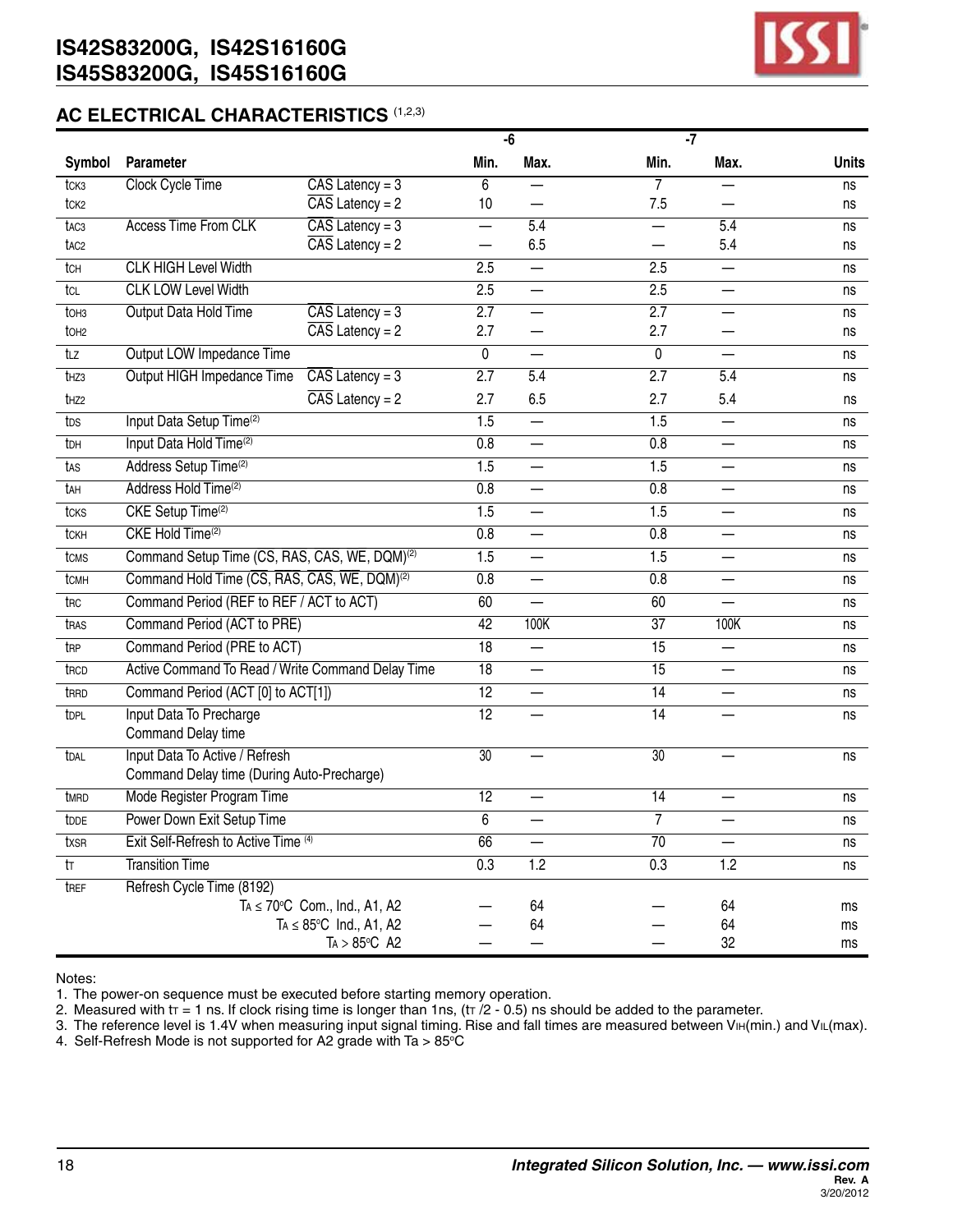

# **OPERATING FREQUENCY / LATENCY RELATIONSHIPS**

|                  | <b>SYMBOL PARAMETER</b>                                                    |                                                              | -6             | $-7$           | <b>UNITS</b> |
|------------------|----------------------------------------------------------------------------|--------------------------------------------------------------|----------------|----------------|--------------|
|                  | Clock Cycle Time                                                           | $\overline{CAS}$ Latency = 3<br>$\overline{CAS}$ Latency = 2 | 6<br>10        | 7<br>7.5       | ns           |
|                  | <b>Operating Frequency</b>                                                 | $\overline{CAS}$ Latency = 3<br>$\overline{CAS}$ Latency = 2 | 166<br>100     | 143<br>133     | MHz          |
| t <sub>RCD</sub> | Active Command To Read/Write Command Delay Time                            | $\overline{CAS}$ Latency = 3<br>$\overline{CAS}$ Latency = 2 | 3<br>2         | 3<br>2         | cycle        |
| t <sub>RAC</sub> | RAS Latency (trcp + tcac)                                                  | $\overline{CAS}$ Latency = 3<br>$\overline{CAS}$ Latency = 2 | 6<br>4         | 6<br>4         | cycle        |
| t <sub>RC</sub>  | Command Period (REF to REF / ACT to ACT)                                   | $\overline{CAS}$ Latency = 3<br>$\overline{CAS}$ Latency = 2 | 10<br>6        | 9<br>8         | cycle        |
| tras             | Command Period (ACT to PRE)                                                | $\overline{CAS}$ Latency = 3<br>$\overline{CAS}$ Latency = 2 | 7<br>5         | 6<br>5         | cycle        |
| t <sub>RP</sub>  | Command Period (PRE to ACT)                                                | $\overline{CAS}$ Latency = 3<br>$\overline{CAS}$ Latency = 2 | 3<br>2         | 3<br>2         | cycle        |
| t <sub>RRD</sub> | Command Period (ACT[0] to ACT [1])                                         |                                                              | 2              | 2              | cycle        |
| tccp             | <b>Column Command Delay Time</b><br>(READ, READA, WRIT, WRITA)             |                                                              | 1              | 1              | cycle        |
| tDPL             | Input Data To Precharge Command Delay Time                                 |                                                              | $\overline{c}$ | $\overline{c}$ | cycle        |
| tdal             | Input Data To Active/Refresh Command Delay Time<br>(During Auto-Precharge) | $\overline{CAS}$ Latency = 3<br>$\overline{CAS}$ Latency = 3 | 5<br>4         | 5<br>4         | cycle        |
| t <sub>RBD</sub> | Burst Stop Command To Output in HIGH-Z Delay Time<br>(Read)                | $\overline{CAS}$ Latency = 3<br>$\overline{CAS}$ Latency = 2 | 3<br>3         | 3<br>3         | cycle        |
| twbd             | Burst Stop Command To Input in Invalid Delay Time<br>(Write)               |                                                              | 0              | $\pmb{0}$      | cycle        |
| trol             | Precharge Command To Output in HIGH-Z Delay Time<br>(Read)                 | $\overline{CAS}$ Latency = 3<br>$\overline{CAS}$ Latency = 2 | 3<br>2         | 3<br>2         | cycle        |
| twpl             | Precharge Command To Input in Invalid Delay Time<br>(Write)                |                                                              | 0              | 0              | cycle        |
| t <sub>PQL</sub> | Last Output To Auto-Precharge Start Time (Read)                            | $\overline{CAS}$ Latency = 3<br>$\overline{CAS}$ Latency = 2 | -2<br>-1       | -2<br>-1       | cycle        |
| tomp             | DQM To Output Delay Time (Read)                                            |                                                              | $\overline{c}$ | $\overline{2}$ | cycle        |
| t <sub>DMD</sub> | DQM To Input Delay Time (Write)                                            |                                                              | 0              | 0              | cycle        |
| tmrd             | Mode Register Set To Command Delay Time                                    |                                                              | 2              | $\overline{c}$ | cycle        |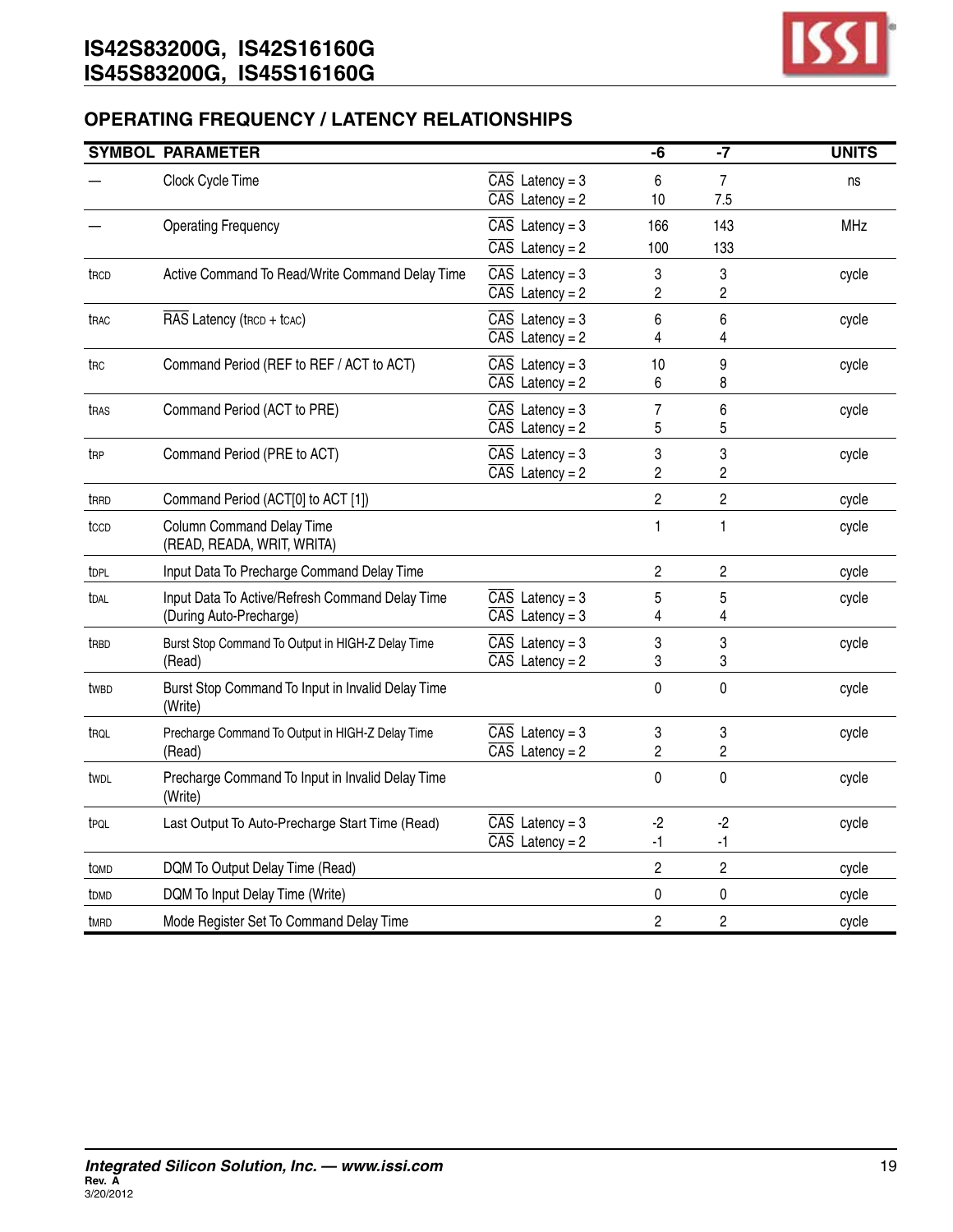

# **AC TEST CONDITIONS**



**Input Load CONSUMING CONSUMING CONSUMING CONSUMING CONSUMING CONSUMING CONSUMING CONSUMING CONSUMING CONSUMING CONSUMING CONSUMING CONSUMING CONSUMING CONSUMING CONSUMING CONSUMING CONSUMING CONSUMING CONSUMING CONSUMIN** 



# **AC TEST CONDITIONS**

| <b>Parameter</b>                          | Rating         |
|-------------------------------------------|----------------|
| <b>AC Input Levels</b>                    | $0V$ to $3.0V$ |
| Input Rise and Fall Times                 | 1 ns           |
| Input Timing Reference Level              | 1.4V           |
| Output Timing Measurement Reference Level | 1.4V           |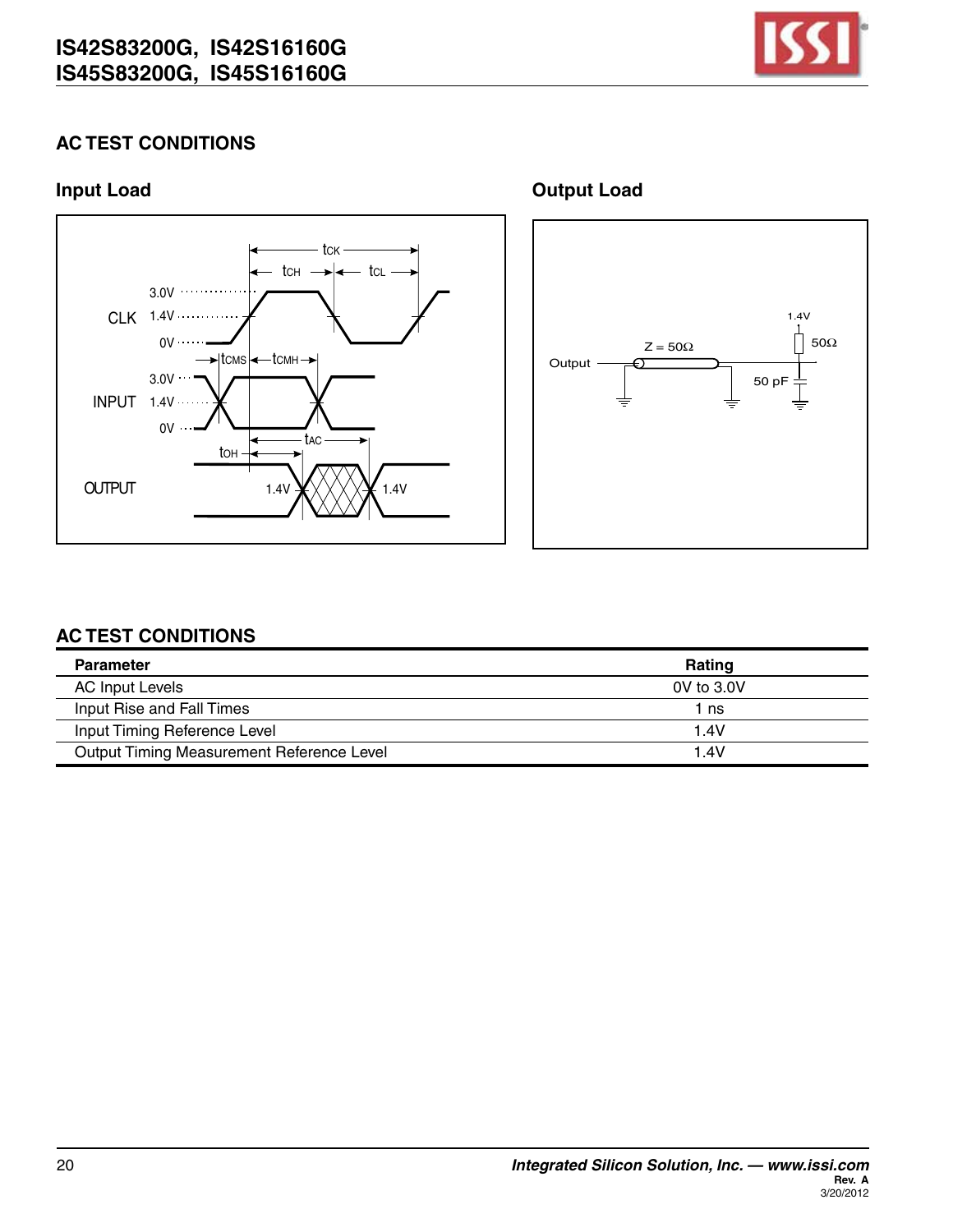

# **FUNCTIONAL DESCRIPTION**

The 256Mb SDRAMs are quad-bank DRAMs which operate at 3.3V and include a synchronous interface (all signals are registered on the positive edge of the clock signal, CLK). Each of the 67,108,864-bit banks is organized as 8,192 rows by 512 columns by 16 bits or 8,192 rows by 1,024 columns by 8 bits.

Read and write accesses to the SDRAM are burst oriented; accesses start at a selected location and continue for a programmed number of locations in a programmed sequence. Accesses begin with the registration of an AC-TIVE command which is then followed by a READ or WRITE command.The address bits registered coincident with the ACTIVE command are used to select the bank and row to be accessed (BA0 and BA1 select the bank, A0-A12 select the row). The address bits A0-A9 (x8); A0-A8 (x16) registered coincident with the READ orWRITE command are used to select the starting column location for the burst access.

Prior to normal operation, the SDRAM must be initialized. The following sections provide detailed information covering device initialization, register definition, command descriptions and device operation.

## **Initialization**

SDRAMs must be powered up and initialized in a predefined manner.

The 256Mb SDRAM is initialized after the power is applied to V<sub>DD</sub> and V<sub>DDQ</sub> (simultaneously) and the clock is stable with CKE High.

A 100µs delay is required prior to issuing any command other than a COMMAND INHIBIT or a NOP.The COMMAND INHIBIT or NOP may be applied during the 200us period and should continue at least through the end of the period.

With at least one COMMAND INHIBIT or NOP command having been applied, a PRECHARGE command should be applied once the 100µs delay has been satisfied. All banks must be precharged. This will leave all banks in an idle state after which at least two AUTO REFRESH cycles must be performed. After the AUTO REFRESH cycles are complete, the SDRAM is then ready for mode register programming.

The mode register should be loaded prior to applying any operational command because it will power up in an unknown state.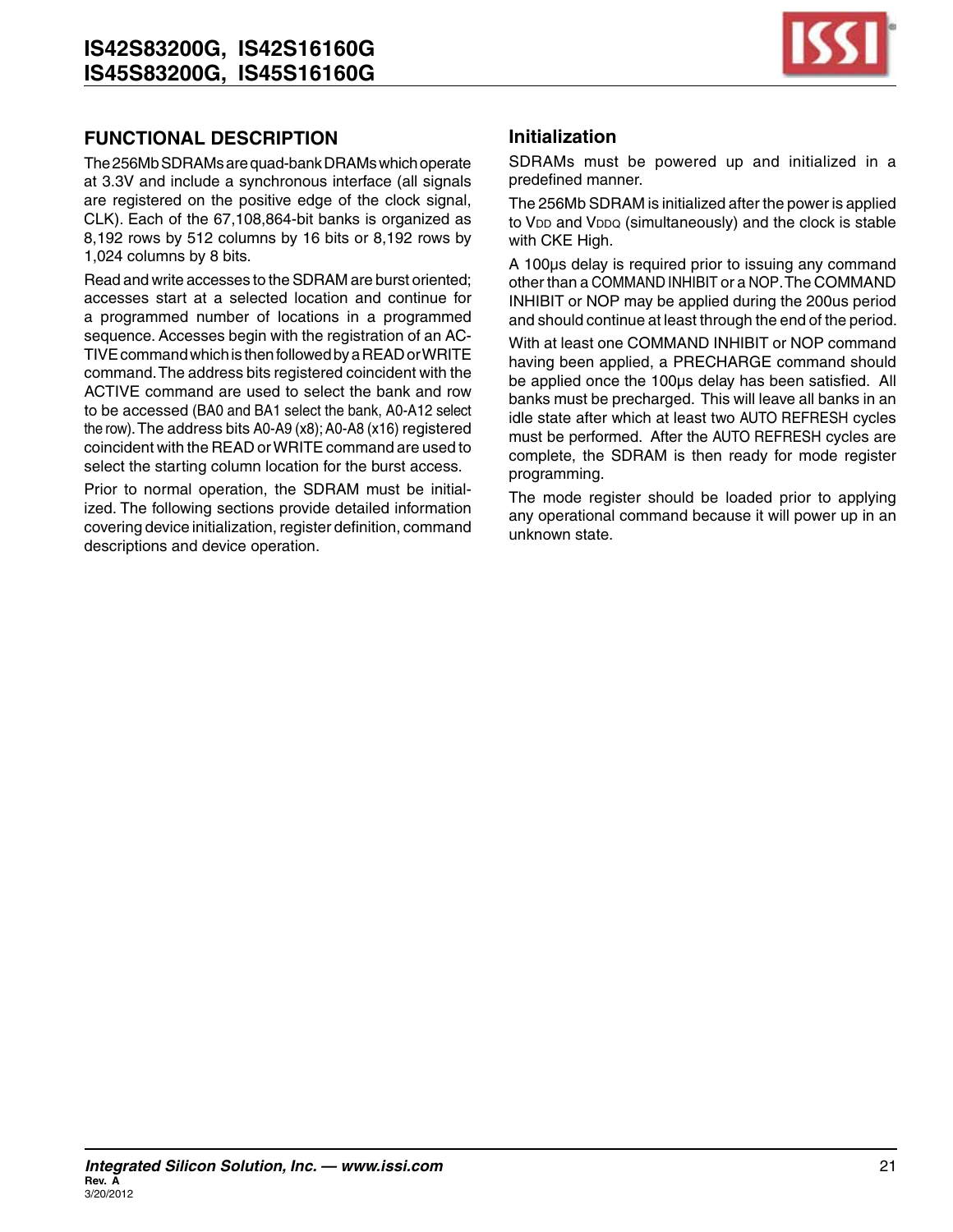

## **INITIALIZE AND LOAD MODE REGISTER(1)**



- 1. If CS is High at clock High time, all commands applied are NOP.
- 2. The Mode register may be loaded prior to the Auto-Refresh cycles if desired.
- 3. JEDEC and PC100 specify three clocks.
- 4. Outputs are guaranteed High-Z after the command is issued.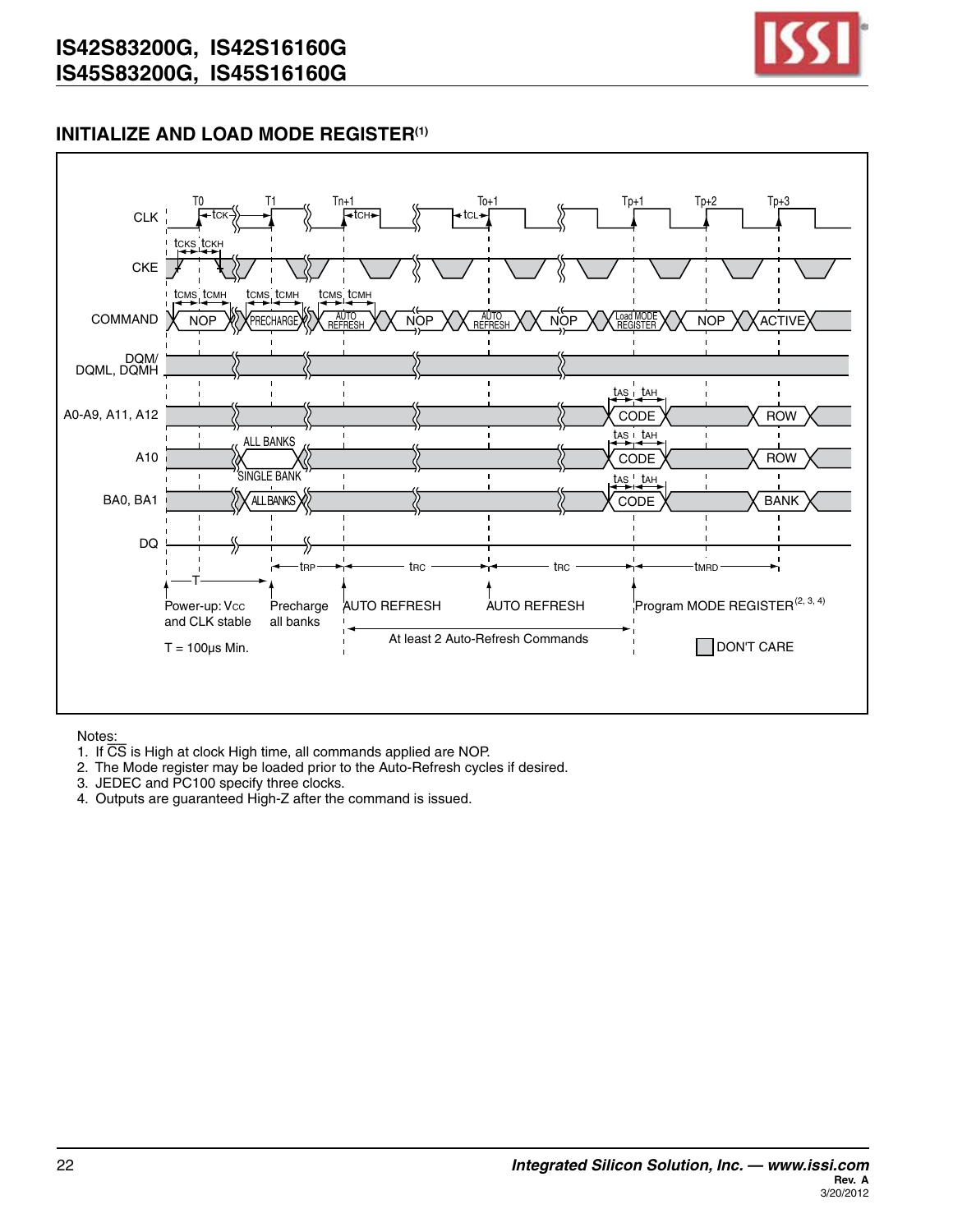

# **Auto-Refresh Cycle**



Notes:

1.  $\overline{CAS}$  latency = 2, 3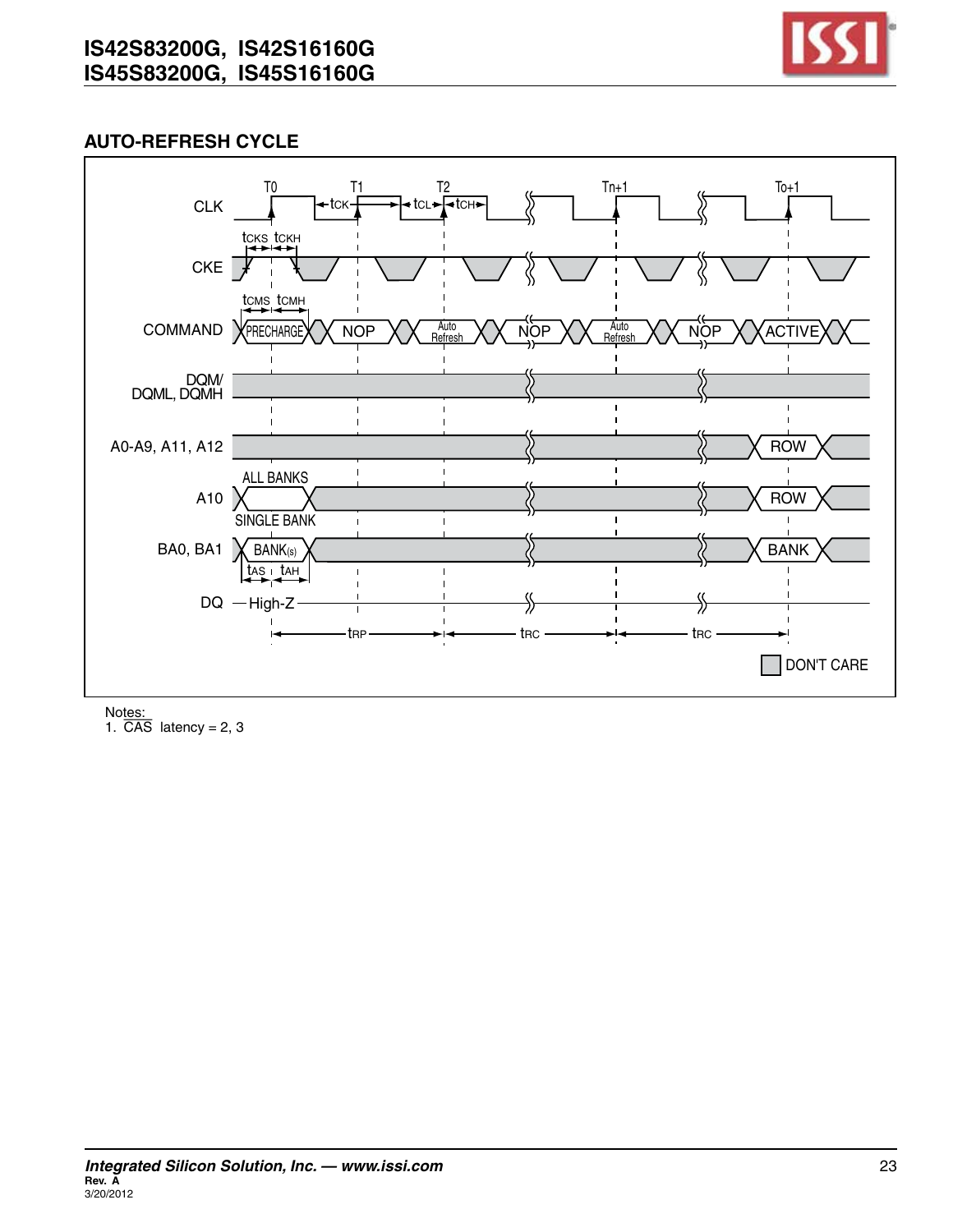

# **Self-Refresh Cycle**



Notes:

1. Self-Refresh Mode is not supported for A2 grade with Ta  $> 85^{\circ}$ C.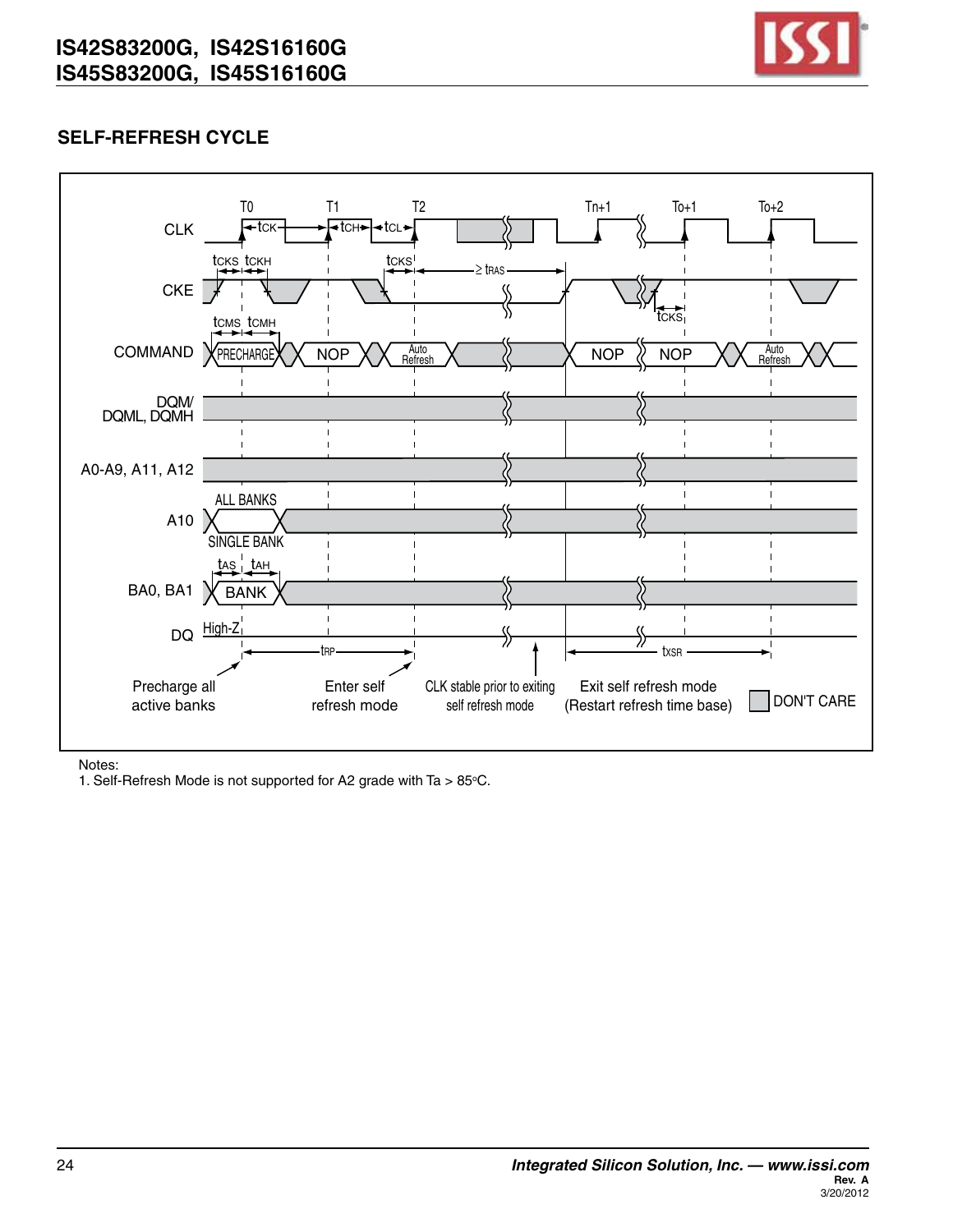

## **Register Definition**

#### **Mode Register**

The mode register is used to define the specific mode of operation of the SDRAM. This definition includes the selection of a burst length, a burst type, a CAS latency, an operating mode and a write burst mode, as shown in MODE REGISTER DEFINITION.

The mode register is programmed via the LOAD MODE REGISTER command and will retain the stored information until it is programmed again or the device loses power.

Mode register bits M0-M2 specify the burst length, M3 specifies the type of burst (sequential or interleaved), M4-M6 specify the CAS latency, M7 and M8 specify the operating mode, M9 specifies the WRITE burst mode, and M10, M11, and M12 are reserved for future use.

The mode register must be loaded when all banks are idle, and the controller must wait the specified time before initiating the subsequent operation. Violating either of these requirements will result in unspecified operation.



# **MODE REGISTER DEFINITION**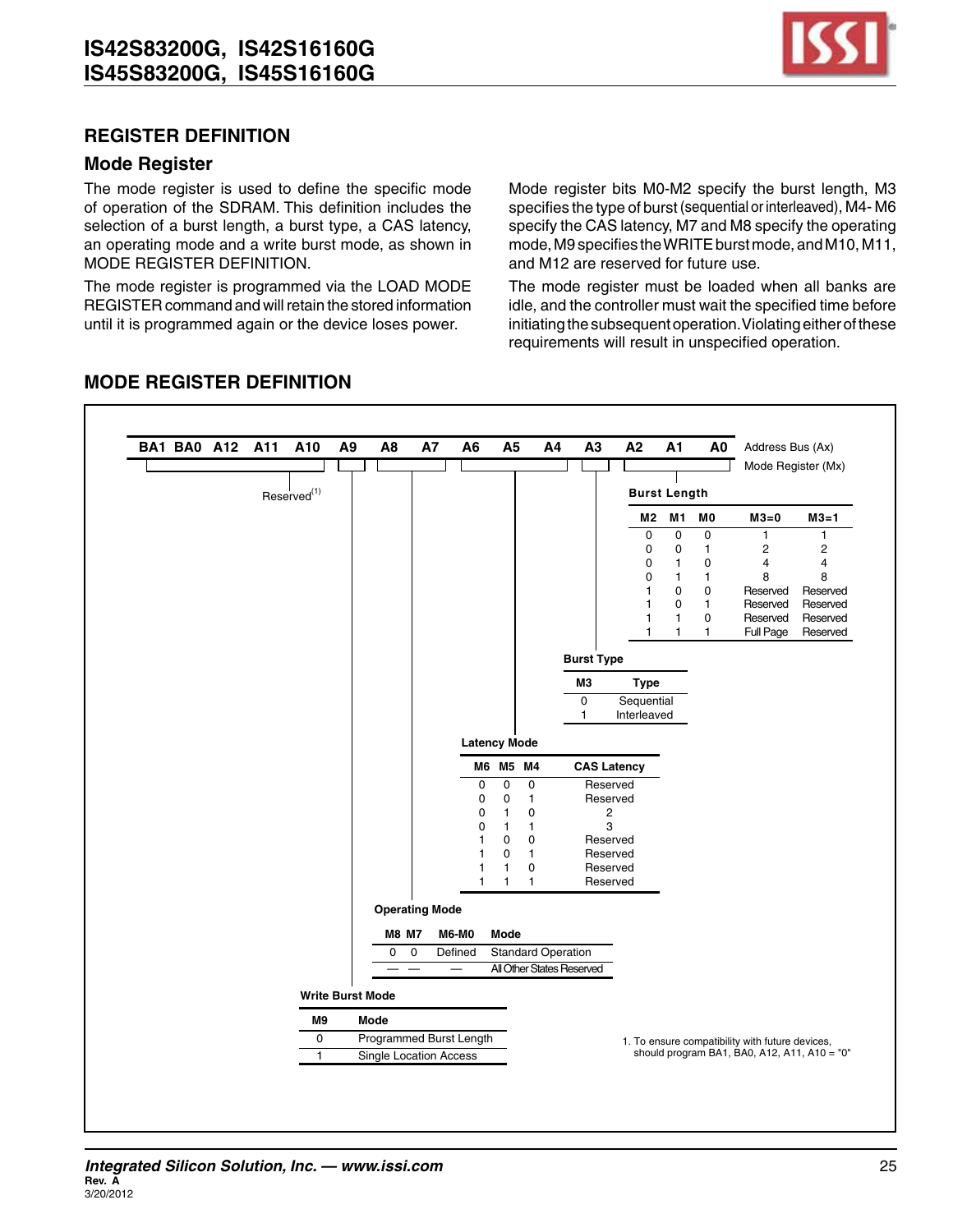

# **Burst Length**

Read and write accesses to the SDRAM are burst oriented, with the burst length being programmable, as shown in MODE REGISTER DEFINITION. The burst length determines the maximum number of column locations that can be accessed for a given READ or WRITE command. Burst lengths of 1, 2, 4 or 8 locations are available for both the sequential and the interleaved burst types, and a full-page burst is available for the sequential type. The full-page burst is used in conjunction with the BURST TERMINATE command to generate arbitrary burst lengths.

Reserved states should not be used, as unknown operation or incompatibility with future versions may result.

When a READ or WRITE command is issued, a block of columns equal to the burst length is effectively selected.All accesses for that burst take place within this block, meaning that the burst will wrap within the block if a boundary is reached.The block is uniquely selected by A1-A8 (x16) or A1-A9 (x8) when the burst length is set to two; by A2-A8 (x16) or A2-A9 (x8) when the burst length is set to four; and by A3-A8 (x16) or A3-A9 (x8) when the burst length is set to eight. The remaining (least significant) address bit(s) is (are) used to select the starting location within the block. Full-page bursts wrap within the page if the boundary is reached.

#### Burst Type

Accesses within a given burst may be programmed to be either sequential or interleaved; this is referred to as the burst type and is selected via bit M3.

The ordering of accesses within a burst is determined by the burst length, the burst type and the starting column address, as shown in BURST DEFINITION table.

## **Burst Definition**

| <b>Burst</b>   |                   | <b>Starting Column</b> |                 |                                 | Order of Accesses Within a Burst |  |  |
|----------------|-------------------|------------------------|-----------------|---------------------------------|----------------------------------|--|--|
| Length         |                   | <b>Address</b>         |                 | <b>Type = Sequential</b>        | Type = Interleaved               |  |  |
|                |                   |                        | A <sub>0</sub>  |                                 |                                  |  |  |
| $\overline{2}$ |                   |                        | 0               | $0 - 1$                         | $0 - 1$                          |  |  |
|                |                   |                        | 1               | $1-0$                           | $1-0$                            |  |  |
|                |                   | A 1                    | A 0             |                                 |                                  |  |  |
|                |                   | $\mathbf 0$            | $\overline{0}$  | $0 - 1 - 2 - 3$                 | $0 - 1 - 2 - 3$                  |  |  |
| $\overline{4}$ |                   | 0                      | $\overline{1}$  | $1 - 2 - 3 - 0$                 | $1 - 0 - 3 - 2$                  |  |  |
|                |                   |                        | 0               | $2 - 3 - 0 - 1$                 | $2 - 3 - 0 - 1$                  |  |  |
|                |                   |                        | 1               | $3 - 0 - 1 - 2$                 | $3 - 2 - 1 - 0$                  |  |  |
|                | A <sub>2</sub>    | A <sub>1</sub>         | $\overline{A}0$ |                                 |                                  |  |  |
|                | $\mathbf 0$       | 0                      | $\mathbf 0$     | $0 - 1 - 2 - 3 - 4 - 5 - 6 - 7$ | $0 - 1 - 2 - 3 - 4 - 5 - 6 - 7$  |  |  |
|                | $\mathbf 0$       | 0                      | 1               | $1 - 2 - 3 - 4 - 5 - 6 - 7 - 0$ | $1-0-3-2-5-4-7-6$                |  |  |
|                | $\overline{0}$    | 1                      | $\mathbf 0$     | $2 - 3 - 4 - 5 - 6 - 7 - 0 - 1$ | $2 - 3 - 0 - 1 - 6 - 7 - 4 - 5$  |  |  |
| 8              | $\mathbf 0$       | 1                      | 1               | $3-4-5-6-7-0-1-2$               | $3-2-1-0-7-6-5-4$                |  |  |
|                | 1                 | 0                      | 0               | $4 - 5 - 6 - 7 - 0 - 1 - 2 - 3$ | $4 - 5 - 6 - 7 - 0 - 1 - 2 - 3$  |  |  |
|                | 1                 | 0                      | 1               | $5 - 6 - 7 - 0 - 1 - 2 - 3 - 4$ | $5 - 4 - 7 - 6 - 1 - 0 - 3 - 2$  |  |  |
|                | 1                 | 1                      | $\overline{0}$  | $6 - 7 - 0 - 1 - 2 - 3 - 4 - 5$ | $6 - 7 - 4 - 5 - 2 - 3 - 0 - 1$  |  |  |
|                |                   |                        | 1               | $7 - 0 - 1 - 2 - 3 - 4 - 5 - 6$ | 7-6-5-4-3-2-1-0                  |  |  |
| Full           | $n = A0-A8 (x16)$ |                        |                 | $Cn, Cn + 1, Cn + 2$            | Not Supported                    |  |  |
| Page           | $n = A0-A9 (x8)$  |                        |                 | $Cn + 3$ , $Cn + 4$             |                                  |  |  |
| (y)            | (location 0-y)    |                        |                 | $Cn - 1$ ,                      |                                  |  |  |
|                |                   |                        |                 | Cn                              |                                  |  |  |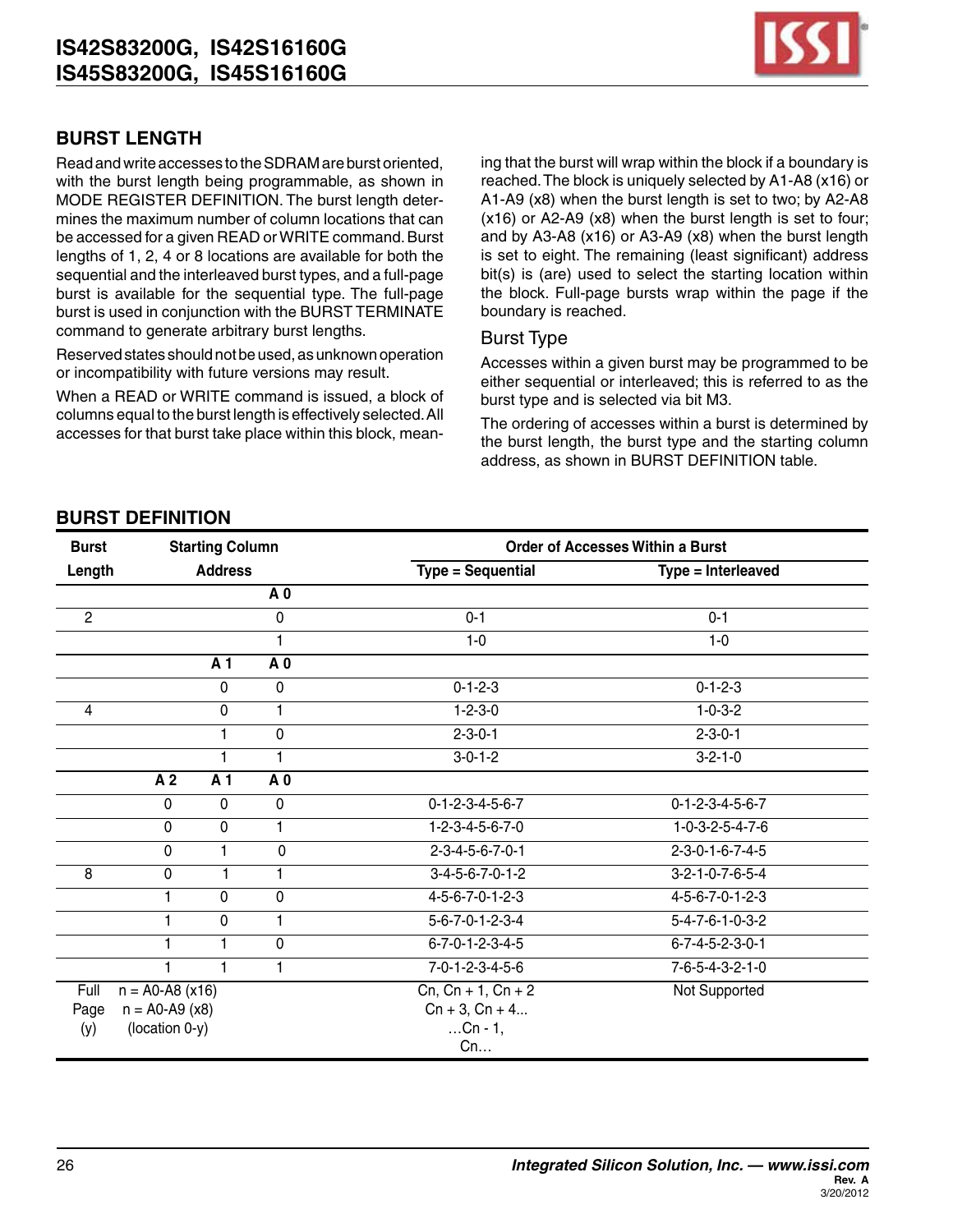

# **CAS Latency**

The CAS latency is the delay, in clock cycles, between the registration of a READ command and the availability of the first piece of output data. The latency can be set to two or three clocks.

If a READ command is registered at clock edge n, and the latency is *m* clocks, the data will be available by clock edge *n +* m. The DQs will start driving as a result of the clock edge one cycle earlier  $(n + m - 1)$ , and provided that the relevant access times are met, the data will be valid by clock edge  $n + m$ . For example, assuming that the clock cycle time is such that all relevant access times are met, if a READ command is registered at T0 and the latency is programmed to two clocks, the DQs will start driving after T1 and the data will be valid by T2, as shown in CAS Latency diagrams. The Allowable Operating Frequency table indicates the operating frequencies at which each CAS latency setting can be used.

Reserved states should not be used as unknown operation or incompatibility with future versions may result.

# **Operating Mode**

The normal operating mode is selected by setting M7 and M8 to zero; the other combinations of values for M7 and M8 are reserved for future use and/or test modes. The programmed burst length applies to both READ and WRITE bursts.

Test modes and reserved states should not be used because unknown operation or incompatibility with future versions may result.

#### **Write Burst Mode**

When  $M9 = 0$ , the burst length programmed via M0-M2 applies to both READ and WRITE bursts; when  $M9 = 1$ , the programmed burst length applies to READ bursts, but write accesses are single-location (nonburst) accesses.

# **CAS Latency**

#### **Allowable Operating Frequency (MHz)**

| Speed | $CAS$ Latency = 2 | $CAS$ Latency = 3 |
|-------|-------------------|-------------------|
| -6    | 100               | 166               |
| -7    | 133               | 143               |

#### **CAS Latency**

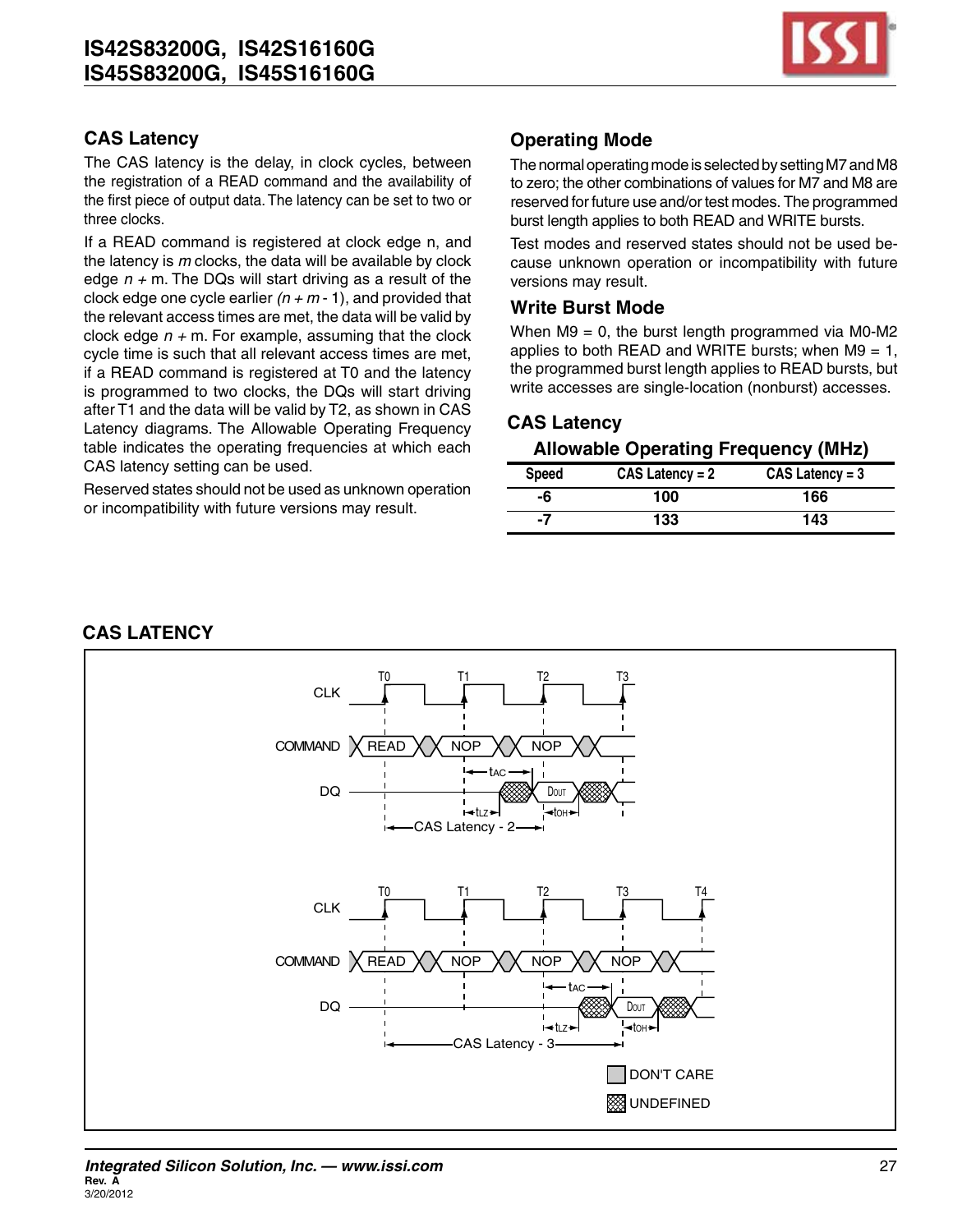

## **CHIP Operation**

## **BANK/ROW ACTIVATION**

Before any READ or WRITE commands can be issued to a bank within the SDRAM, a row in that bank must be "opened." This is accomplished via the ACTIVE command, which selects both the bank and the row to be activated (see Activating Specific Row Within Specific Bank).

After opening a row (issuing an ACTIVE command), a READ or WRITE command may be issued to that row, subject to the trcp specification. Minimum trcp should be divided by the clock period and rounded up to the next whole number to determine the earliest clock edge after the ACTIVE command on which a READ or WRITE command can be entered. For example, a trcp specification of 15ns with a 143 MHz clock (7ns period) results in 2.14 clocks, rounded to 3.This is reflected in the following example, which covers any case where  $2 <$  [trop (MIN)/tck]  $\leq$  3. (The same procedure is used to convert other specification limits from time units to clock cycles).

A subsequent ACTIVE command to a different row in the same bank can only be issued after the previous active row has been "closed" (precharged). The minimum time interval between successive ACTIVE commands to the same bank is defined by trc.

A subsequent ACTIVE command to another bank can be issued while the first bank is being accessed, which results in a reduction of total row-access overhead.The minimum time interval between successive ACTIVE commands to different banks is defined by trap.

### **Activating Specific Row Within Specific Bank**



# **EXAMPLE: MEETING TRCD (MIN) WHEN 2 <**  $[TRCD (MIN)/TCK] \le 3$

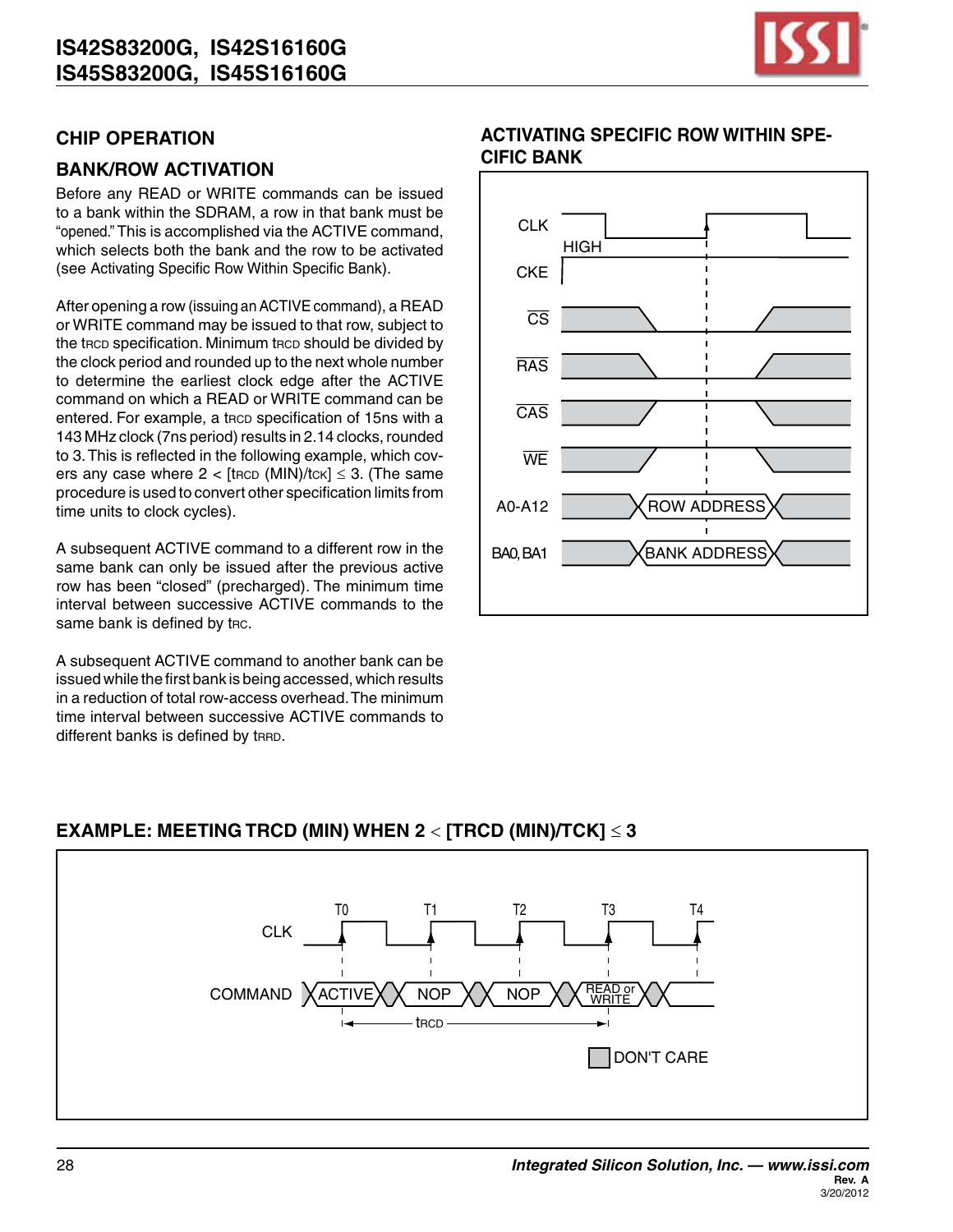

READ bursts are initiated with a READ command, as shown in the READ COMMAND diagram.

The starting column and bank addresses are provided with the READ command, and auto precharge is either enabled or disabled for that burst access. If auto precharge is enabled, the row being accessed is precharged at the completion of the burst. For the generic READ commands used in the following illustrations, auto precharge is disabled.

During READ bursts, the valid data-out element from the starting column address will be available following the CAS latency after the READ command.Each subsequent data-out element will be valid by the next positive clock edge. The CAS Latency diagram shows general timing for each possible CAS latency setting.

Upon completion of a burst, assuming no other commands have been initiated, the DQs will go High-Z. A full-page burst will continue until terminated. (At the end of the page, it will wrap to column 0 and continue.)

Data from any READ burst may be truncated with a subsequent READ command, and data from a fixed-length READ burst may be immediately followed by data from a READ command. In either case, a continuous flow of data can be maintained. The first data element from the new burst follows either the last element of a completed burst or the last desired data element of a longer burst which is being truncated.

The new READ command should be issued *x* cycles before the clock edge at which the last desired data element is valid, where *x* equals the CAS latency minus one. This is shown in Consecutive READ Bursts for CAS latencies of two and three; data element  $n + 3$  is either the last of a burst of four orthe last desired of a longer burst.The 256Mb SDRAM uses a pipelined architecture and therefore does not require the *2n* rule associated with a prefetch architecture.A READ command can be initiated on any clock cycle following a previous READ command. Full-speed random read accesses can be performed to the same bank, as shown in Random READ Accesses, or each subsequent READ may be performed to a different bank.

Data from any READ burst may be truncated with a subsequent WRITE command, and data from a fixed-length READ burst may be immediately followed by data from a WRITE command (subject to bus turnaround limitations). The WRITE burst may be initiated on the clock edge immediately following the last (or last desired) data element from the READ burst, provided that I/O contention can be avoided. In a given system design, there may be a possibility that the device driving the input data will go Low-Z before the SDRAM DQs go High-Z. In this case, at least a single-cycle delay should occur between the last read data and the WRITE command.

# **READs READ COMMAND**



Note: A9 is "Don't Care" for x16.

The DQM input is used to avoid I/O contention, as shown in Figures RW1 and RW2. The DQM signal must be asserted (HIGH) at least three clocks prior to the WRITE command (DQM latency is two clocks for output buffers) to suppress data-out from the READ. Once the WRITE command is registered, the DQs will go High-Z (or remain High-Z), regardless of the state of the DQM signal, provided the DQM was active on the clock just prior to the WRITE command that truncated the READ command. If not, the second WRITE will be an invalid WRITE. For example, if DQM was LOW during T4 in Figure RW2, then the WRITEs at T5 and T7 would be valid, while the WRITE at T6 would be invalid.

The DQM signal must be de-asserted prior to the WRITE command (DQM latency is zero clocks for input buffers) to ensure that the written data is not masked.

A fixed-length READ burst may be followed by, or truncated with, aPRECHARGE command to the same bank (provided that auto precharge was not activated), and a full-page burst may be truncated with a PRECHARGE command to the same bank. The PRECHARGE command should be issued *x* cycles before the clock edge at which the last desired data element is valid, where *x* equals the CAS latency minus one. This is shown in the READ to PRECHARGE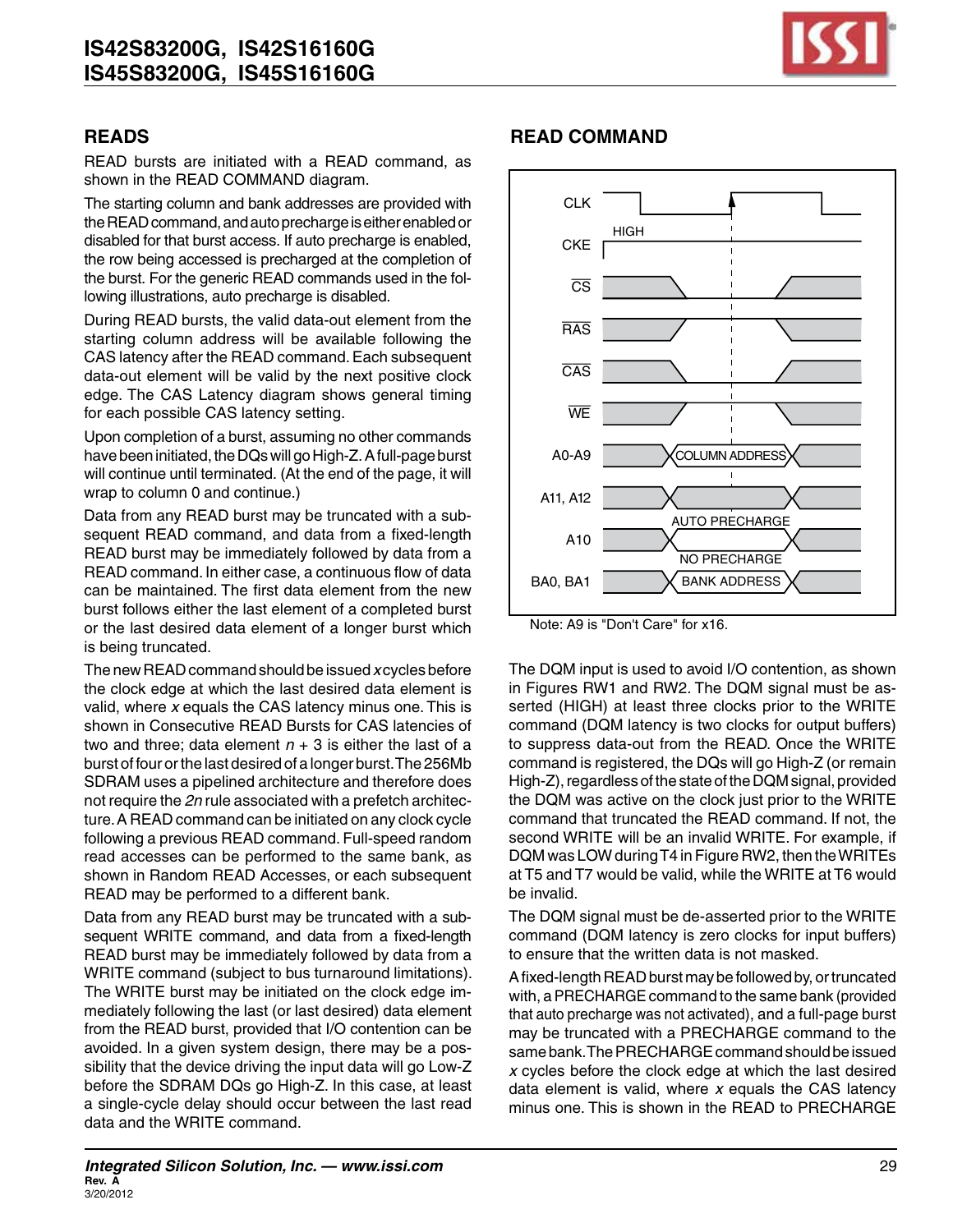

diagram for each possible CAS latency; data element *n* + 3 is either the last of a burst of four or the last desired of a longer burst. Following the PRECHARGE command, a subsequent command to the same bank cannot be issued until the is met. Note that part of the row precharge time is hidden during the access of the last data element(s).

In the case of a fixed-length burst being executed to completion, a PRECHARGE command issued at the optimum time (as described above) provides the same operation that would result from the same fixed-length burst with auto precharge.The disadvantage of the PRE-CHARGE command is that it requires that the command and address buses be available at the appropriate time to issue the command; the advantage of the PRECHARGE command is that it can be used to truncate fixed-length or full-page bursts.

Full-page READ bursts can be truncated with the BURST TERMINATE command, and fixed-length READ bursts may be truncated with a BURST TERMINATE command, providedthatautoprechargewasnotactivated.TheBURST TERMINATE command should be issued *x* cycles before the clock edge at which the last desired data element is valid, where *x* equals the CAS latency minus one. This is shown in the READ Burst Termination diagram for each possible CASlatency;data element *n* + 3 is the last desired data element of a longer burst.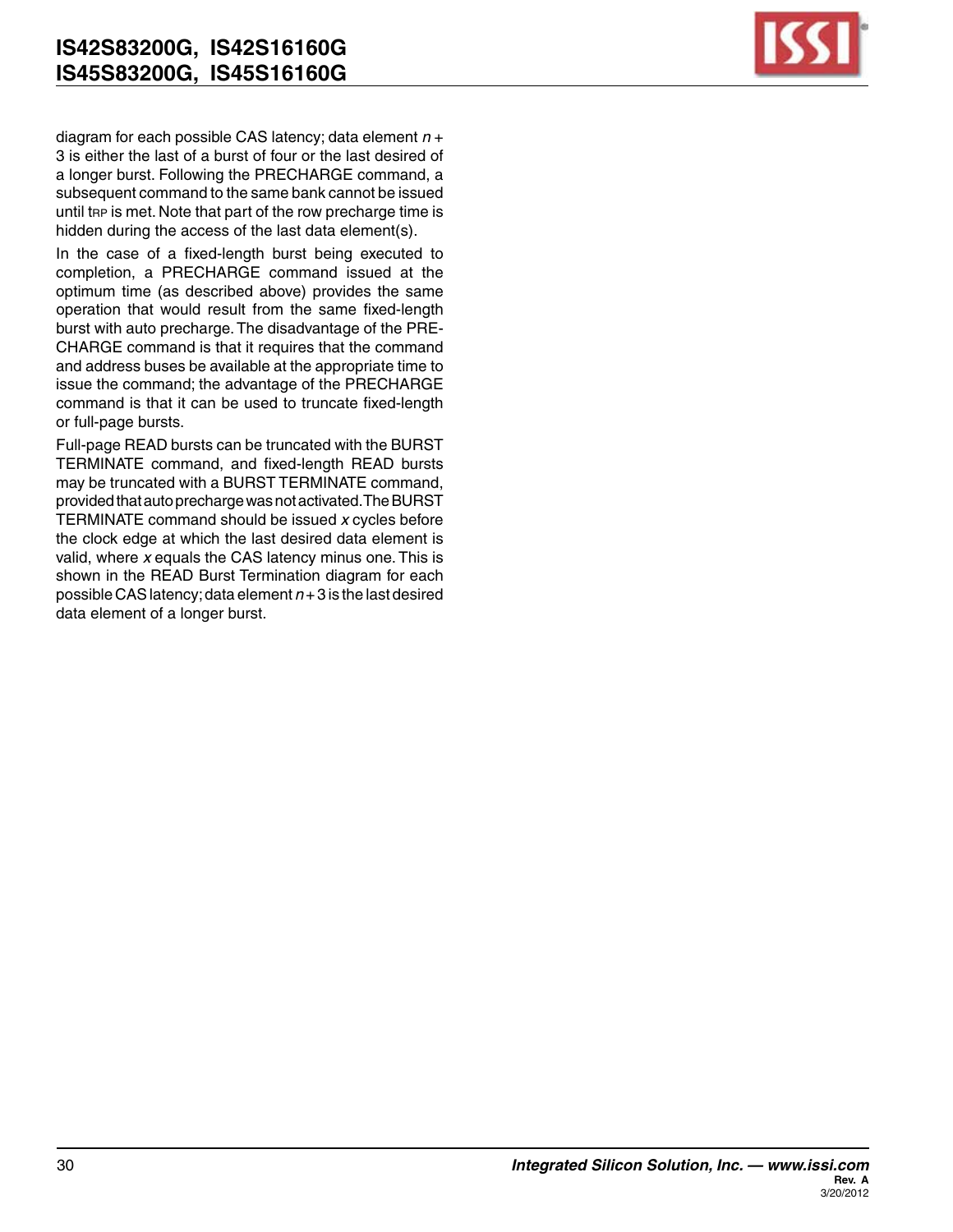

### **RW1 - READ to WRITE**



#### **RW2 - READ to WRITE**

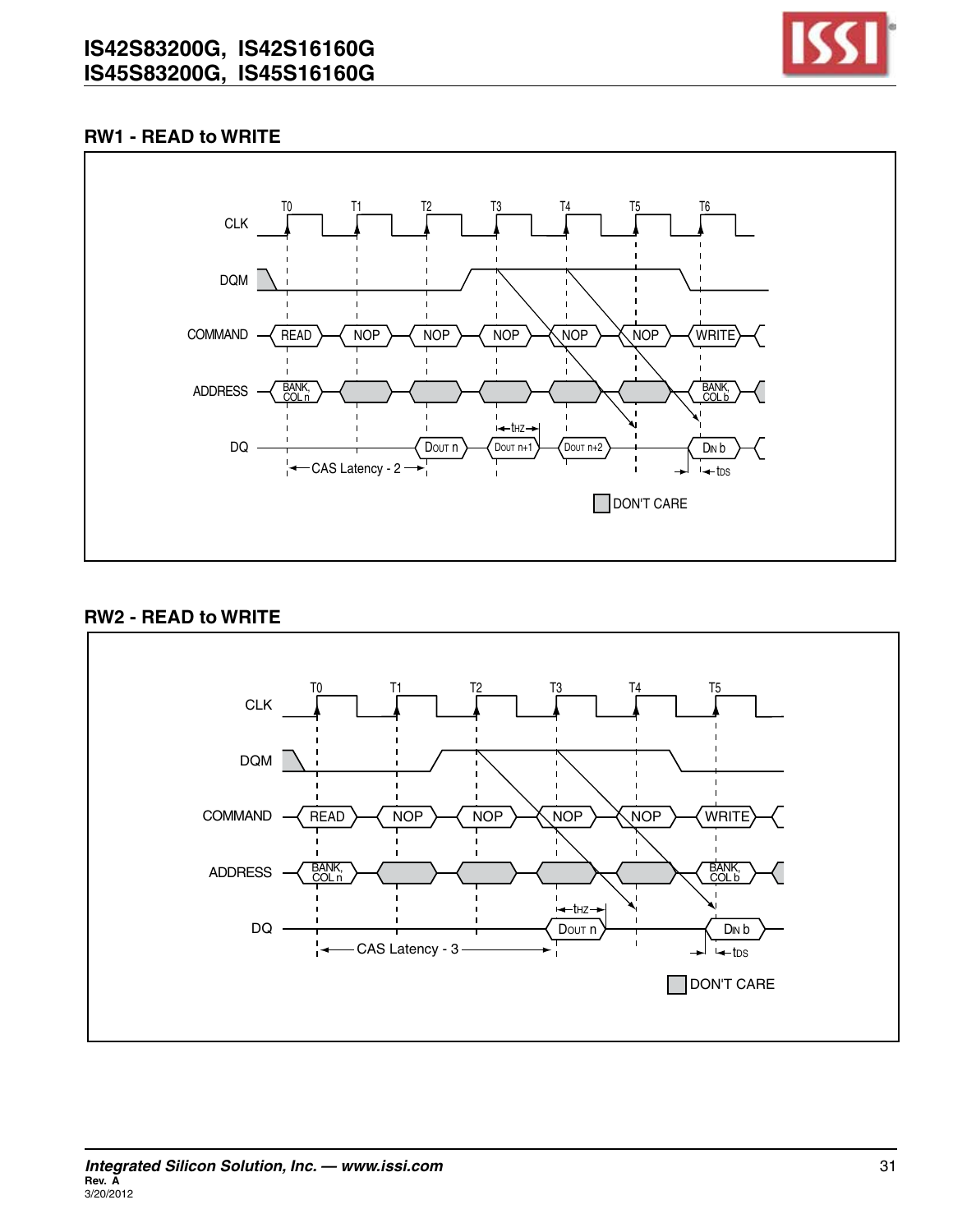

# **Consecutive READ Bursts**

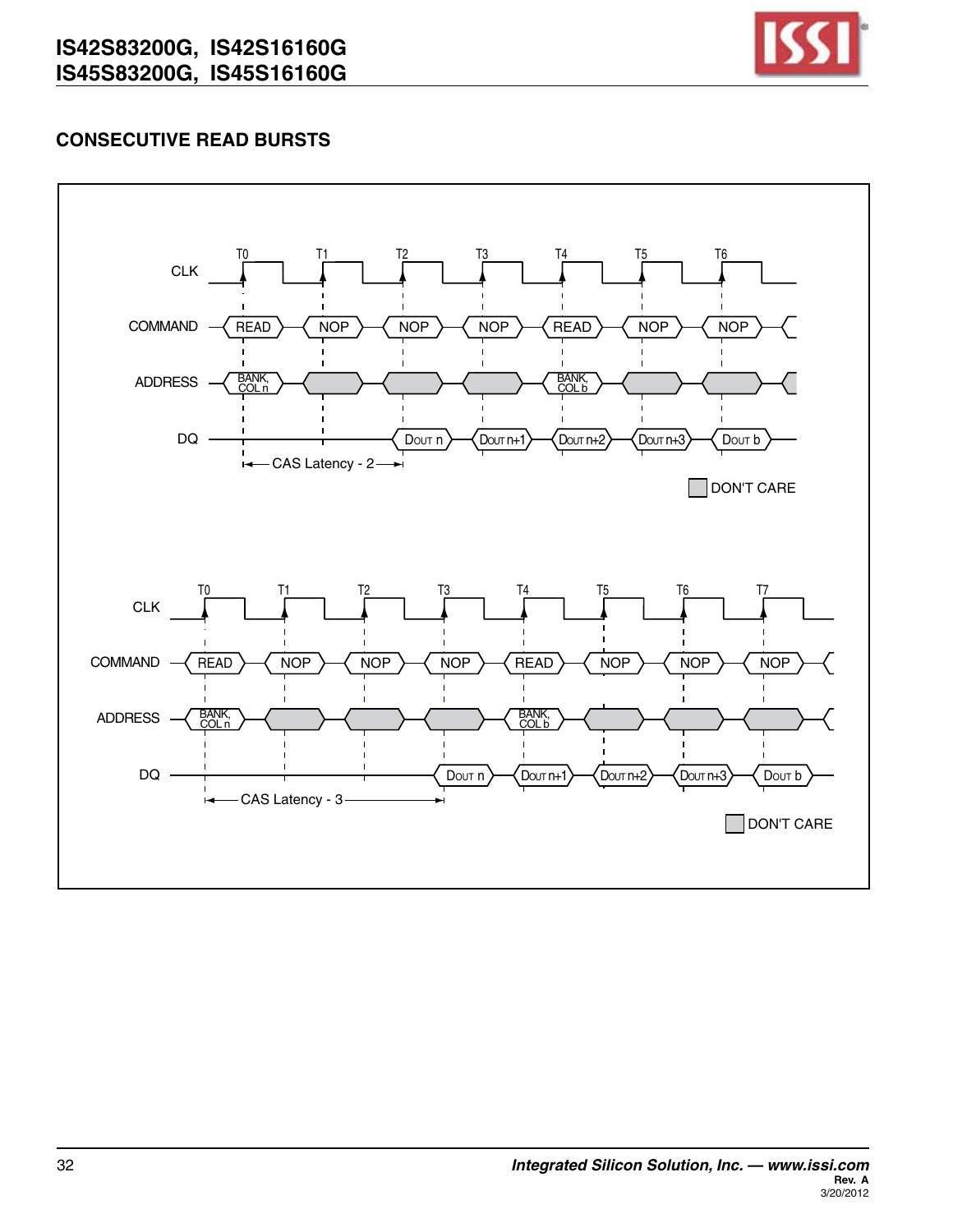

# **Random READ Accesses**

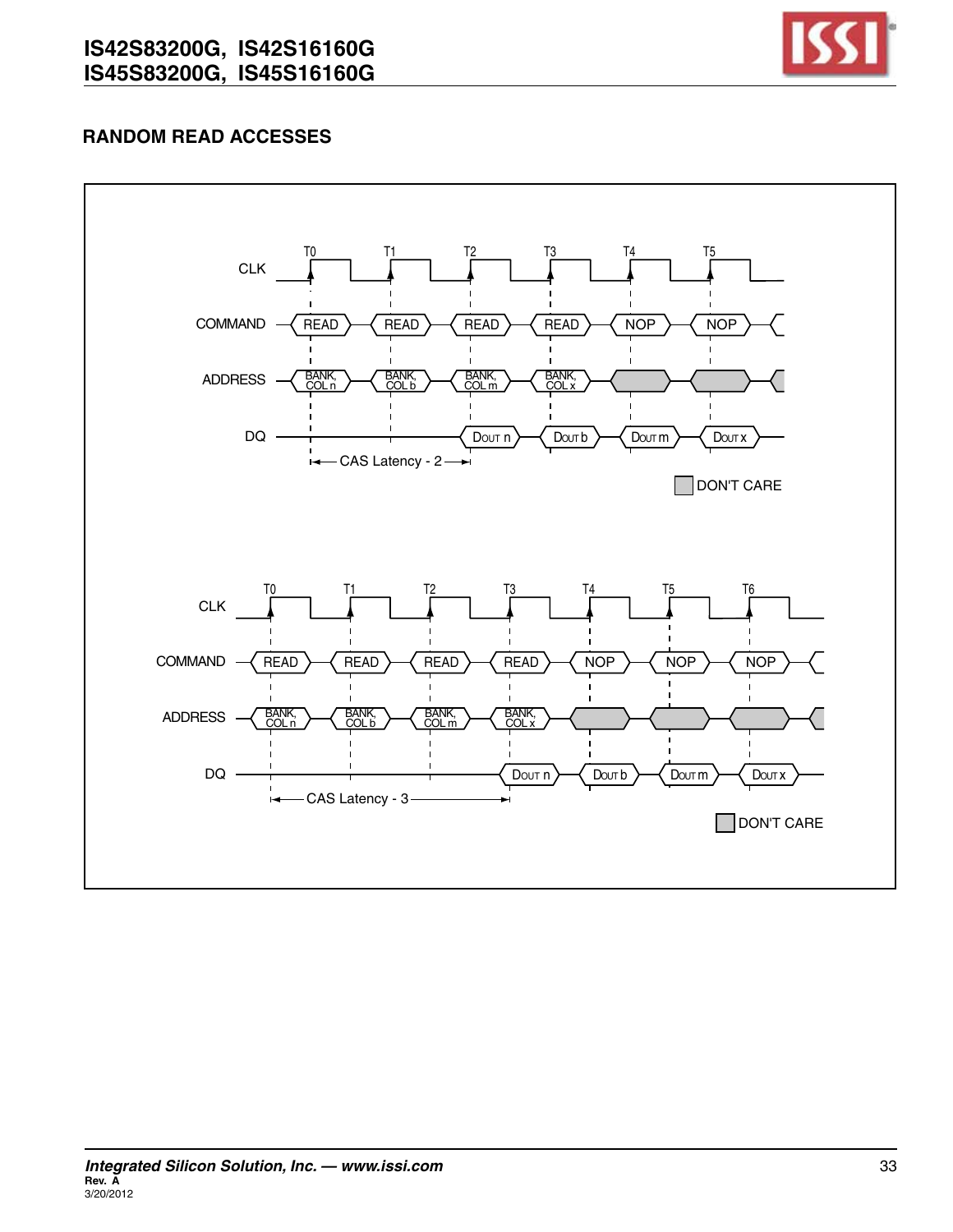

# **READ Burst Termination**

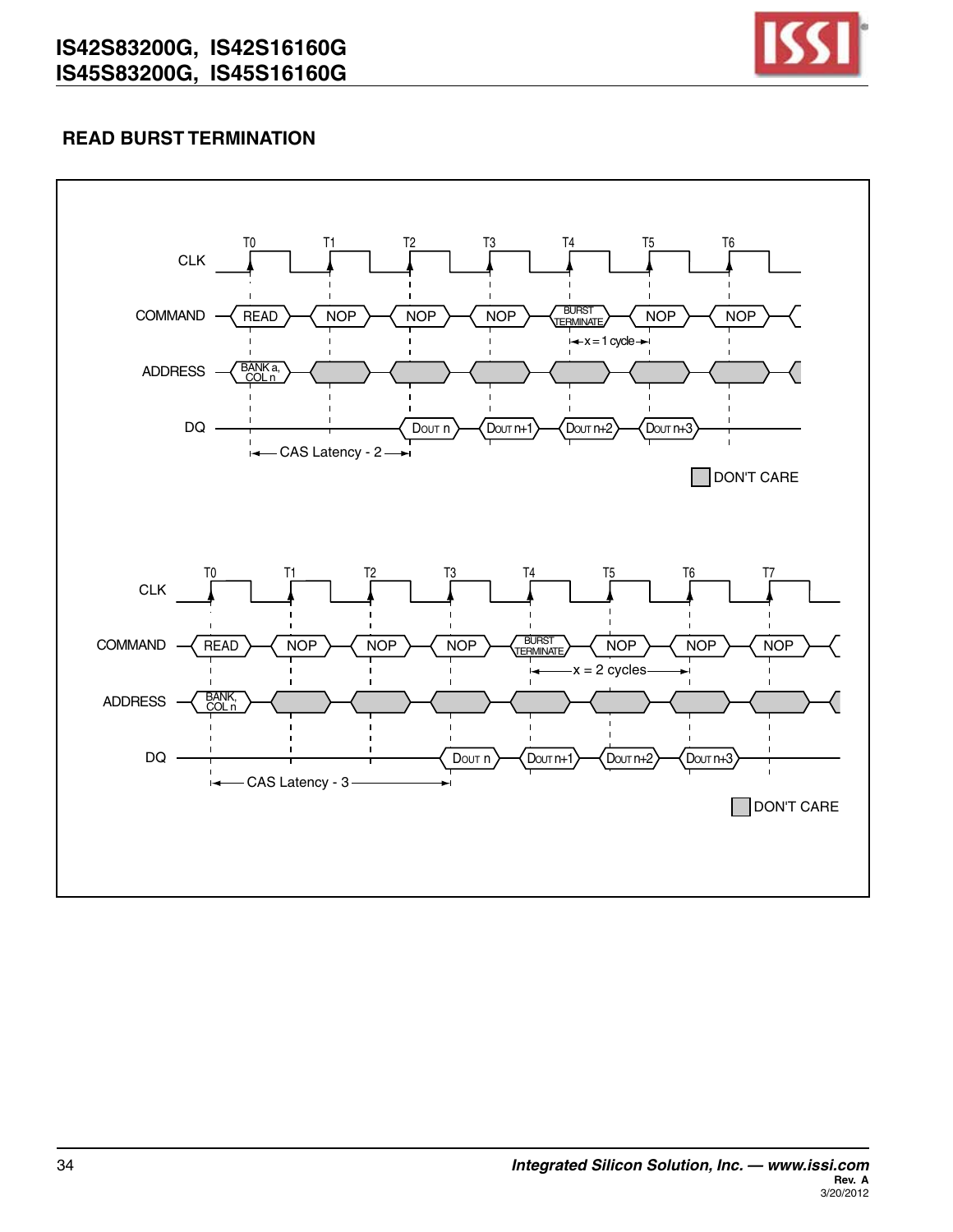

# **ALTERNATING BANK READ ACCESSES**



#### **Notes:**

1)  $\overline{CAS}$  latency = 2, Burst Length = 4 2) x16: A9, A11, and A12 = "Don't Care"  $x8$ : A11 and A12 = "Don't Care"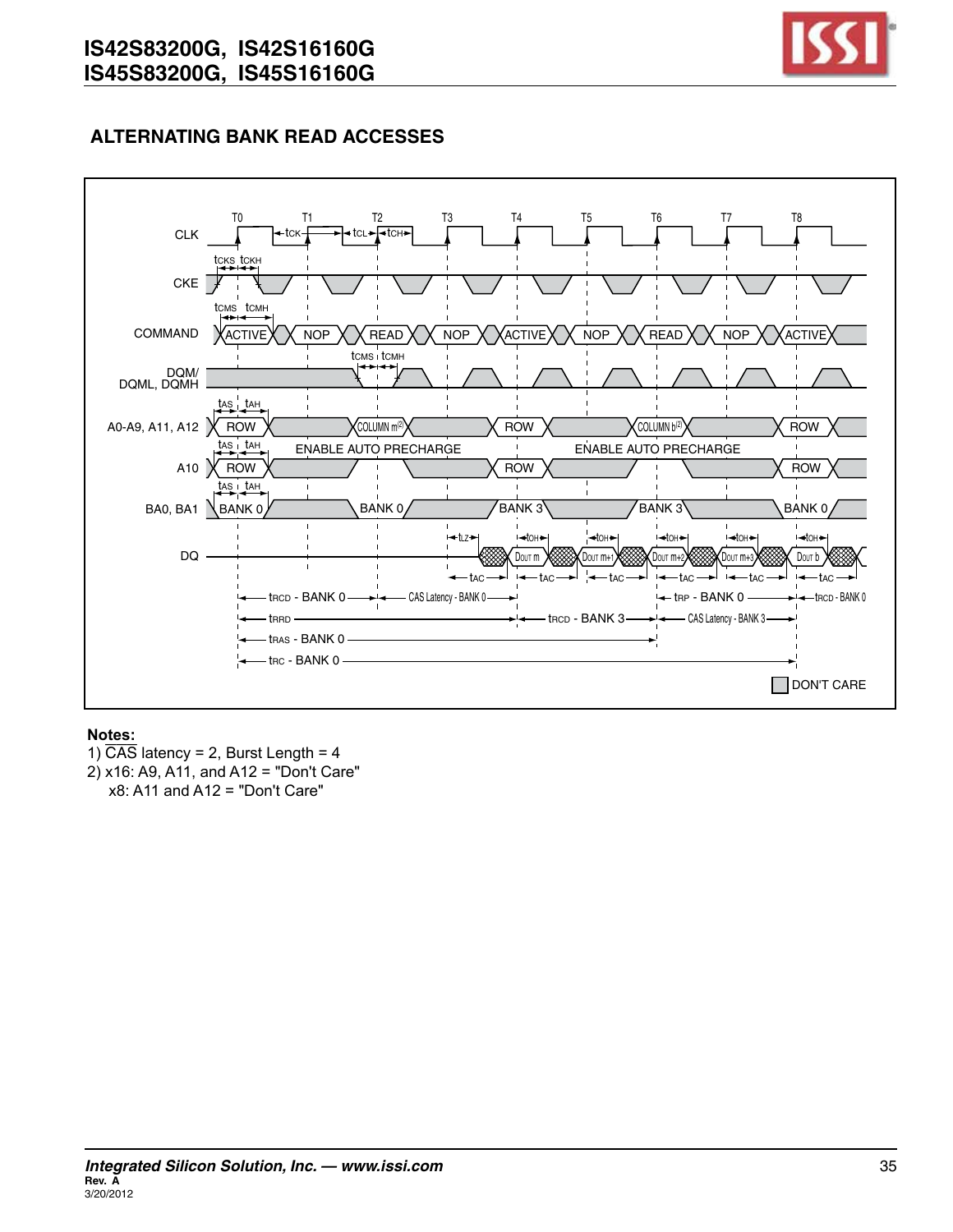

# **READ - FULL-PAGE BURST**



#### **Notes:**

- 1)  $\overline{CAS}$  latency = 2, Burst Length = Full Page
- 2) x16: A9, A11, and A12 = "Don't Care"
- x8: A11 and A12 = "Don't Care"

3) x8: Each row has 1,024 locations.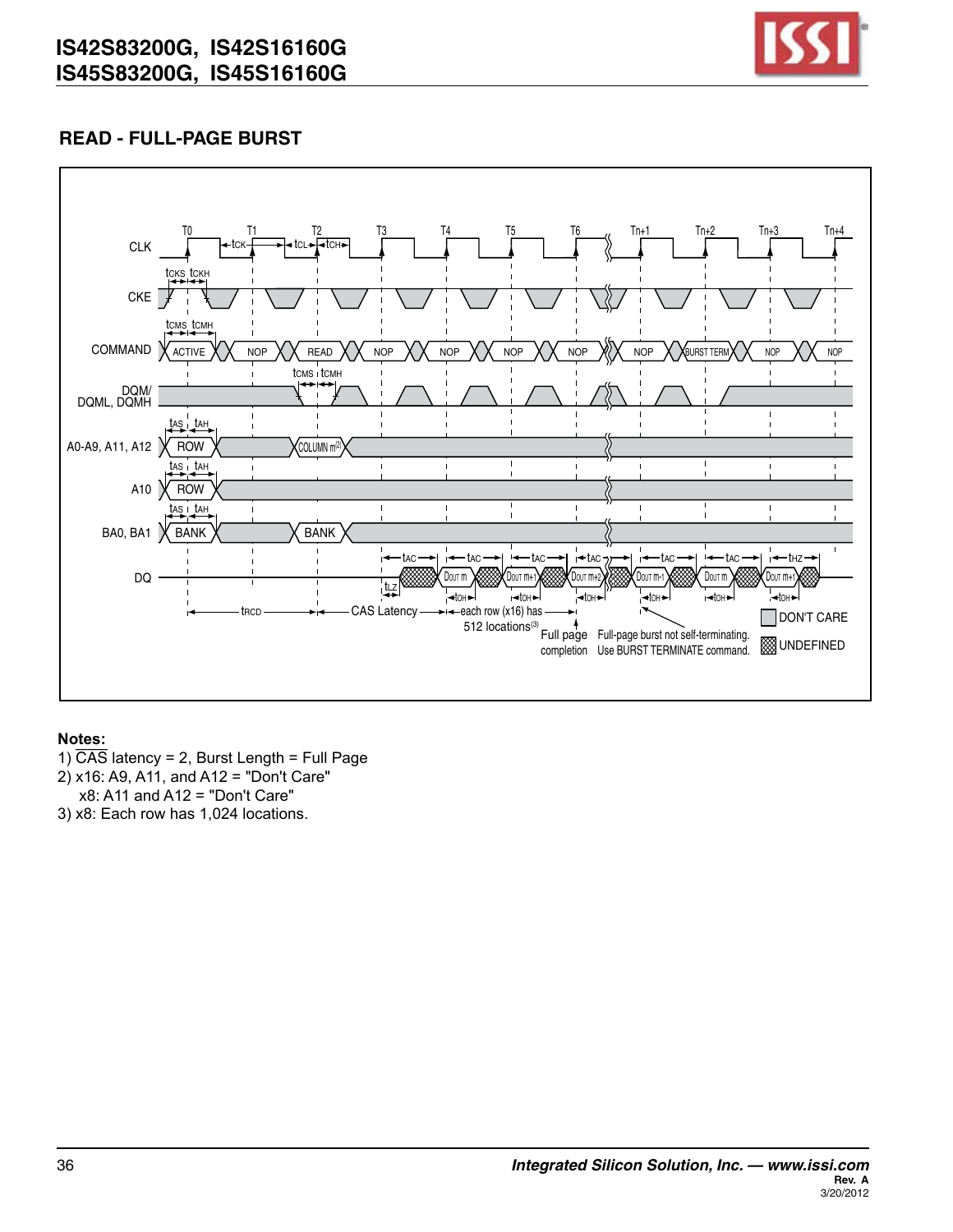

# **READ - DQM OPERATION**



- 1)  $\overline{CAS}$  latency = 2, Burst Length = 4
- 2) x16: A9, A11, and A12 = "Don't Care"
- x8: A11 and A12 = "Don't Care"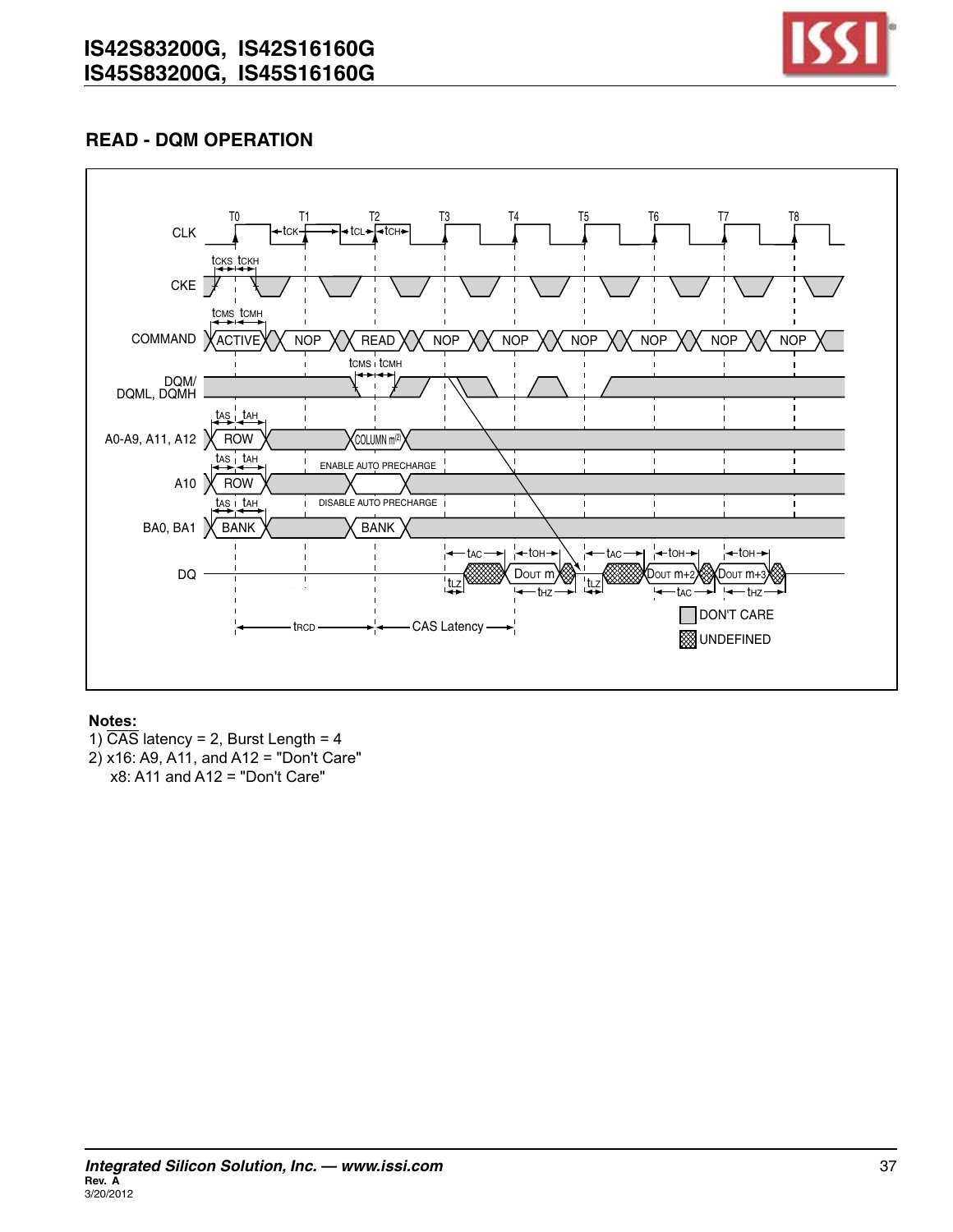

# **READ to PRECHARGE**

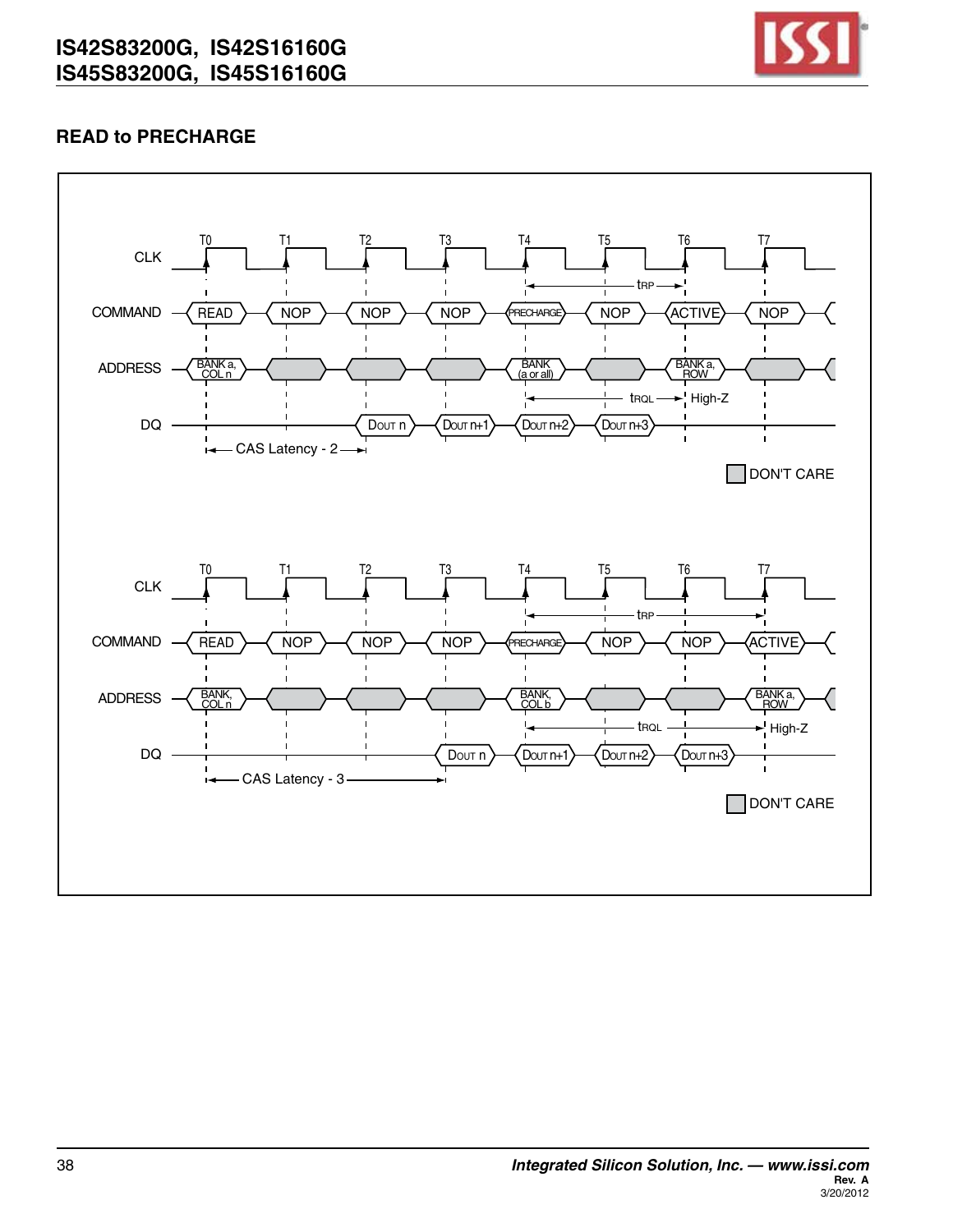

#### **WRITEs**

WRITE bursts are initiated with a WRITE command, as shown in WRITE Command diagram.



#### **WRITE Command**

The starting column and bank addresses are provided with the WRITE command, and auto precharge is either enabled or disabled for that access. If auto precharge is enabled, the row being accessed is precharged at the completion of the burst. For the generic WRITE commands used in the following illustrations, auto precharge is disabled.

During WRITE bursts, the first valid data-in element will be registered coincident with the WRITE command. Subsequent data elements will be registered on each successive positive clock edge. Upon completion of a fixed-length burst, assuming no other commands have been initiated, the DQs will remain High-Z and any additional input data will be ignored (see WRITE Burst). A full-page burst will continue until terminated. (At the end of the page, it will wrap to column 0 and continue.)

Data for any WRITE burst may be truncated with a subsequent WRITE command, and data for a fixed-length WRITE burst may be immediately followed by data for a WRITE command. The new WRITE command can be issued on any clock following the previous WRITE command, and the data provided coincident with the new command applies to the new command.

An example is shown in WRITE to WRITE diagram. Data *n* + 1 is either the last of a burst of two or the last desired of a longer burst. The 256Mb SDRAM uses a pipelined architecture and therefore does not require the *2n* rule associated with a prefetch architecture. A WRITE command can be initiated on any clock cycle following a previous WRITE command. Full-speed random write accesses within a page can be performed to the same bank, as shown in Random WRITE Cycles, or each subsequent WRITE may be performed to a different bank.

Data for any WRITE burst may be truncated with a subsequent READ command, and data for a fixed-lengthWRITE burst may be immediately followed by a subsequent READ command. Once the READ com mand is registered, the data inputs will be ignored, and WRITEs will not be executed. An example is shown in WRITE to READ. Data *n*  + 1 is either the last of a burst of two or the last desired of a longer burst.

Data for a fixed-length WRITE burst may be followed by, or truncated with, a PRECHARGE command to the same bank (provided that auto precharge was not activated), and a full-page WRITE burst may be truncated with a PRECHARGE command to the same bank. The PRECHARGE command should be issued topl after the clock edge at which the last desired input data element is registered. The auto precharge mode requires a topl of at least one clock plus time, regardless of frequency. In addition, when truncating a WRITE burst, the DQM signal must be used to mask input data for the clock edge prior to, and the clock edge coincident with, the PRECHARGE command. An example is shown in the WRITE to PRE-CHARGE diagram. Data *n*+1 is either the last of a burst of two or the last desired of a longer burst. Following the PRECHARGE command, a subsequent command to the same bank cannot be issued until trp is met.

In the case of a fixed-length burst being executed to completion, a PRECHARGE command issued at the optimum time (as described above) provides the same operation that would result from the same fixed-length burst with auto precharge. The disadvantage of the PRECHARGE command is that it requires that the command and address buses be available at the appropriate time to issue the command;the advantage of the PRECHARGE command is that it can be used to truncate fixed-length or full-page bursts.

Fixed-length or full-page WRITE bursts can be truncated with the BURST TERMINATE command. When truncating a WRITE burst, the input data applied coincident with the BURST TERMINATE command will be ignored. The last data written (provided that DQM is LOW at that time) will be the input data applied one clock previous to the BURST TERMINATE command. This is shown in WRITE Burst Termination, where data *n* is the last desired data element of a longer burst.

Note: A9 is "Don't Care" for x16.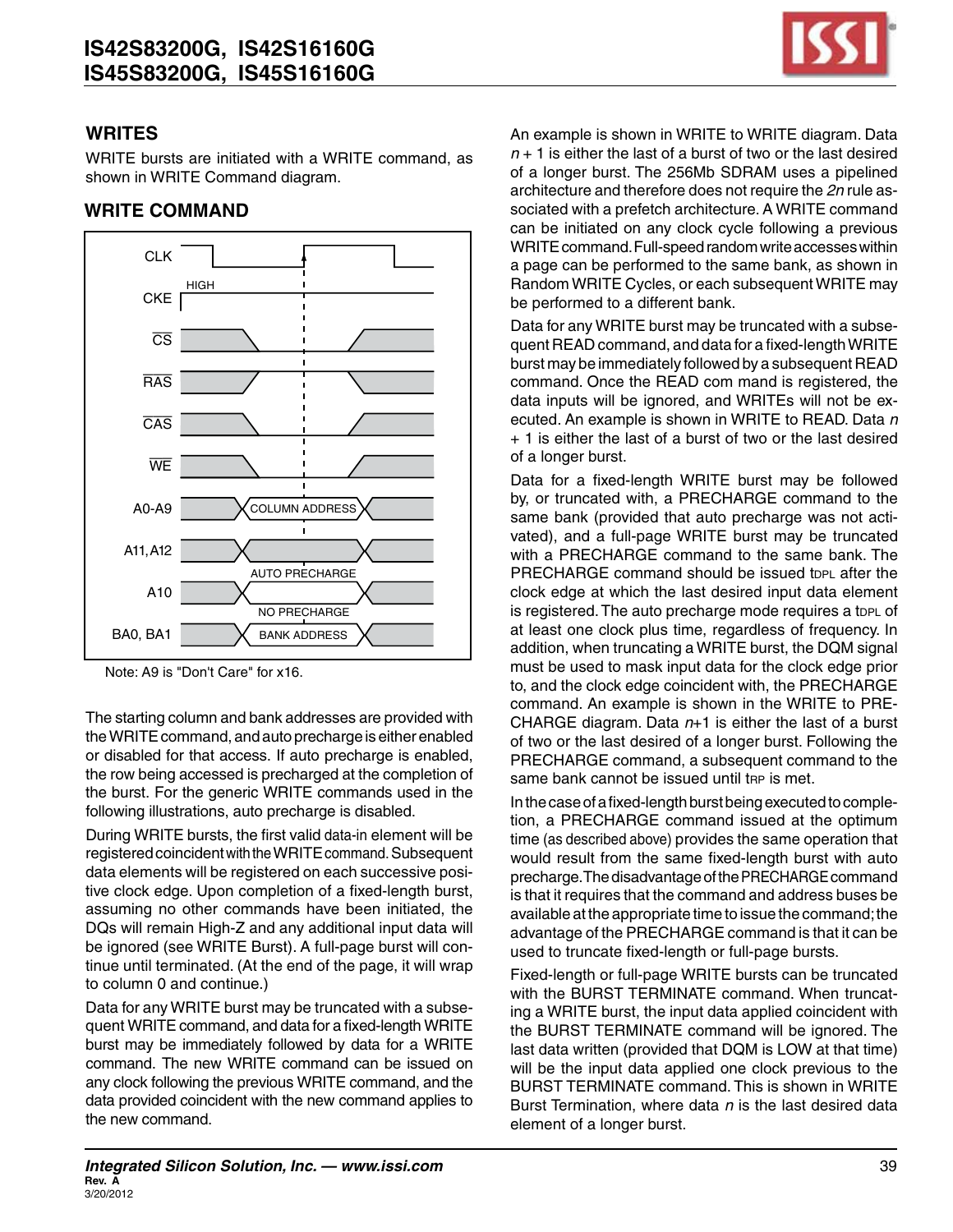

## **WRITE Burst**



### **WRITE to WRITE**



# **Random WRITE Cycles**

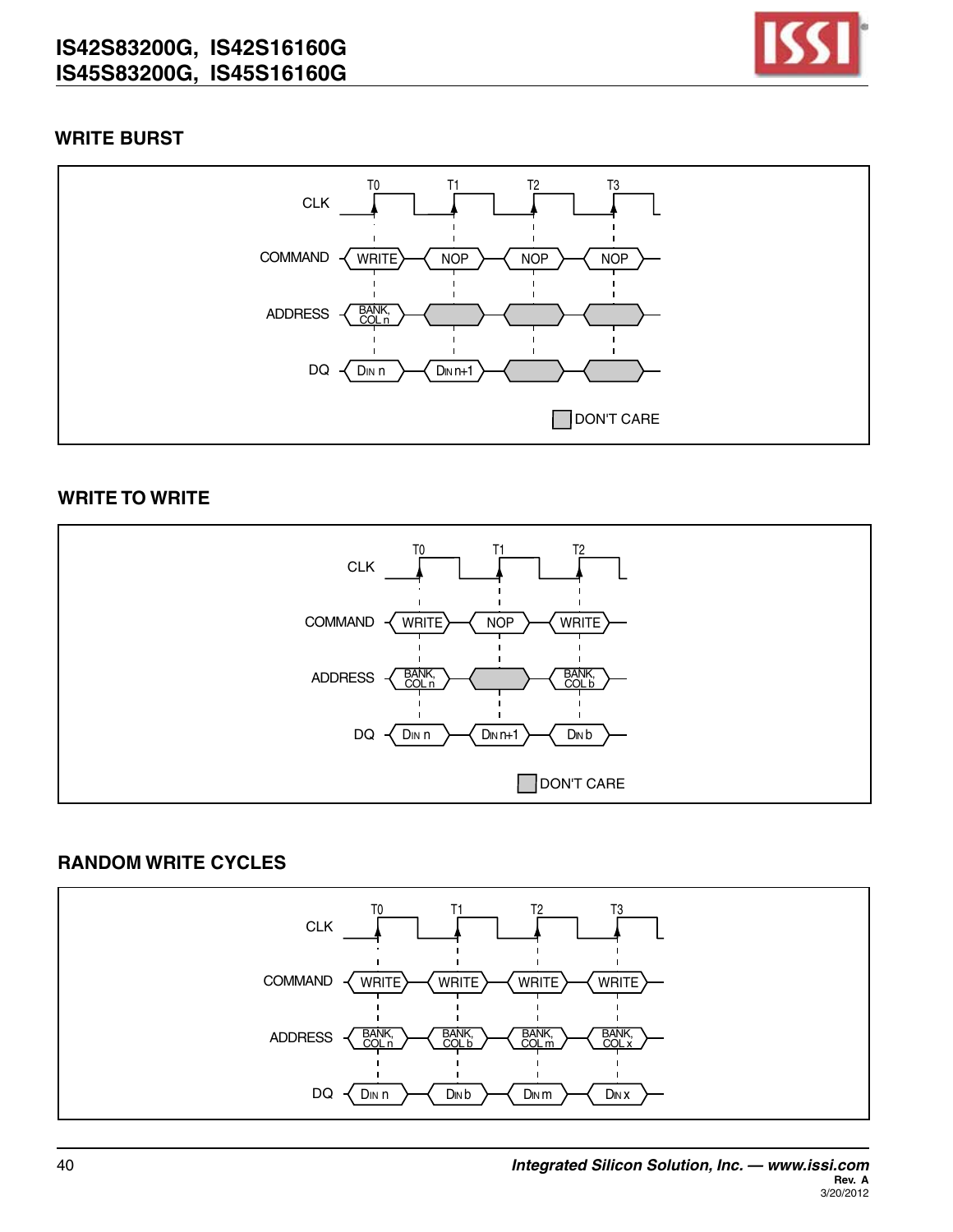

## **WRITE to READ**



## **WP1 - WRITE to PRECHARGE**

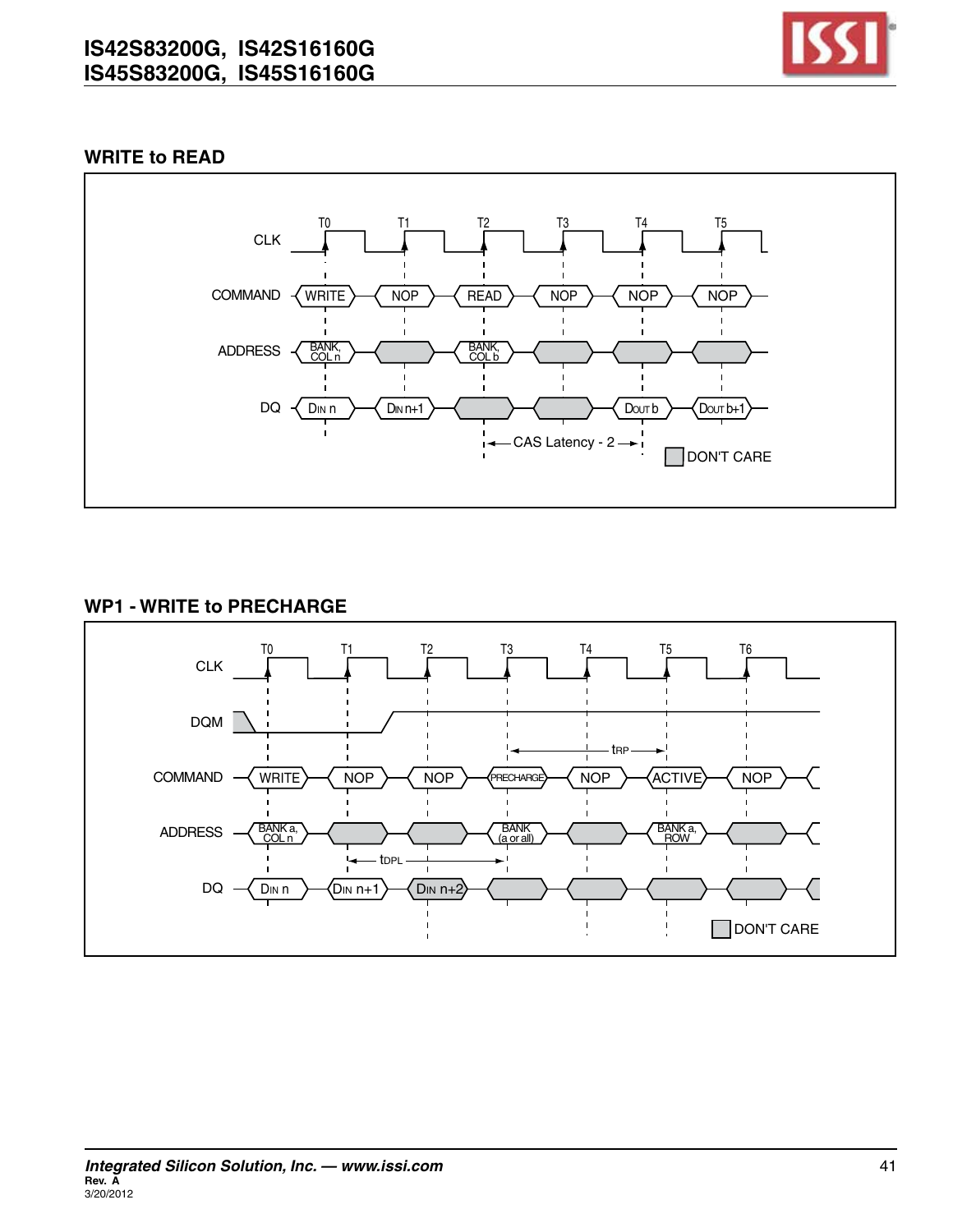

## **WP2 - WRITE to PRECHARGE**



# **WRITE Burst Termination**

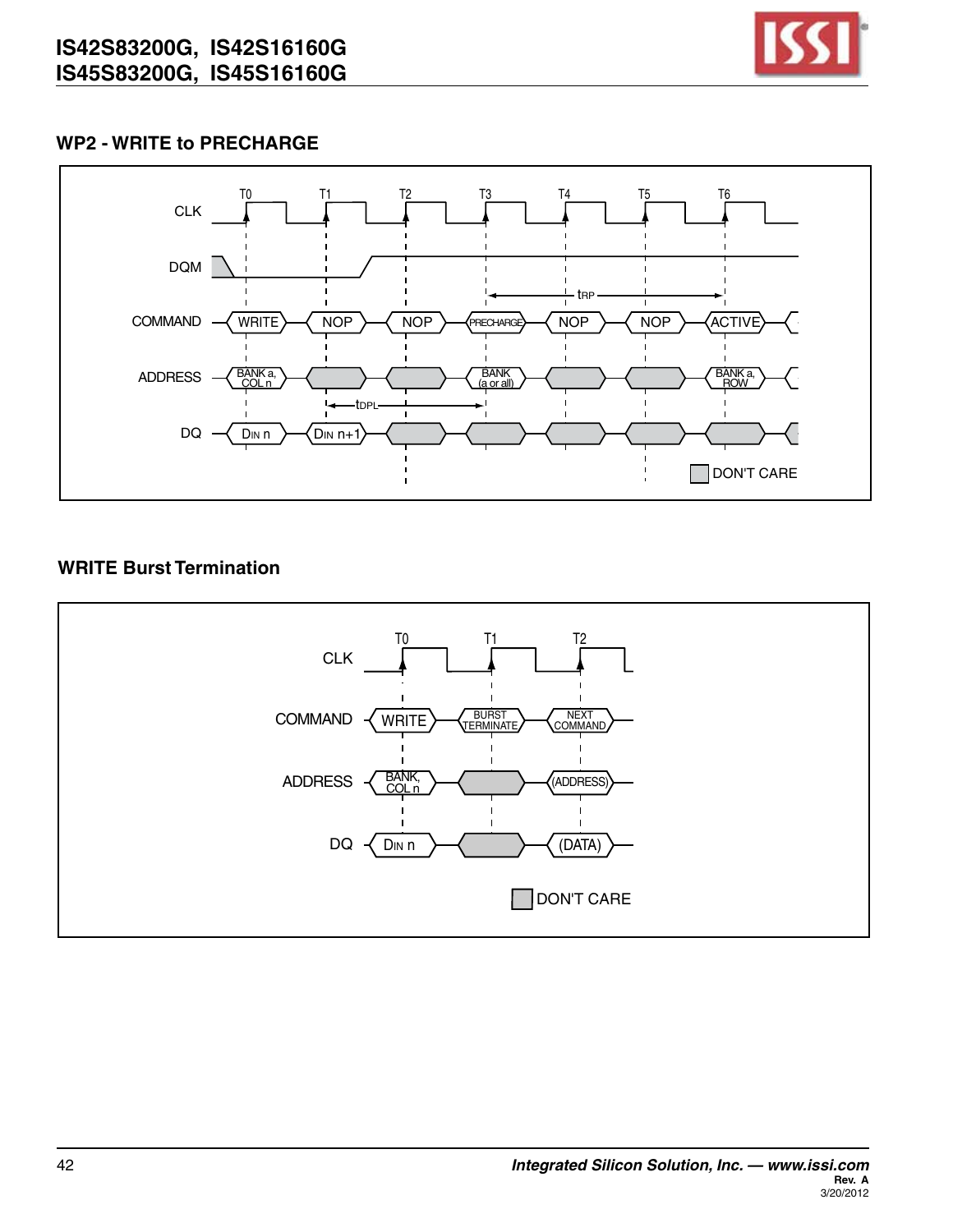![](_page_42_Picture_1.jpeg)

# **write - full page burst**

![](_page_42_Figure_3.jpeg)

- 1) Burst Length = Full Page
- 2) x16: A9, A11, and A12 = "Don't Care" x8: A11 and A12 = "Don't Care"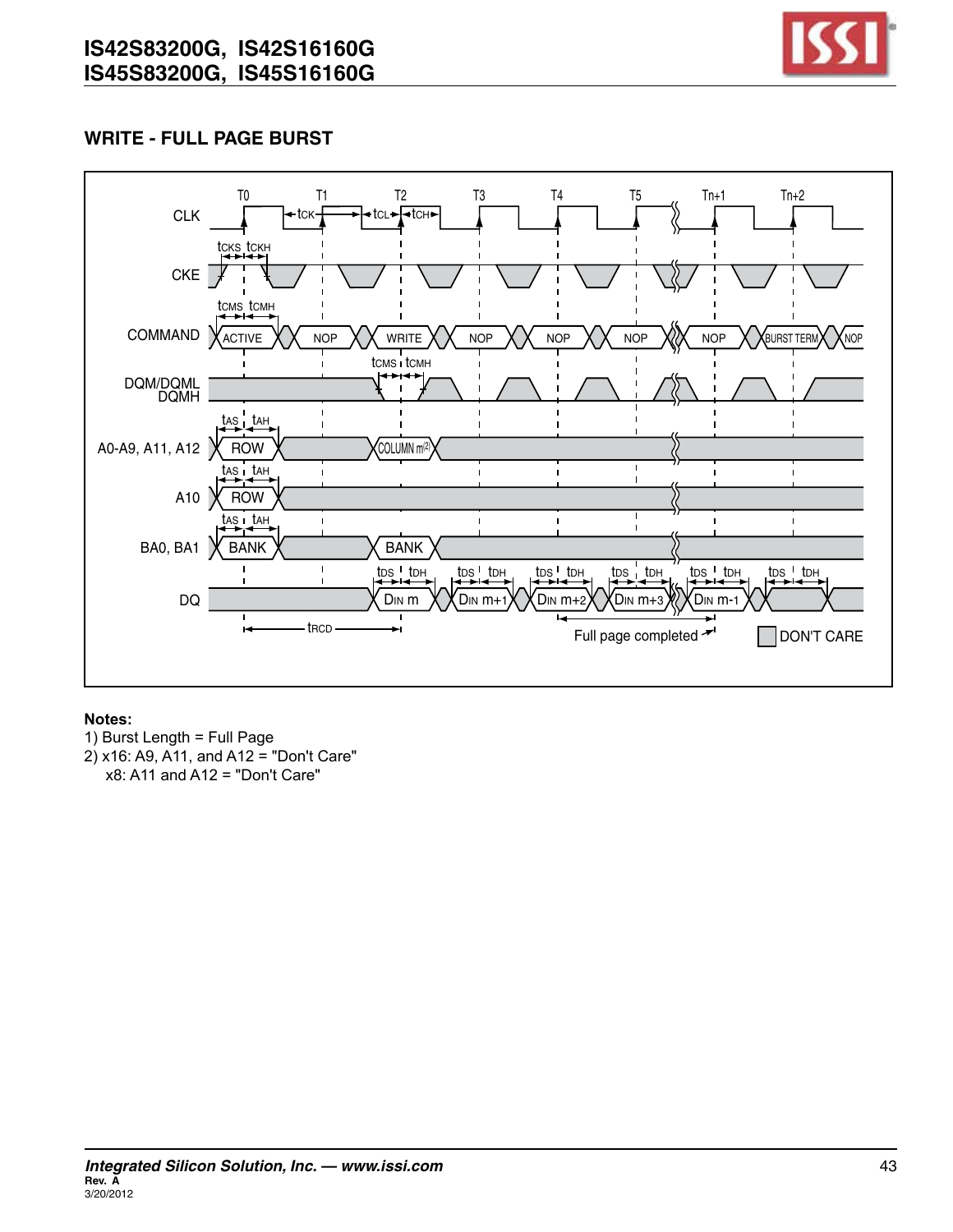![](_page_43_Picture_1.jpeg)

# **WRITE - DQM OPERATION**

![](_page_43_Figure_3.jpeg)

- 1) Burst Length =  $4$
- 2) x16: A9, A11, and A12 = "Don't Care" x8: A11 and A12 = "Don't Care"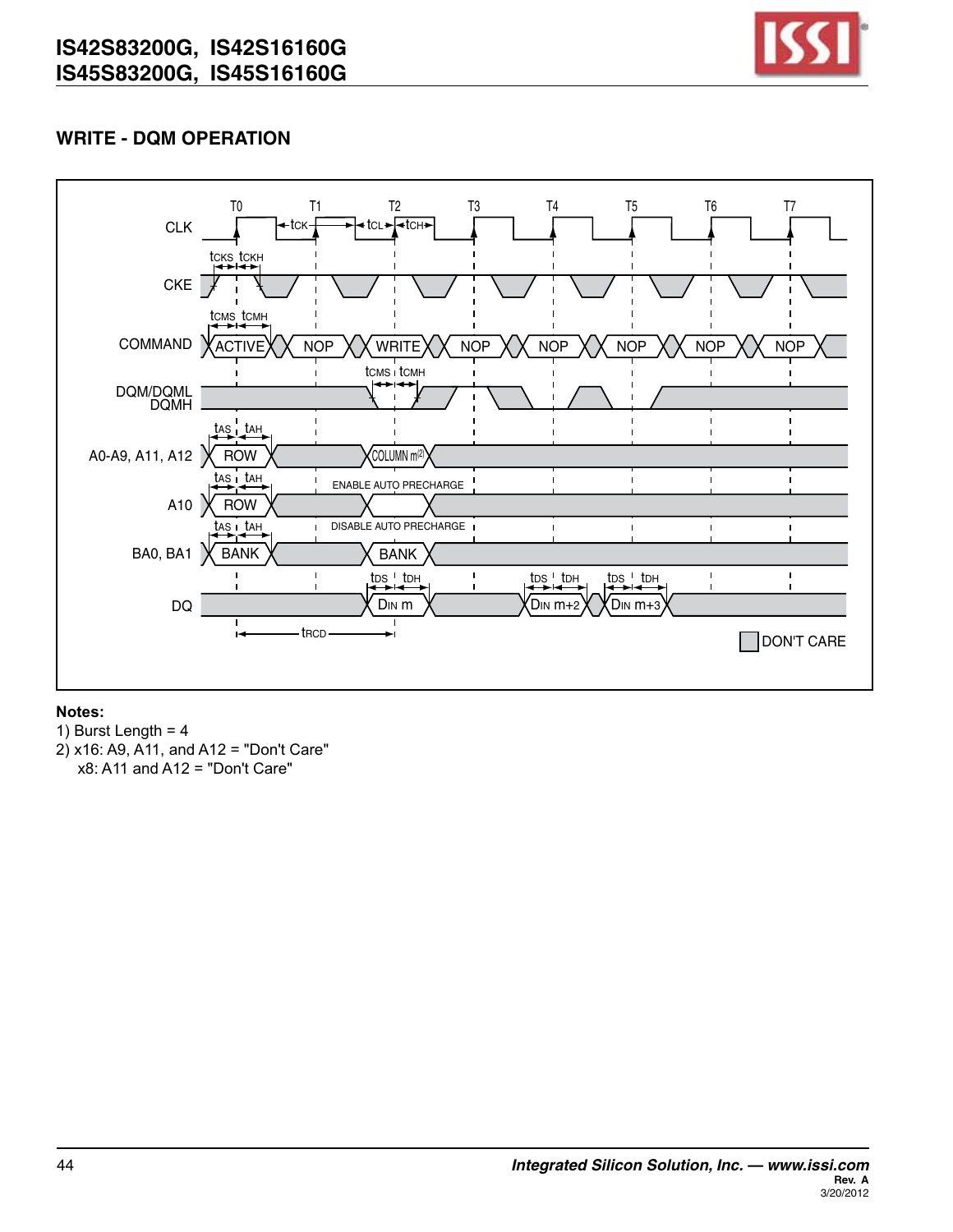![](_page_44_Picture_1.jpeg)

# **ALTERNATING BANK WRITE ACCESSES**

![](_page_44_Figure_3.jpeg)

- 1) Burst Length =  $4$
- 2) x16: A9, A11, and A12 = "Don't Care" x8: A11 and A12 = "Don't Care"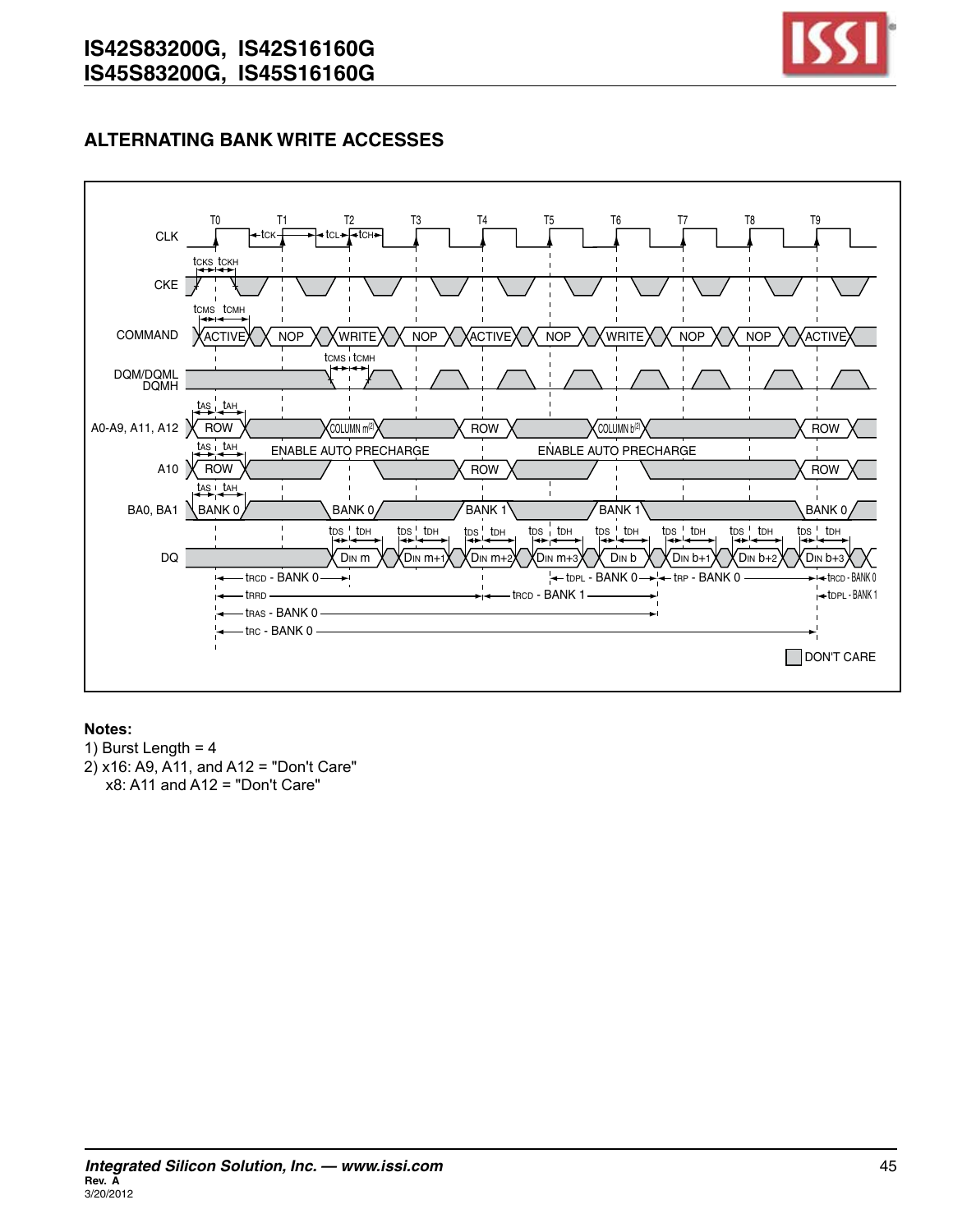![](_page_45_Picture_1.jpeg)

# **CLOCK SUSPEND**

Clock suspend mode occurs when a column access/burst is in progress and CKE is registered LOW. In the clock suspend mode, the internal clock is deactivated, "freezing" the synchronous logic.

For each positive clock edge on which CKE is sampled LOW, the next internal positive clock edge is suspended. Any command or data present on the input pins at the time

#### **Clock Suspend During WRITE Burst**

of a suspended internal clock edge is ignored; any data present on the DQ pins remains driven; and burst counters are not incremented, as long as the clock is suspended. (See following examples.)

Clock suspend mode is exited by registering CKE HIGH; the internal clock and related operation will resume on the subsequent positive clock edge.

![](_page_45_Figure_8.jpeg)

# **Clock Suspend During READ Burst**

![](_page_45_Figure_10.jpeg)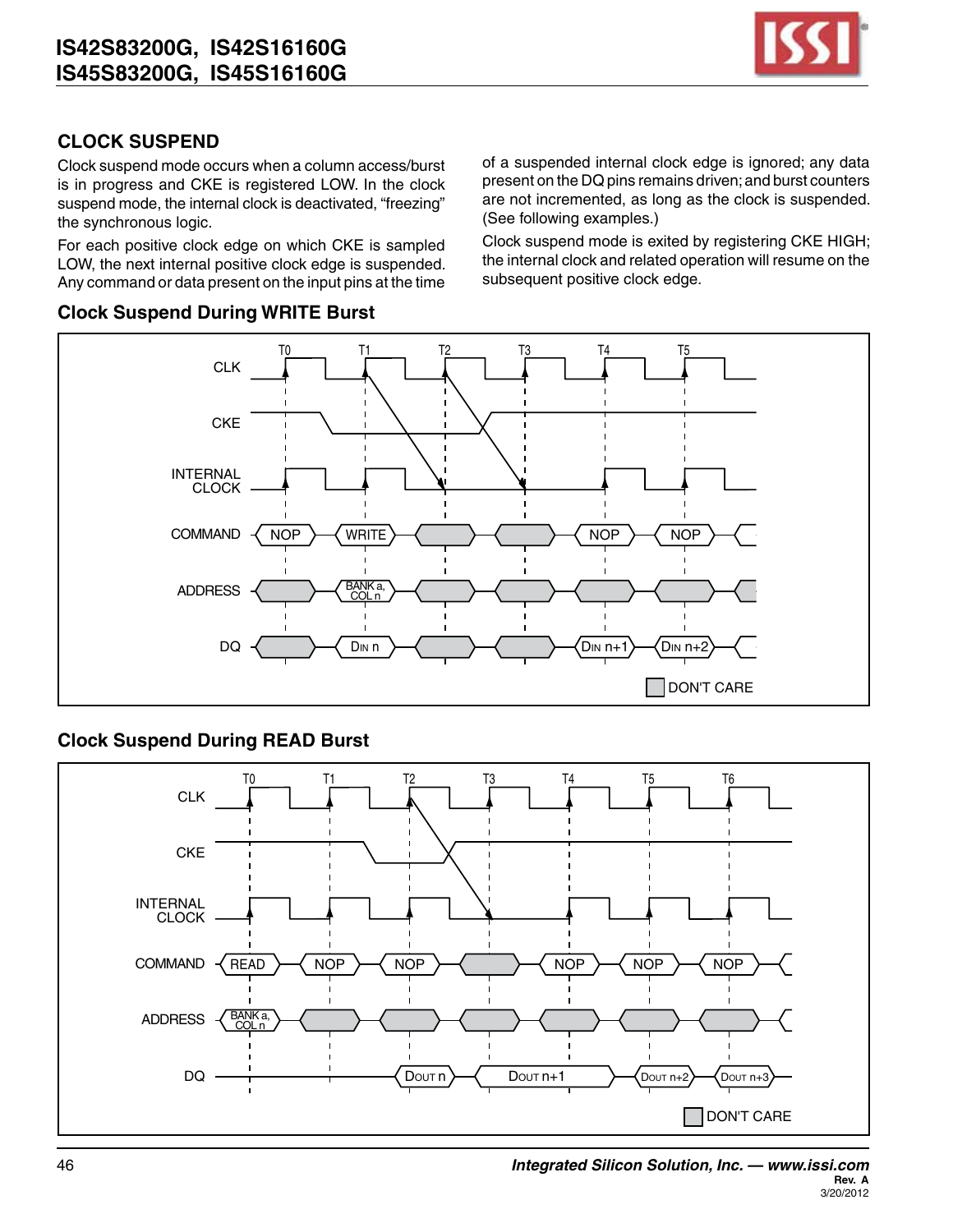![](_page_46_Picture_1.jpeg)

# **Clock Suspend Mode**

![](_page_46_Figure_3.jpeg)

#### **Notes:**

- 1)  $\overline{CAS}$  latency = 3, Burst Length = 2, Auto Precharge is disabled.
- 2) X16: A9, A11, and A12 = "Don't Care"

X8: A11 and A12 = "Don't Care"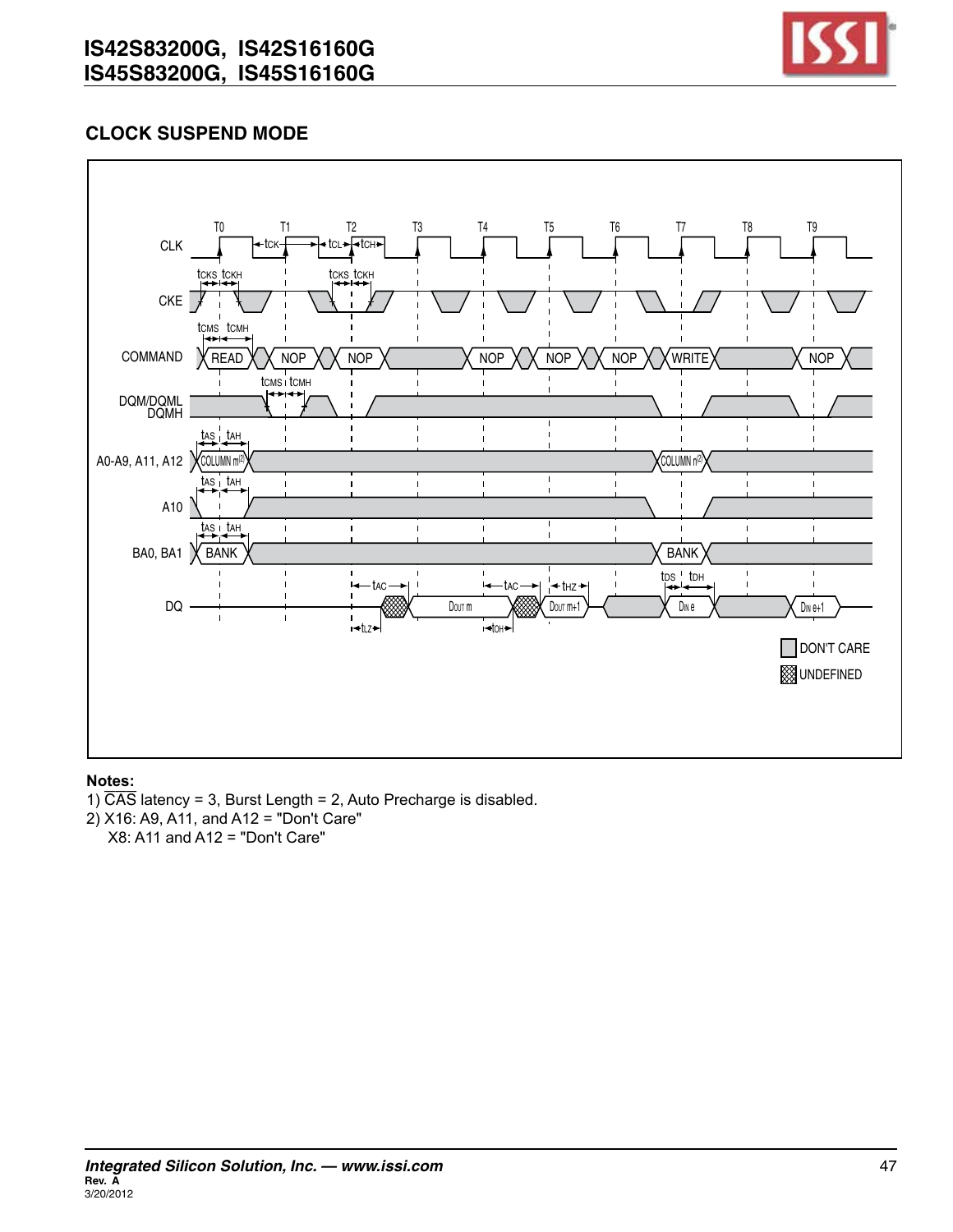![](_page_47_Picture_1.jpeg)

# **PRECHARGE**

The PRECHARGE command (see figure) is used to deactivate the open row in a particular bank or the open row in all banks. The bank(s) will be available for a subsequent row access some specified time (trp) after the PRECHARGE command is issued.Input A10 determines whether one or all banks are to be precharged, and in the case where only one bank is to be precharged, inputs BA0, BA1 select the bank. When all banks are to be precharged, inputs BA0, BA1 are treated as "Don't Care." Once a bank has been precharged, it is in the idle state and must be activated prior to any READ or WRITE commands being issued to that bank.

# **POWER-DOWN**

Power-down occurs if CKE is registered LOW coincident with a NOP or COMMAND INHIBIT when no accesses are in progress. If power-down occurs when all banks are idle, this mode is referred to as precharge power-down; if power-down occurs when there is a row active in either bank, this mode is referred to as active power-down. Entering power-down deactivates the input and output buffers, excluding CKE, for maximum power savings while in standby.The device may not remain in the power-down state longer than the refresh period (64ms) since no refresh operations are performed in this mode.

The power-down state is exited by registering a NOP or COMMAND INHIBIT and CKE HIGH at the desired clock edge (meeting tcks). See figure below.

# **PRECHARGE Command**

![](_page_47_Figure_8.jpeg)

#### **POWER-DOWN**

![](_page_47_Figure_10.jpeg)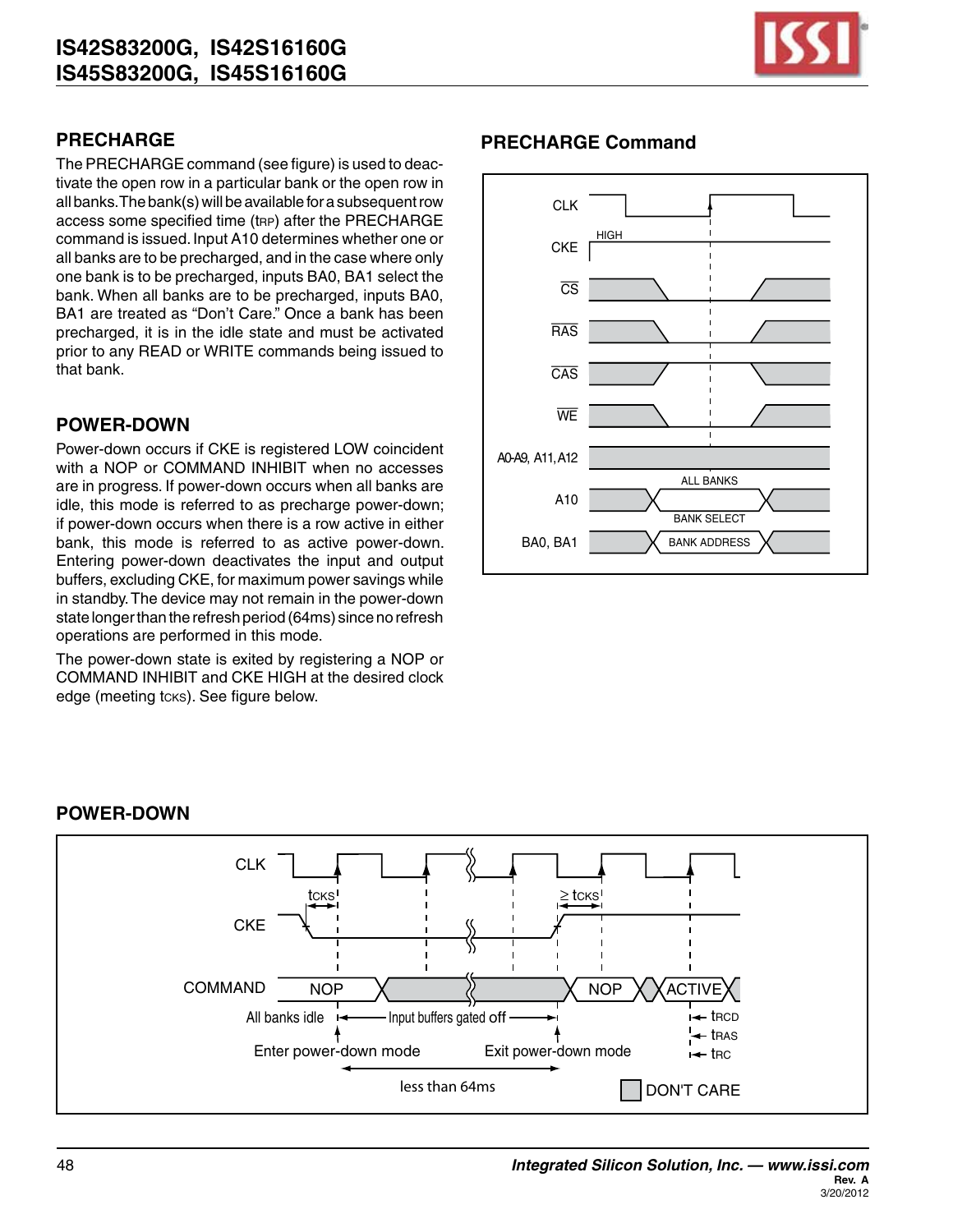![](_page_48_Picture_1.jpeg)

# **Power-Down Mode Cycle**

![](_page_48_Figure_3.jpeg)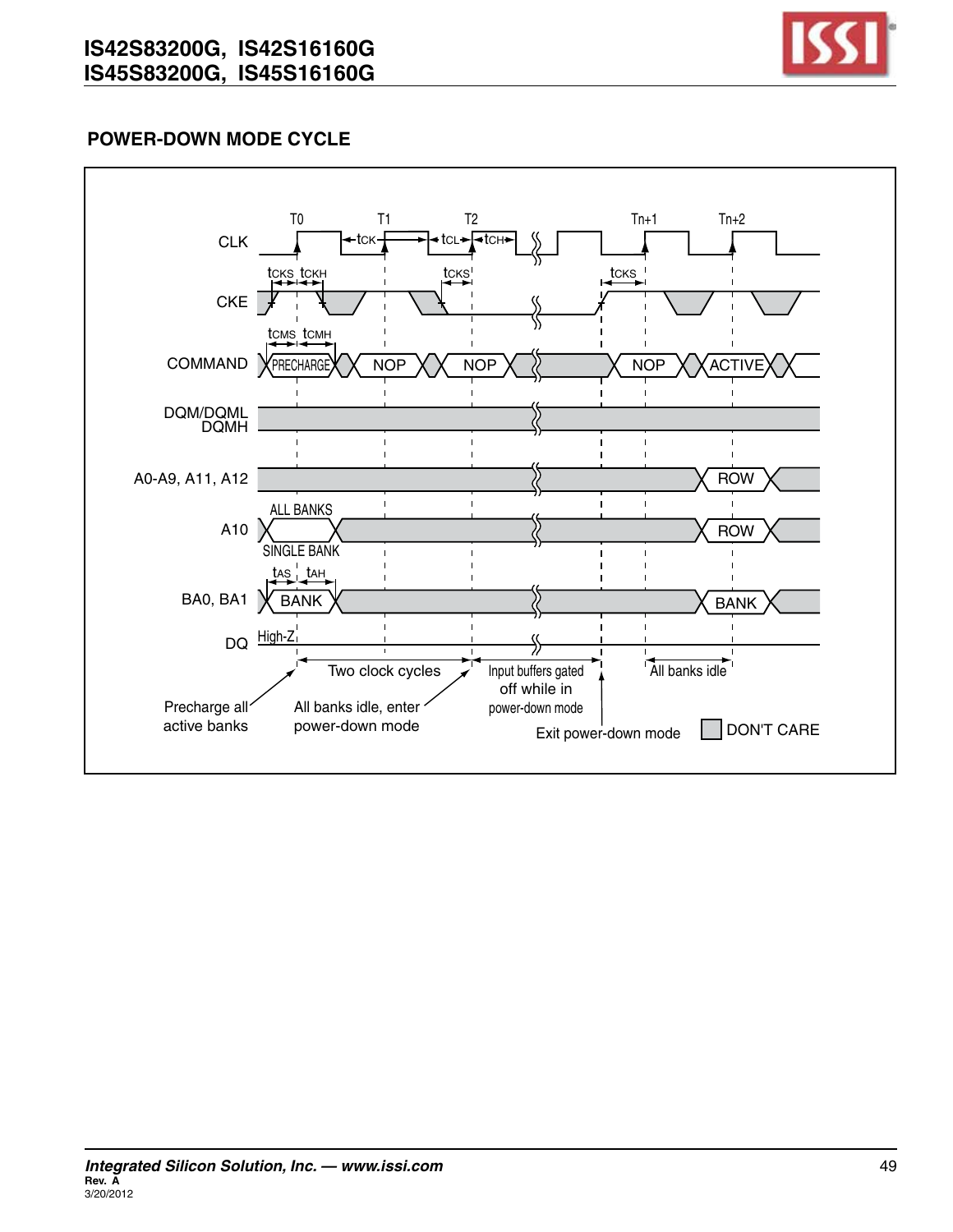![](_page_49_Picture_1.jpeg)

# **BURST READ/SINGLE WRITE**

The burst read/single write mode is entered by programming the write burst mode bit (M9) in the mode register to a logic 1. In this mode, all WRITE commands result in the access of a single column location (burst of one), regardless of the programmed burst length. READ commands access columns according to the programmed burst length and sequence, just as in the normal mode of operation (M9  $= 0$ ).

# **CONCURRENT AUTO PRECHARGE**

An access command (READ or WRITE) to another bank while an access command with auto precharge enabled is executing is not allowed by SDRAMs, unless the SDRAM supports CONCURRENT AUTO PRECHARGE. *ISSI* SDRAMs support CONCURRENT AUTO PRECHARGE. Four cases where CONCURRENT AUTO PRECHARGE occurs are defined below.

## **READ with Auto Precharge**

- 1.Interrupted by a READ (with or without auto precharge): A READ to bank m will interrupt a READ on bank n, CAS latency later. The PRECHARGE to bank n will begin when the READ to bank m is registered.
- 2.Interrupted by aWRITE(with or without auto precharge): A WRITE to bank m will interrupt a READ on bank n when registered. DQM should be used three clocks prior to the WRITE command to prevent bus contention.The PRECHARGE to bank n will begin when the WRITE to bank m is registered.

![](_page_49_Figure_10.jpeg)

## **READ With Auto Precharge interrupted by a READ**

# **READ With Auto Precharge interrupted by a WRITE**

![](_page_49_Figure_13.jpeg)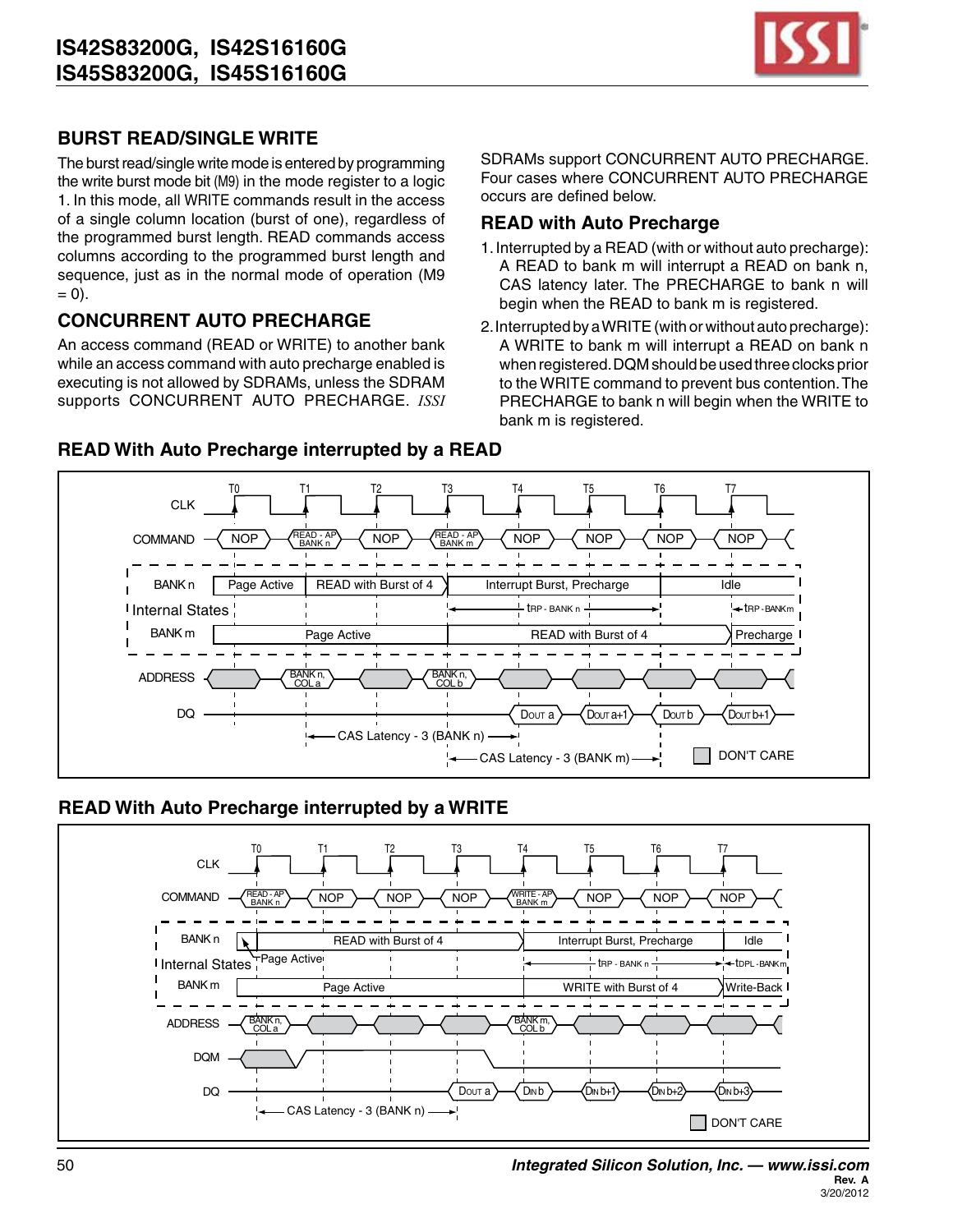![](_page_50_Picture_1.jpeg)

## **WRITE with Auto Precharge**

- 3.Interrupted by a READ (with or without auto precharge): A READ to bank m will interrupt a WRITE on bank n when registered, with the data-out appearing (CAS latency) later. The PRECHARGE to bank n will begin after topL is met, where topl begins when the READ to bank m is registered.The last valid WRITE to bank n will be data-in registered one clock prior to the READ to bank m.
- 4.Interrupted by aWRITE(with or without auto precharge): AWRITE to bank m will interrupt a WRITE on bank n when registered.The PRECHARGE to bank n will begin after topl is met, where topl begins when the WRITE to bank m is registered. The last valid data WRITE to bank n will be data registered one clock prior to a WRITE to bank m.

#### **WRITE With Auto Precharge interrupted by a READ**

![](_page_50_Figure_6.jpeg)

# **WRITE With Auto Precharge interrupted by a WRITE**

![](_page_50_Figure_8.jpeg)

#### *Integrated Silicon Solution, Inc. — www.issi.com* 51 **Rev. A** 3/20/2012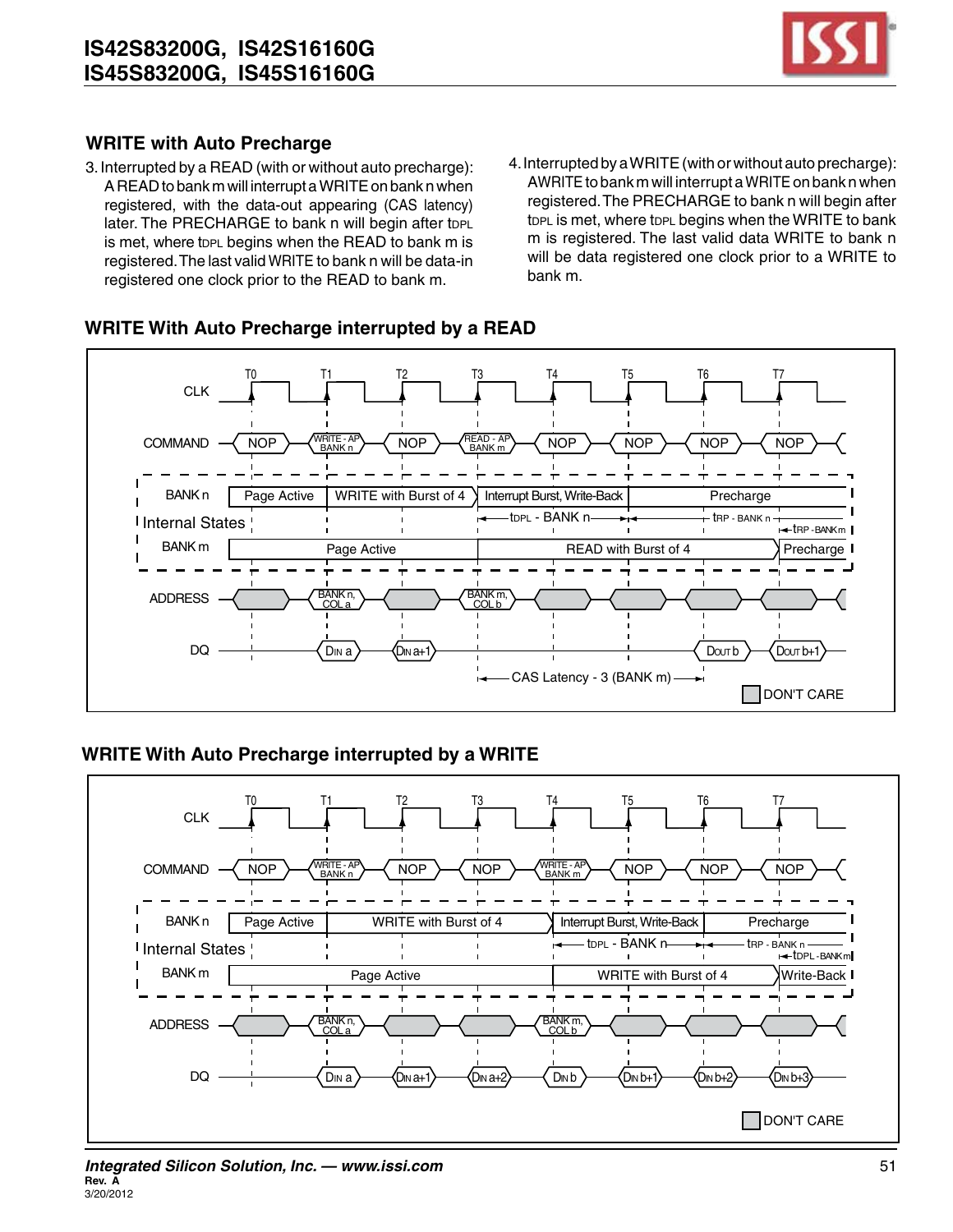![](_page_51_Picture_1.jpeg)

# **SINGLE READ WITH AUTO PRECHARGE**

![](_page_51_Figure_3.jpeg)

#### **Notes:**

1)  $\overline{CAS}$  latency = 2, Burst Length = 1 2) x16: A9, A11, and A12 = "Don't Care" x8: A11 and A12 = "Don't Care"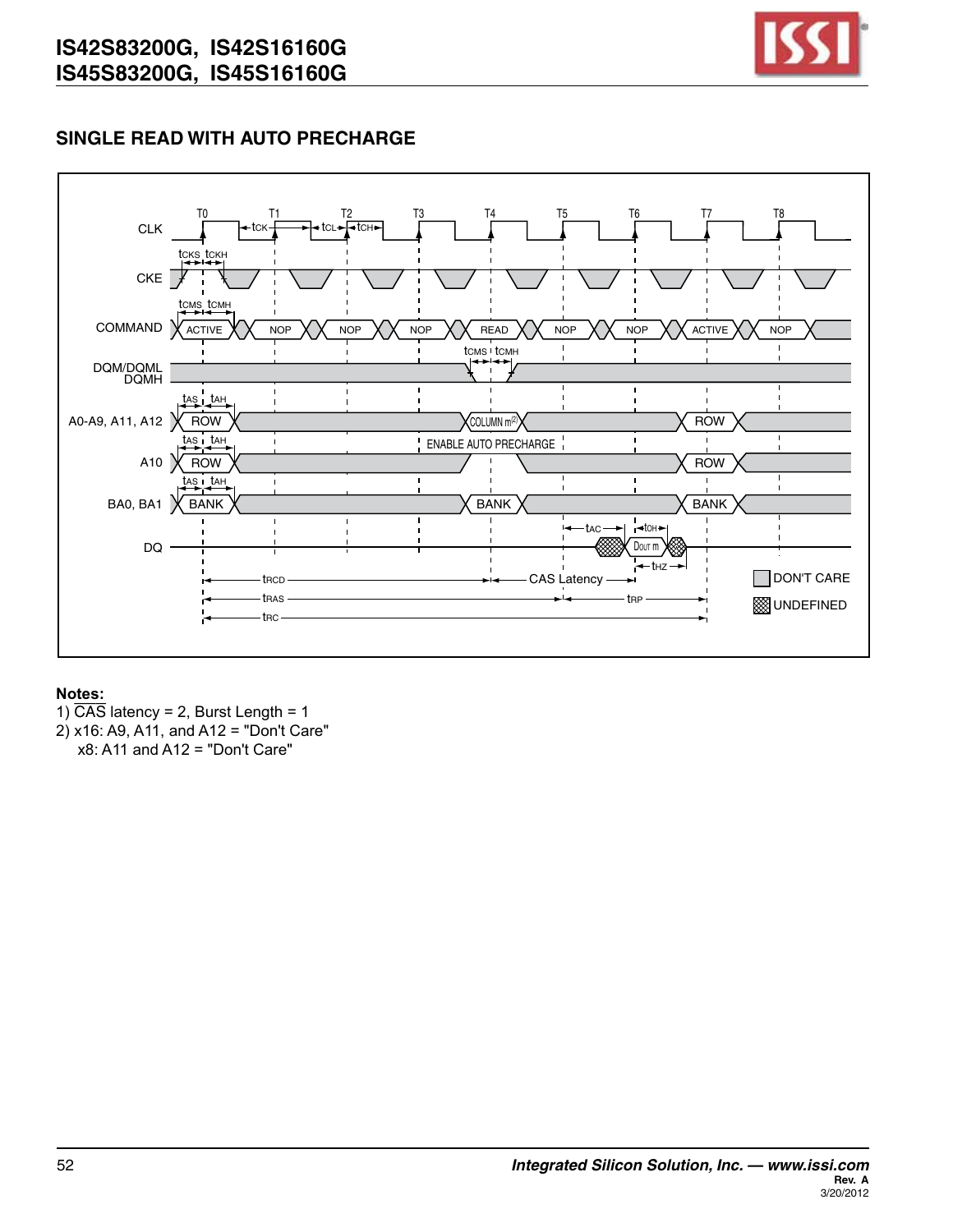![](_page_52_Picture_1.jpeg)

# **SINGLE READ WITHOUT AUTO PRECHARGE**

![](_page_52_Figure_3.jpeg)

#### **Notes:**

1)  $\overline{CAS}$  latency = 2, Burst Length = 1 2) x16: A9, A11, and A12 = "Don't Care"  $x8$ : A11 and A12 = "Don't Care"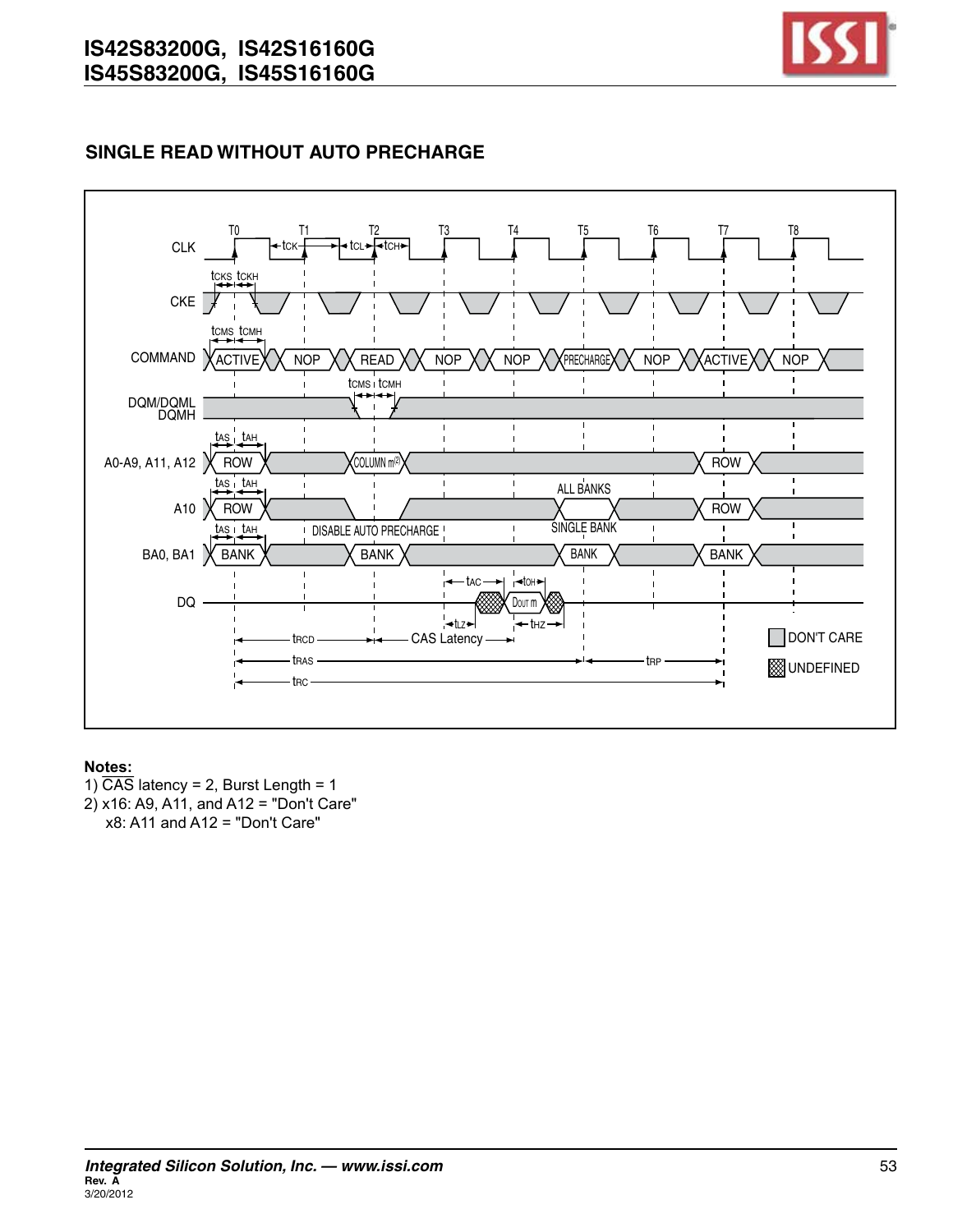![](_page_53_Picture_1.jpeg)

# **READ WITH AUTO PRECHARGE**

![](_page_53_Figure_3.jpeg)

#### **Notes:**

1)  $\overline{CAS}$  latency = 2, Burst Length = 4 2) x16: A9, A11, and A12 = "Don't Care" x8: A11 and A12 = "Don't Care"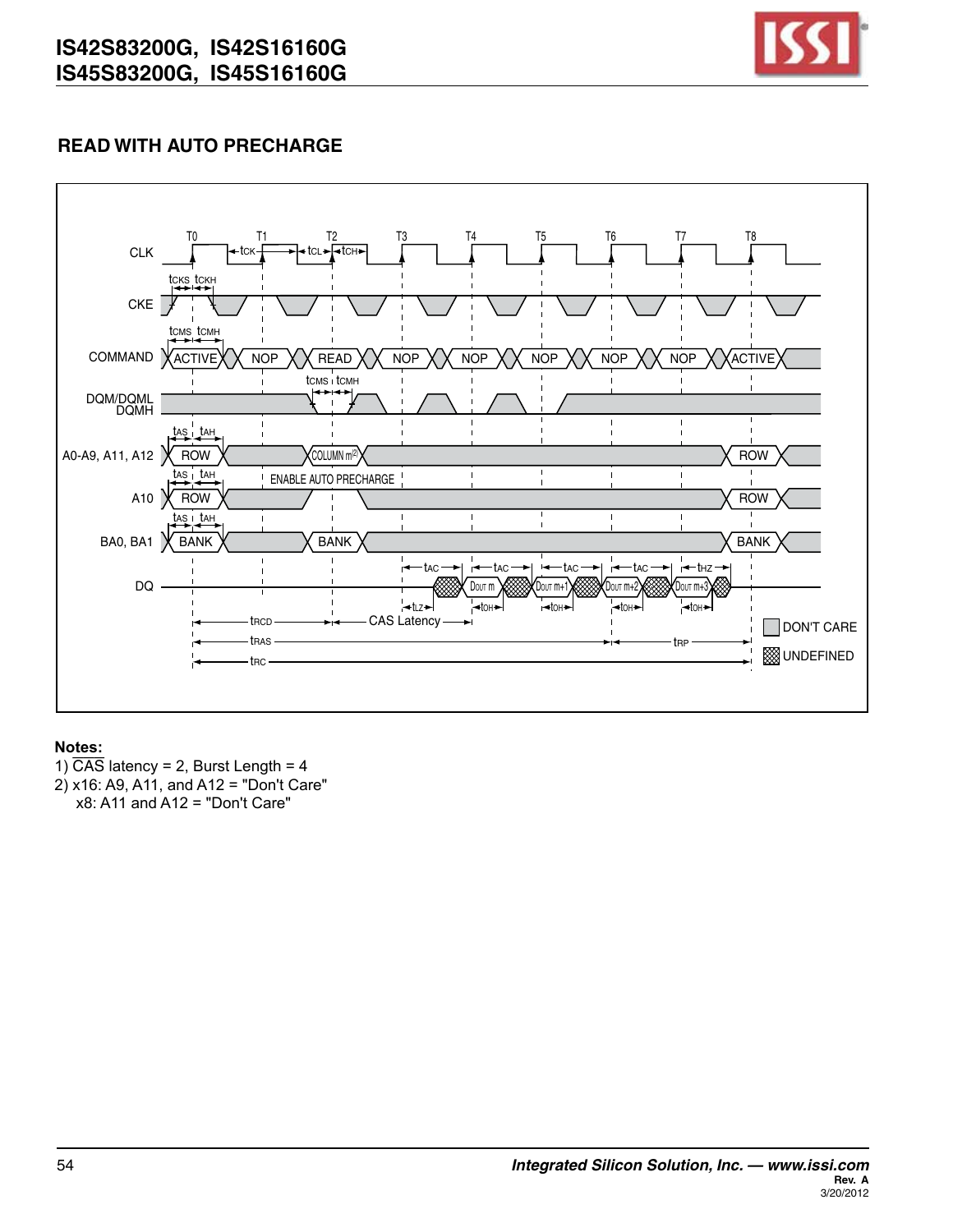![](_page_54_Picture_1.jpeg)

# **READ WITHOUT AUTO PRECHARGE**

![](_page_54_Figure_3.jpeg)

- 1)  $\overline{CAS}$  latency = 2, Burst Length = 4 2) x16: A9, A11, A12 = "Don't Care"
- $x8$ : A11 and A12 = "Don't Care"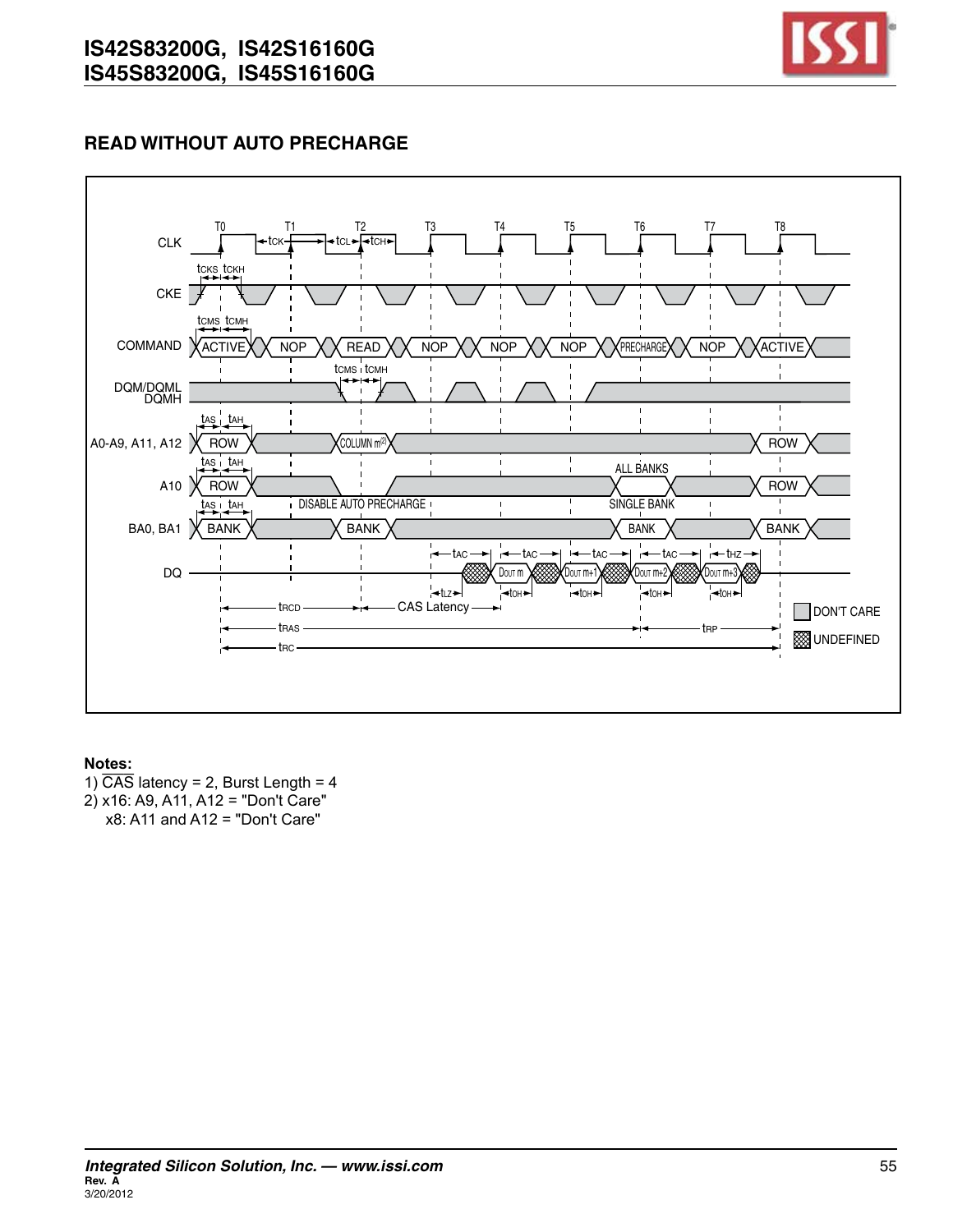![](_page_55_Picture_1.jpeg)

# **SINGLE WRITE WITH AUTO PRECHARGE**

![](_page_55_Figure_3.jpeg)

- 1) Burst Length = 1
- 2) x16: A9, A11, and A12 = "Don't Care" x8: A11 and A12 = "Don't Care"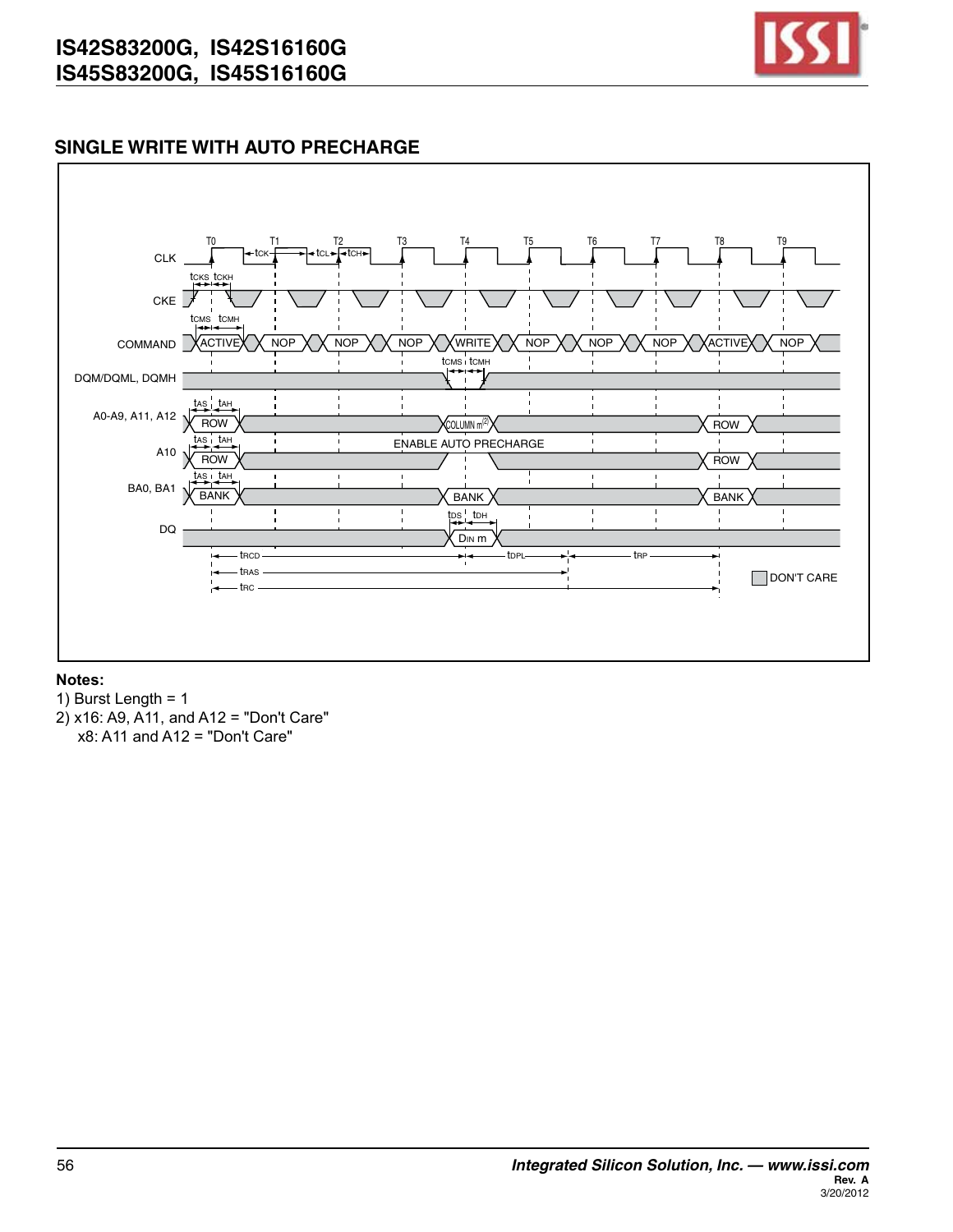![](_page_56_Picture_1.jpeg)

# **SINGLE WRITE - WITHOUT AUTO PRECHARGE**

![](_page_56_Figure_3.jpeg)

- 1) Burst Length =  $1$
- 2) x16: A9, A11, and A12 = "Don't Care"  $x8$ : A11 and A12 = "Don't Care"
- 3) tras must not be violated.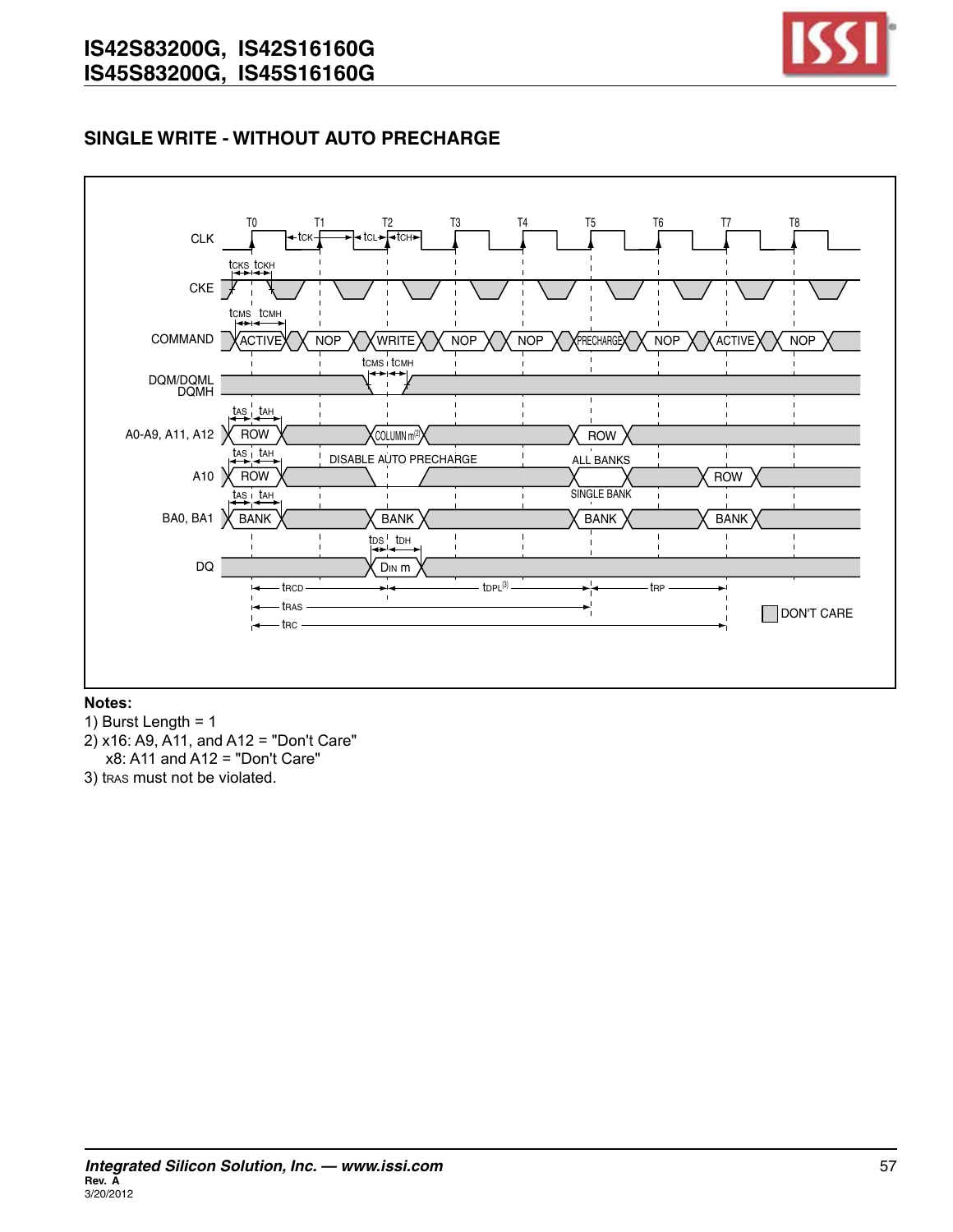![](_page_57_Picture_1.jpeg)

# **WRITE - WITH AUTO PRECHARGE**

![](_page_57_Figure_3.jpeg)

#### **Notes:**

1) Burst Length =  $4$ 2) x16: A9, A11, and A12 = "Don't Care" x8: A11 and A12 = "Don't Care"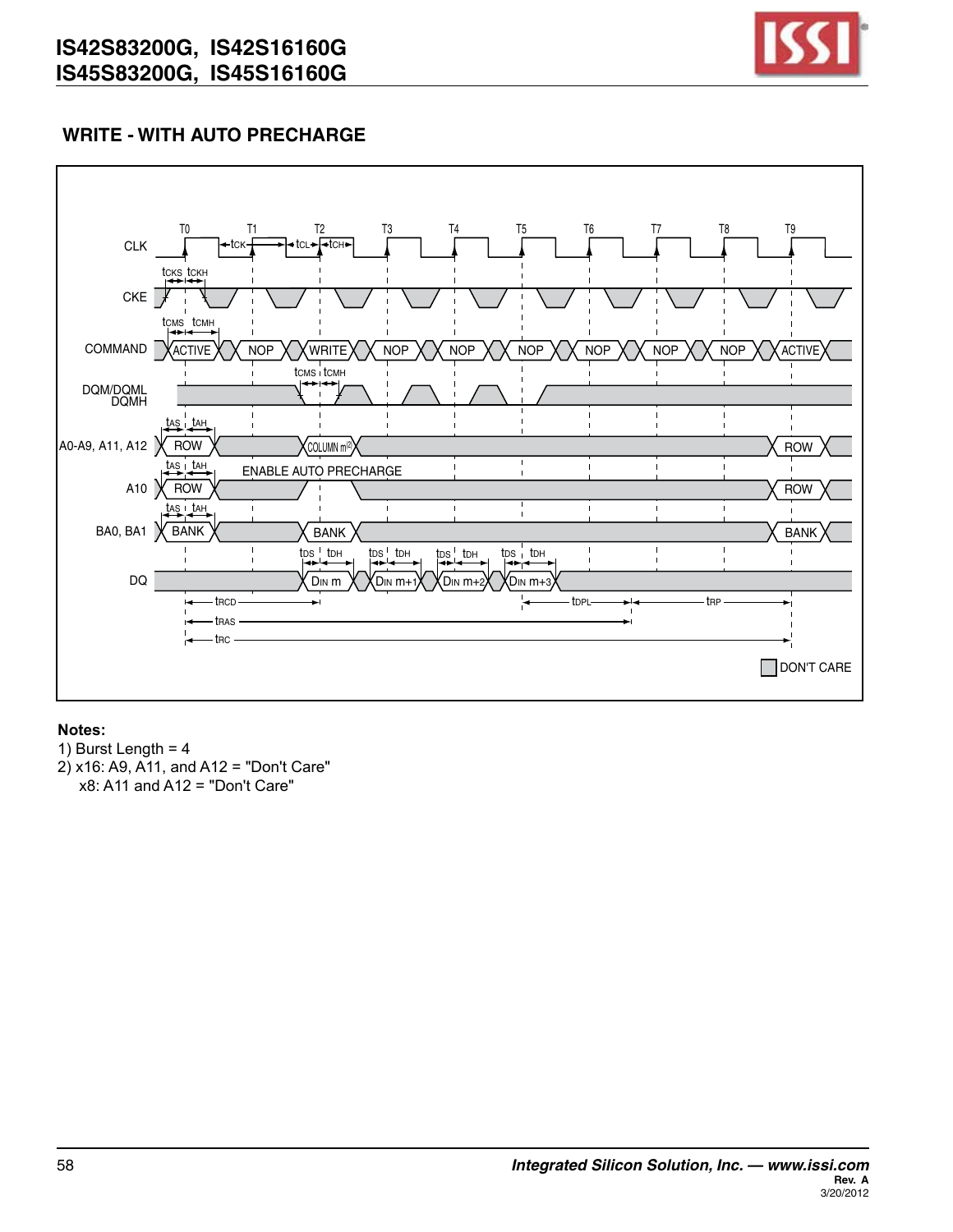![](_page_58_Picture_1.jpeg)

# **WRITE - WITHOUT AUTO PRECHARGE**

![](_page_58_Figure_3.jpeg)

**Notes:**

1) Burst Length =  $4$ 

- 2) x16: A9, A11, and A12 = "Don't Care"  $x8$ : A11 and A12 = "Don't Care"
- 3) tras must not be violated.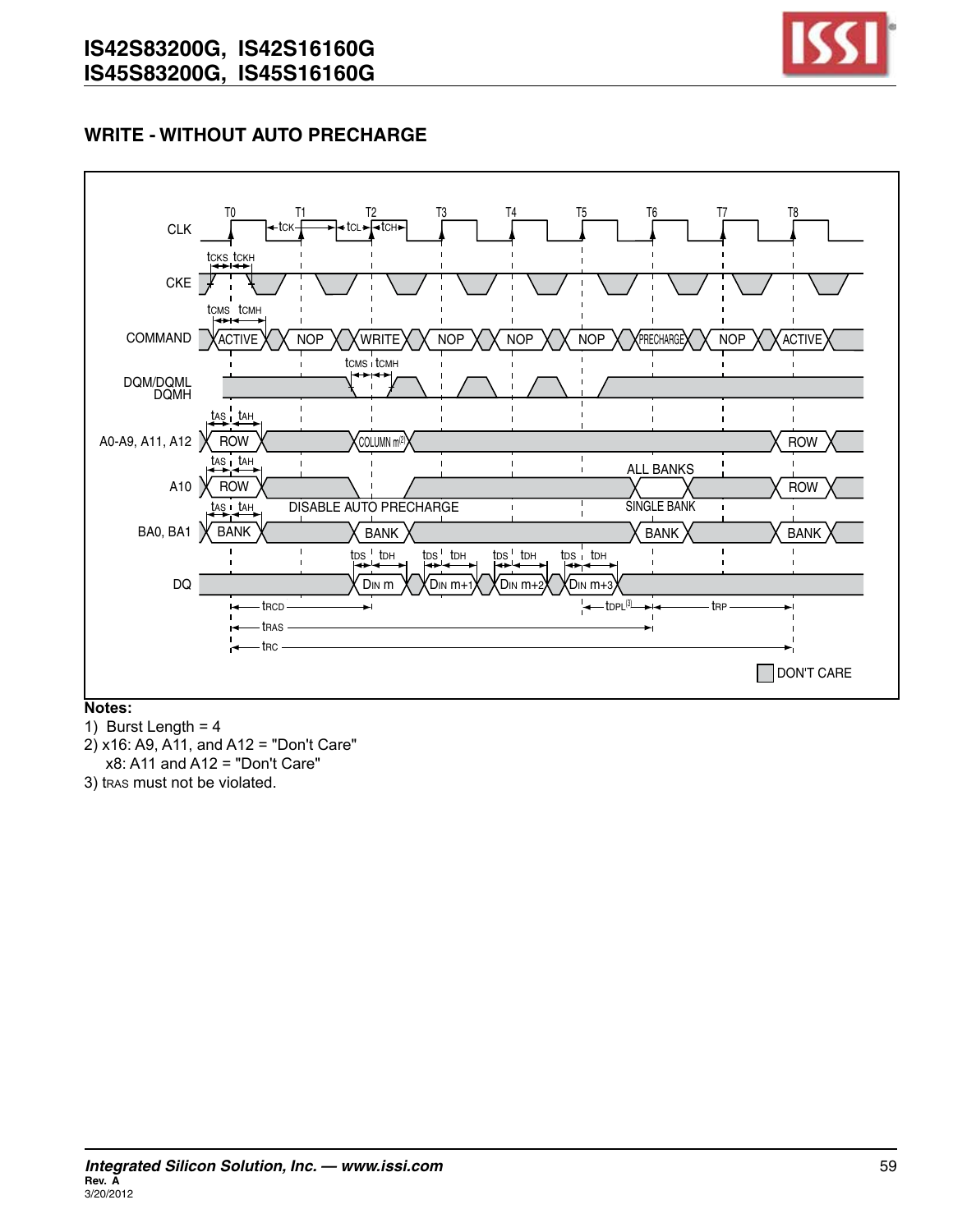![](_page_59_Picture_1.jpeg)

# **ORDERING INFORMATION - Vdd = 3.3V**

### **Commercial Range: 0**°**C to +70**°**C**

| <b>Frequency</b> | Speed (ns) | <b>Order Part No.</b>              | Package                                            |
|------------------|------------|------------------------------------|----------------------------------------------------|
| 166 MHz          | 6          | IS42S83200G-6TL                    | 54-Pin TSOPII, Lead-free                           |
| 143 MHz          | 7          | IS42S83200G-7TL<br>IS42S83200G-7BL | 54-Pin TSOPII, Lead-free<br>54-Ball BGA, Lead-free |
|                  |            |                                    |                                                    |
|                  |            |                                    |                                                    |
| <b>Frequency</b> | Speed (ns) | Order Part No.                     | Package                                            |
| 166 MHz          | 6          | IS42S16160G-6TL<br>IS42S16160G-6BL | 54-Pin TSOPII, Lead-free<br>54-Ball BGA, Lead-free |

# **Industrial Range: -40**°**C to +85**°**C**

| <b>Frequency</b> | Speed (ns) | Order Part No.                       | Package                                            |
|------------------|------------|--------------------------------------|----------------------------------------------------|
| 166 MHz          | 6          | IS42S83200G-6TLI                     | 54-Pin TSOPII, Lead-free                           |
| 143 MHz          | 7          | IS42S83200G-7TLI<br>IS42S83200G-7BLI | 54-Pin TSOPII, Lead-free<br>54-Ball BGA, Lead-free |
|                  |            |                                      |                                                    |
| <b>Frequency</b> | Speed (ns) | <b>Order Part No.</b>                | Package                                            |
| 166 MHz          | 6          | IS42S16160G-6TLI<br>IS42S16160G-6BLI | 54-Pin TSOPII, Lead-free<br>54-Ball BGA, Lead-free |
|                  |            |                                      |                                                    |
| 143 MHz          |            | IS42S16160G-7TLI<br>IS42S16160G-7BLI | 54-Pin TSOPII, Lead-free<br>54-Ball BGA, Lead-free |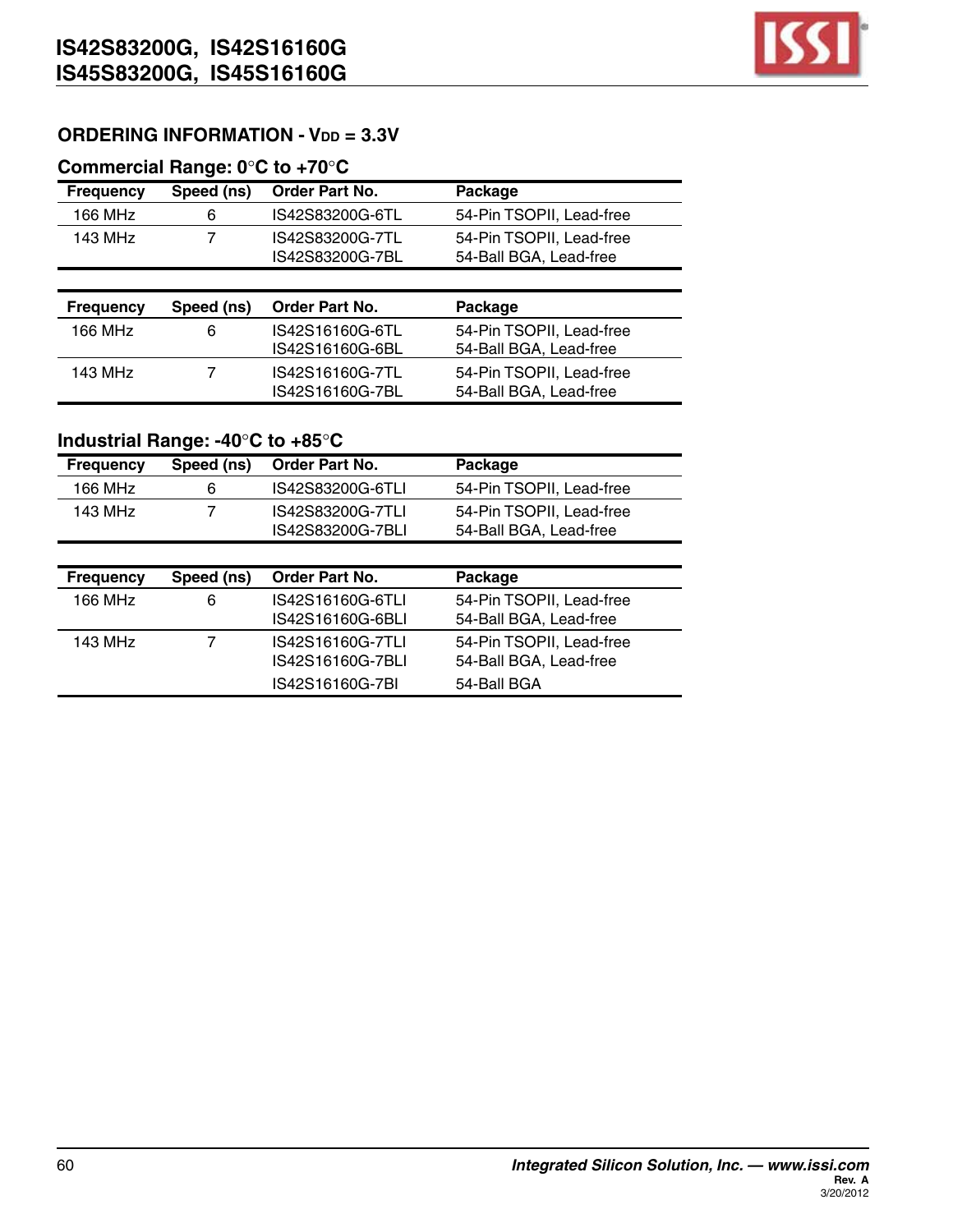![](_page_60_Picture_1.jpeg)

# **Automotive Range A1: -40**°**C to +85**°**C**

| <b>Frequency</b> | Speed (ns) | Order Part No.                                               | Package                                                                                                                                |
|------------------|------------|--------------------------------------------------------------|----------------------------------------------------------------------------------------------------------------------------------------|
| 166 MHz          | 6          | IS45S83200G-6TLA1                                            | 54-Pin TSOPII, Alloy42 leadframe plated with matte Sn                                                                                  |
| 143 MHz          |            | IS45S83200G-7TLA1<br>IS45S83200G-7CTLA1<br>IS45S83200G-7BLA1 | 54-Pin TSOPII, Alloy42 leadframe plated with matte Sn<br>54-Pin TSOPII, Cu leadframe plated with matte Sn<br>54-ball BGA, SnAgCu balls |
|                  |            |                                                              |                                                                                                                                        |
| <b>Frequency</b> | Speed (ns) | <b>Order Part No.</b>                                        | Package                                                                                                                                |
|                  |            |                                                              |                                                                                                                                        |

| 166 MHz | 6 | IS45S16160G-6TLA1<br>IS45S16160G-6BLA1 | 54-Pin TSOPII, Alloy42 leadframe plated with matte Sn<br>54-ball BGA, SnAgCu balls |
|---------|---|----------------------------------------|------------------------------------------------------------------------------------|
| 143 MHz |   | IS45S16160G-7TLA1                      | 54-Pin TSOPII, Alloy42 leadframe plated with matte Sn                              |
|         |   | IS45S16160G-7CTLA1                     | 54-Pin TSOPII, Cu leadframe plated with matte Sn                                   |
|         |   | IS45S16160G-7BLA1                      | 54-ball BGA, SnAgCu balls                                                          |

## **Automotive Range A2: -40**°**C to +105**°**C**

| <b>Frequency</b> | Speed (ns) | Order Part No.                          | Package                                                                                                   |
|------------------|------------|-----------------------------------------|-----------------------------------------------------------------------------------------------------------|
| 143 MHz          |            | IS45S83200G-7TLA2<br>IS45S83200G-7CTLA2 | 54-Pin TSOPII, Alloy42 leadframe plated with matte Sn<br>54-Pin TSOPII, Cu leadframe plated with matte Sn |

| <b>Frequency</b> | Speed (ns) | Order Part No.                          | Package                                                                       |
|------------------|------------|-----------------------------------------|-------------------------------------------------------------------------------|
| 143 MHz          |            | IS45S16160G-7TLA2                       | 54-Pin TSOPII, Alloy42 leadframe plated with matte Sn                         |
|                  |            | IS45S16160G-7CTLA2<br>IS45S16160G-7BLA2 | 54-Pin TSOPII, Cu leadframe plated with matte Sn<br>54-ball BGA, SnAgCu balls |

Notes:

1. Contact ISSI for leaded and copper lead frame parts support.

2. Part numbers with "L" are leadfree, and RoHS compliant.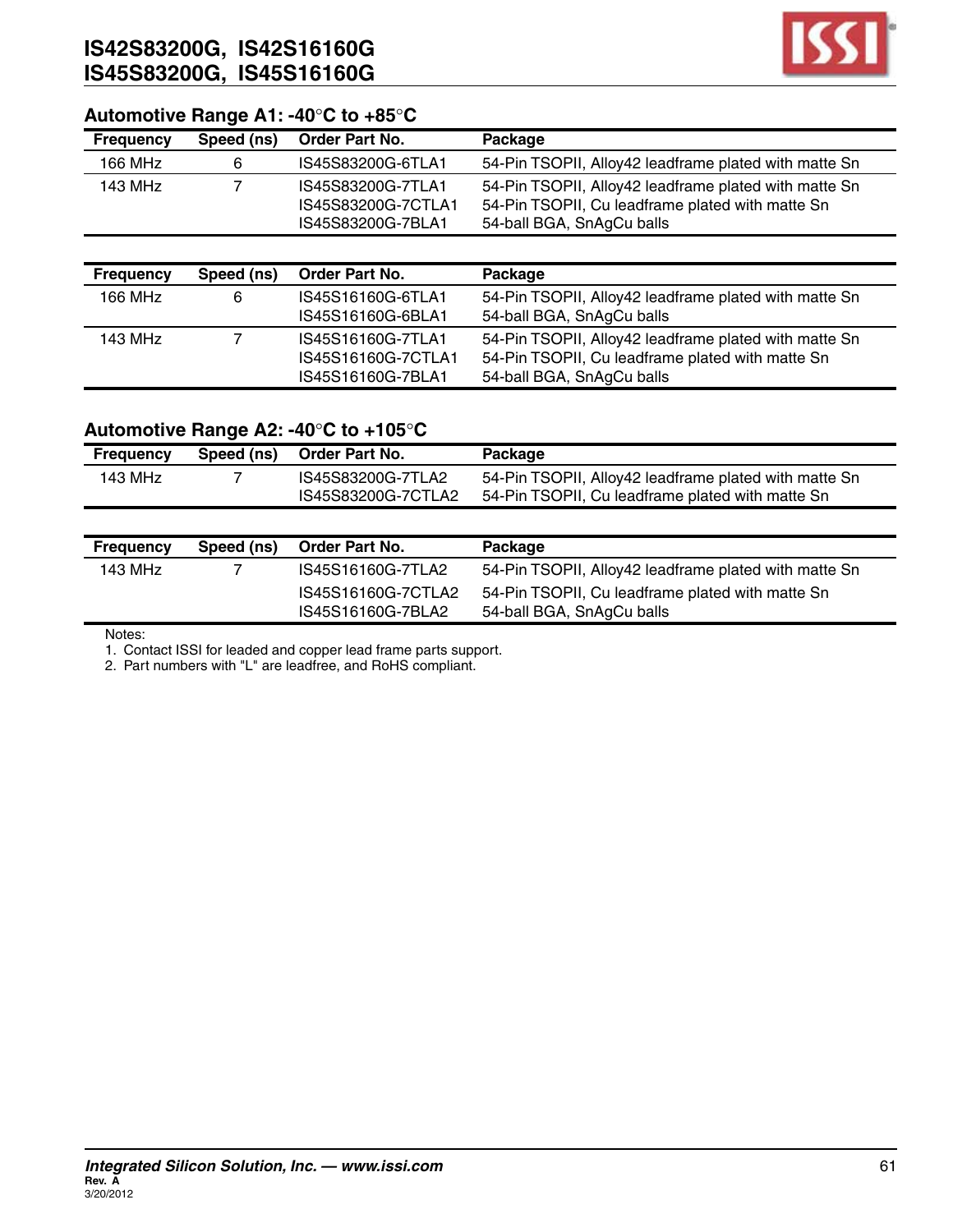![](_page_61_Figure_1.jpeg)